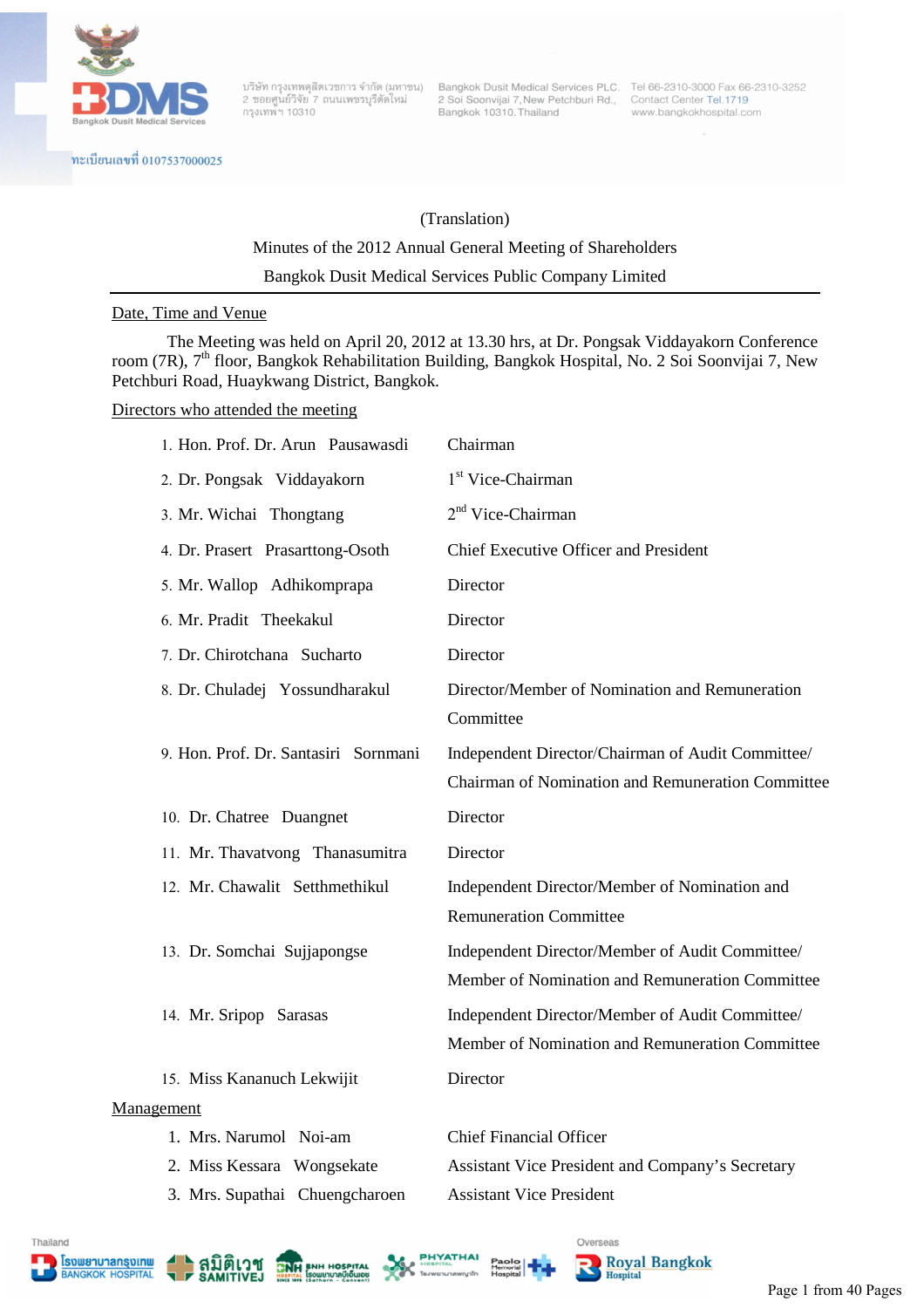

|  | 4. Mrs. Wannapa Pawawech | <b>Corporate Accounting Director</b> |
|--|--------------------------|--------------------------------------|
|  |                          |                                      |

5. Miss Ajaya Intaraprasong Finance Director

Auditors : Ernst and Young Office Company Limited

| 1. Mr. Narong Pantawong                                | Partner  |
|--------------------------------------------------------|----------|
| 2. Mr. Wichart Lokeskrawi                              | Partner  |
| 3. Mr. Samran Tangchum                                 | Manager  |
| Legal Counsels: Weerawong, Chinnavat & Peangpanor Ltd. |          |
| 1. Mr. Weerawong Chittmittrapap                        | Chairman |
| 2. Mr. Chatri Trakulmaneenate                          | Partner  |

Legal Counsel: Thanathip and Partners Company Limited

Mrs. Chawaluck Siwayathorn Araneta Partner

Financial Advisor : Pattara Securities Public Company Limited

Mr. Supachoke Suphabundit Assistant Managing Director, Corporate Finance and

Equity Instrument

### Preliminaries

 Hon. Prof. Dr. Arun Pausawasdi, Chairman of the Board of Directors and Chairman of the meeting, stated that there were 1,113 shareholders present in person and by proxy, holding a total of 1,316,440,595 shares, representing 85.1812 percent of the Company's total shares sold, thus constituting a quorum.

The Chairman introduced the Company's directors and management and other attendees, including the representatives of the Auditor, the Company's legal counsel and financial advisor. Prior to the discussion on each agenda item, the Chairman assigned the Company's Secretary to advise the Meeting on the voting procedures.

The Company's Secretary then advised the Meeting on the following voting procedures:

- 1) In respect of the voting in the Meeting, each shareholder was entitled to vote according to the number of shares held by such shareholder, on the basis of one share per one vote.
- 2) At the registration table, the staff will deliver voting cards only to (1) the shareholders who attend the meeting in person, and (2) the proxies under the proxy forms B and C in the case that the grantors, by indicating in the proxy forms, have empowered the proxies to consider and vote on their behalf in all respects as it may be deemed appropriate by the proxies.
- 3) In the case that the shareholders execute forms B to authorize proxies or directors or independent directors to vote and specify that the proxy votes in accordance with the shareholders or the grantors' wishes, the votes shall be recorded in accordance therewith.

The total shares held by a custodian in Thailand appointed as a trustee of foreign shareholders may, on any agenda item, be divided among approved, disapproved, or abstained votes according to the number of shares held by each foreign shareholder.

4) At this meeting, Agenda Item 2 was for acknowledging the Meeting, while the remainders were for the Meeting's consideration and approval.

In order to expedite the voting procedures of each agenda item, except Agenda Item 5 (To consider and approve the appointment of new directors replacing the directors retiring by rotation), the Chairman will ask the Meeting whether there is any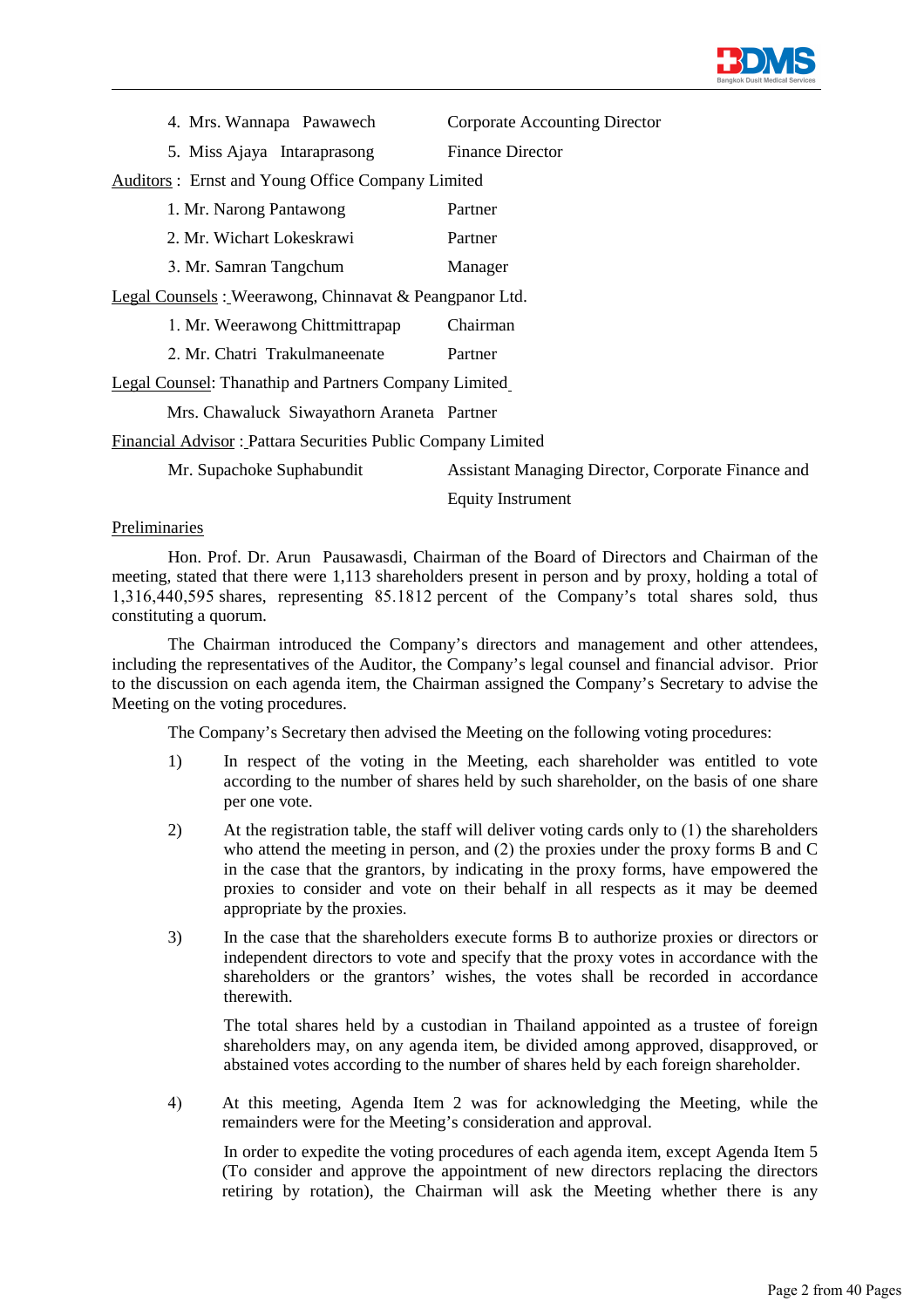

disapproved or abstained vote for such agenda item. If any shareholder wishes to vote against the agenda item or abstain from voting, such shareholder shall cast his/her votes in the voting cards, by checking  $\Box$  disapproved or  $\Box$  abstained, and raise his/her hand so that the voting cards will be collected for further counting. In counting the votes for these agenda items, the Company will set off the votes against the agenda item and the abstained votes against all the votes cast. The remainder shall be the votes in favor. The shareholder who casts votes in favor of any agenda item shall return the unused voting cards to the Company's staff after the Meeting has adjourned. The voting in this Meeting is not a vote by secret ballots. The collection of all voting cards is to demonstrate transparency of the voting.

With regard to Agenda Item 5 re: To consider and approve the appointment of new directors replacing the directors retiring by rotation, in order to ensure that the Company follow the guideline for evaluation of Shareholders Meeting organization, all the voting cards for this agenda item will be collected from the shareholders. The shareholders or the proxies were advised to elect new directors individually. In order to ease the voting card collection, all the voting cards for this agenda item would be collected by the staff, after the votes cast for the last new director, for further vote counting. The Meeting was therefore advised not to tear or separate the voting cards.

5) In the case that more than one mark is placed or a conflict vote is cast on a ballot, or there is any crossing-out without a signature, or there are votes cast in excess of the entitled votes on a ballot, such ballot shall be considered void. If any shareholder wishes to amend their votes, prior to casting, please cross out the previous vote and put a signature next to it.

 Any votes which are cast differently from the afore-mentioned requirements shall be void.

6) Prior to the vote casting on each agenda item, the attendees would have the opportunity, as it may be deemed appropriate, to raise questions in relation to such agenda item. The shareholders or proxies who wished to raise questions were requested to state their first and last names to the Meeting prior to raising questions or making comments. In the case of any question or comment other than that related to such agenda item, the shareholders or proxies shall raise such question or comment in the agenda item "Other Matters", prior to the adjournment of the Meeting. The shareholders or proxies shall make comments or questions concise and comprehensive so that other shareholders may exercise their right to raise question or comments and the Meeting time can be managed within the schedule.

The Chairman gave an opportunity to the shareholders attending the meeting to raise questions on the vote procedures.

Mr. Narongpol Lamaikate, a proxy, gave the following comments:

- With regard to the vote procedures, there should be representatives of minority shareholders participating in vote counting in order to ensure transparency and each party's satisfaction.
- As there are 5 vote counting machines, 5 representatives of shareholders were required as witnesses for the vote counting.

The Company's Secretary requested that the five representatives of shareholders who were the witnesses for the vote counting had their names recorded in the minutes of this meeting. The five witnesses were:

- 1. Mr. Anawat Leelawatwattana (Proxy)
- 2. Mr. Ekachai Chitbann (Proxy)
- 3. Mr. Monchai Suwanklang (Proxy)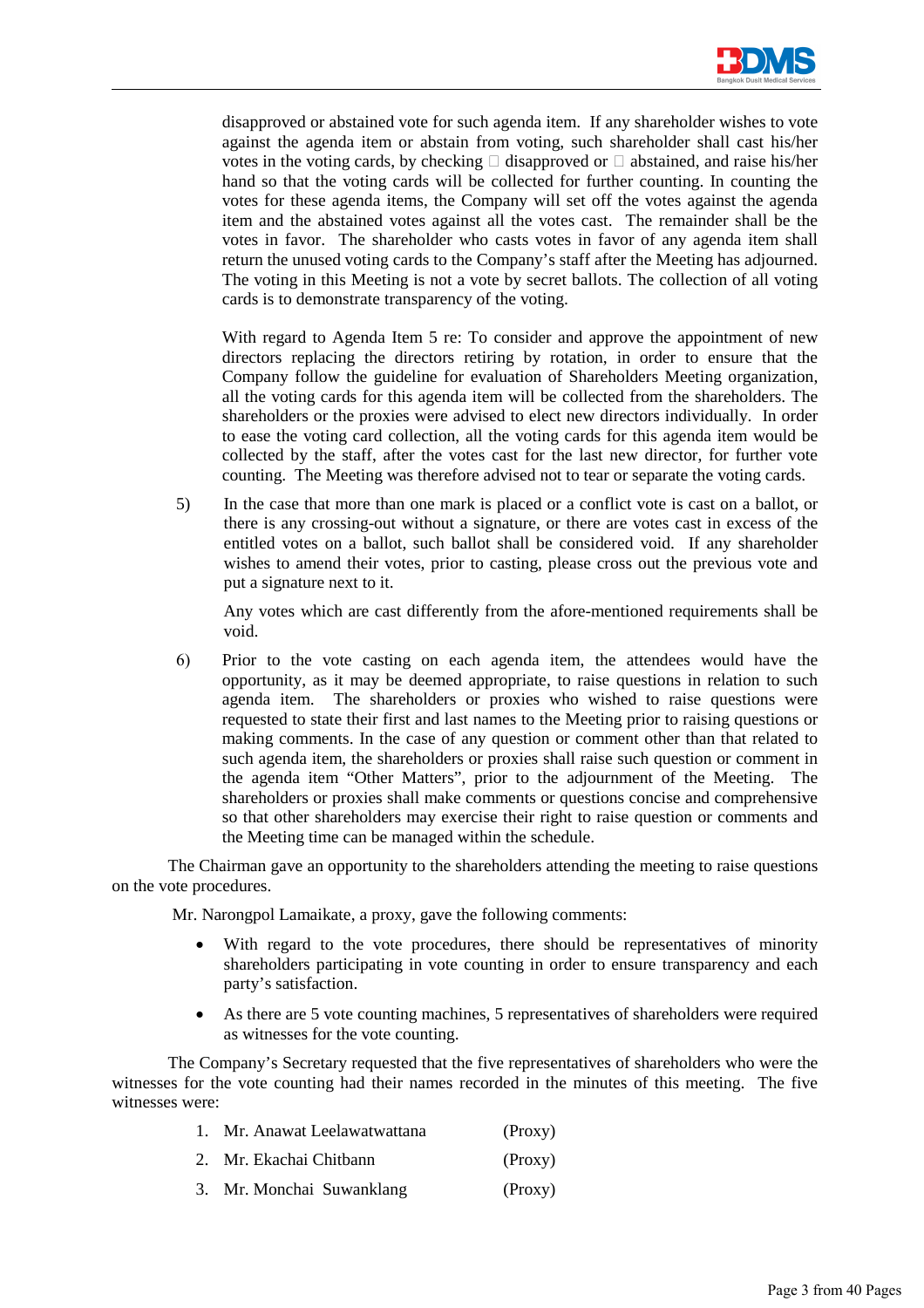

- 4. Mr. Kreangkrai Roeynarin (Proxy)
- 5. Miss Pannipa Waiyawanon (Proxy)
- 6. Miss Araya Suebpantawong (Proxy)

Mr. Narongpol Lamaikate, a proxy, gave the following comment:

With regard to the registration procedure, he was authorized by two shareholders whose names were on the shareholders list, however, the registration staff issued voting cards which did not cover all the shares he represented. The staff issued him new voting cards and destroyed the first voting cards. As a minority shareholder, he was concerned about this. In addition, according to the minutes of the last Shareholders Meeting, from the commencement of the meeting to Agenda Item 6, there was additional number of shareholders, representing 6% of all the Company's shares sold, attending such meeting, which was a substantial number. He then requested that 2-3 representatives of minority shareholders observe the registration or document examination after the commencement of the meeting.

Four representatives of shareholders who observed the registration were as follows:

- 1. Mr. Sukolpak Klangmontri (Proxy)
- 2. Mr. Sitthipat Harnjing (Proxy)
- 3. Mr. Songkram Suktan (Proxy)
- 4. Mr. Puttikrit Kongsawat (Proxy)

Mr. Narongpol Lamaikate, a proxy, further gave the following comment:

With regard to the vote counting method by deducting disapproved and abstained votes, it has been an issue pending the court proceedings as a group of shareholders view that this method is not justified. He suggested that as the vote counting was only made on the voting cards of proxies who could vote without instruction, which were not in a good number, and the barcode technology used by the Company for vote counting can give results in a timely fashion, he then proposed that all the voting cards must be counted, not being set off only against the disapproved and abstained votes as earlier stated by the Company's Secretary. Through the overall vote counting, it can be proved whether the number of votes cast were consistent with the number of attending shareholders, unlike through the deduction of votes. He therefore proposed that all the voting cards be counted for each agenda item.

Mr. Chatri Trakulmaneenate, the Legal Counsel, explained as follows:

- The voting method as determined by the Company is legally applicable and generally accepted, as applied by any other listed company.
- As proposed by a shareholder that all the voting cards, inclduing "approved", "disapproved" and "abstained" votes, were to be counted, this counting method was practical, however, for this meeting, TSD had set up the system by setting off the "disapproved" and "abstained" votes against the "approved" votes. Technically, the counting method proposed by the shareholder might not be applicable at this meeting; however, the Company would take this proposal into account.

Miss Kanchanakorn Puttarnsri of Thailand Securities Depository Co.Ltd. explained as follows:

At the preparation for the vote counting system for the meeting today, it had been concluded after a discussion that the vote counting system would be conducted by setting off the "disapproved" and "abstained" votes against the "approved" votes. However, TSD, at the next meeting, will set up and improve the system so that each voting card can be definitely counted.

Mr. Pongnimit Dusitnitsakul, a proxy, raised the following question: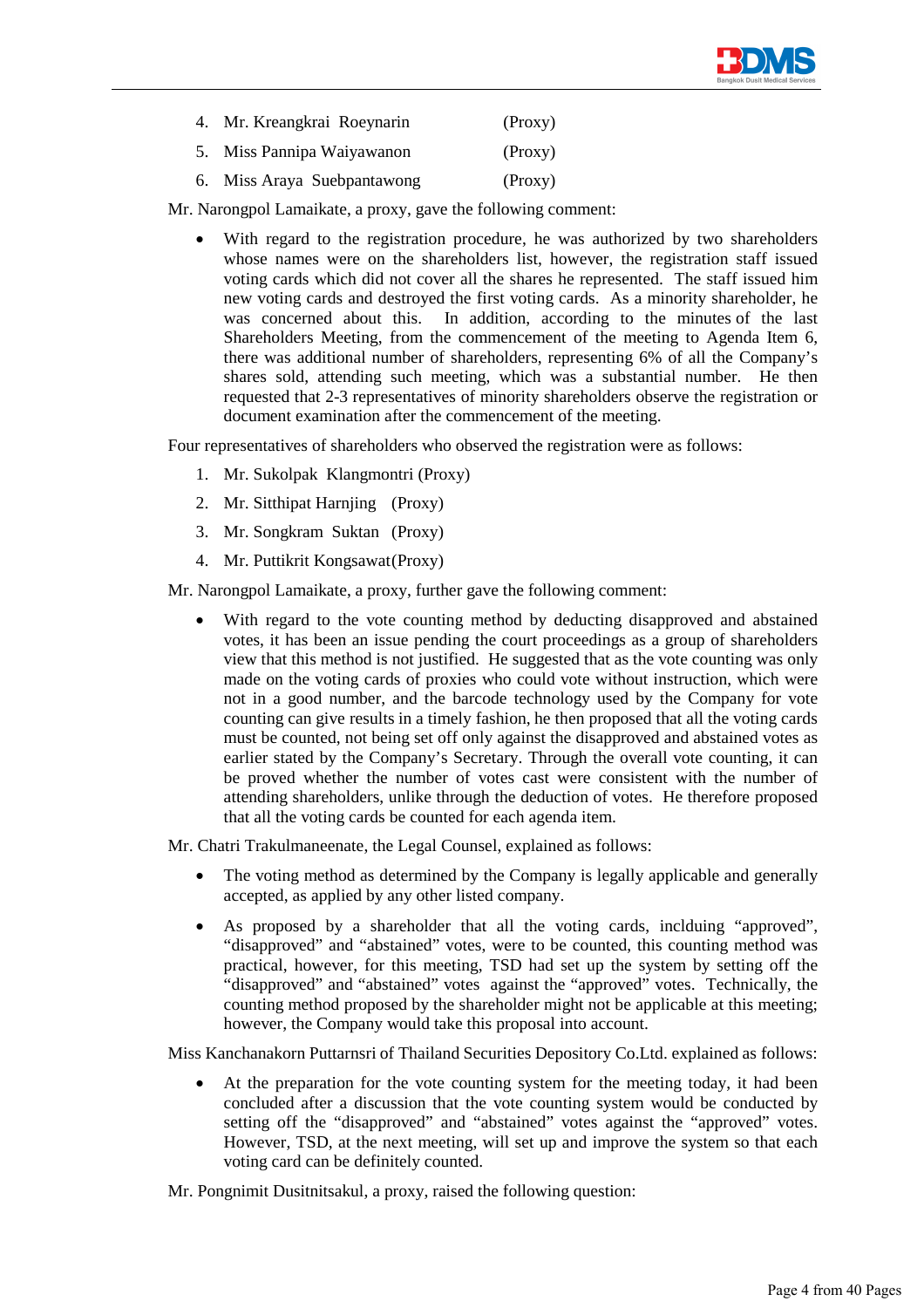

• Why can all the voting cards cast at Agenda Item 5 be counted while this method was not applied at any other agenda item?

Mr. Chatri Trakulmaneenate, the Legal Counsel, clarified as follows:

As earlier informed by TSD that prior to the meeting today, TSD and the Company had concluded the vote counting system of each agenda item. At any agenda items other than Agenda Item 5, TSD would use the set-off system, while all the voting cards of Agenda Item 5 would be counted in accordance with the good corporate governance principle of the Stock Exchange of Thailand.

The Company's Secretary clarified as follows:

The Company determined that all the voting cards of Agenda Item 5 be counted as Agenda Item 5 contained an important matter: the appointment of new directors, while other agenda items would be discussed based on the following rationale:

Agenda Item 1 : Adoption of the minutes of the previous meeting

Agenda Item 2: Acknowledgement (no votes are required)

Agenda Item 3: Approval of 2011 financial statements

Agenda Item 4: Allocation of Earnings (it was proposed by the Company that the dividends at the rate of Baht 1.10 per share would be paid)

Agenda Item 5: Appointment of new directors (due to its important nature, all the voting cards thereof shall be counted)

Agenda Item 6: Approval of Directors' remuneration

Agenda Item 7: Appointment of the Company's auditor and approval of auditing fee (the same auditor and the same auditing fee as that of last year were proposed)

Agenda Item 8: Other matters

The Meeting was requested to give comments on this matter so that the meeting would continue.

Mr. Narongpol Lamaikate, a proxy, further gave the following comments:

- Even though it was not technically applicable, the Company might solve this problem by collecting the "approved" votes in a box and then counting the votes with calculators, as the voting cards with "disapproved" and "abstained" votes had been separately collected.
- In counting votes, it was requested that an accountant process the counting results as the number of shares held by each shareholder were clearly specified. The Company could separate the voting cards with "approved" votes, while those with "disapproved" and "abstained" would be processed via barcode system. This would be a checking system and not time-consuming.

Mr. Pracha Laojumroen, a proxy, gave the following comments:

- The Meeting had two issues to be discussed: 1) whether this vote counting method was legitimate, and 2) the vote counting system.
- With regard to the first issue, even though the litigation commenced but the outcome thereof has not been concluded. As a result, this vote counting method has not been banned under the law.
- With regard to the vote counting system, this issue was quite complex. At the meeting today, not only shareholders but also proxies attended the meeting. The officers had clarified that the system could not be adjusted for the meeting today, the method as earlier proposed by the shareholders would consume the meeting time. He then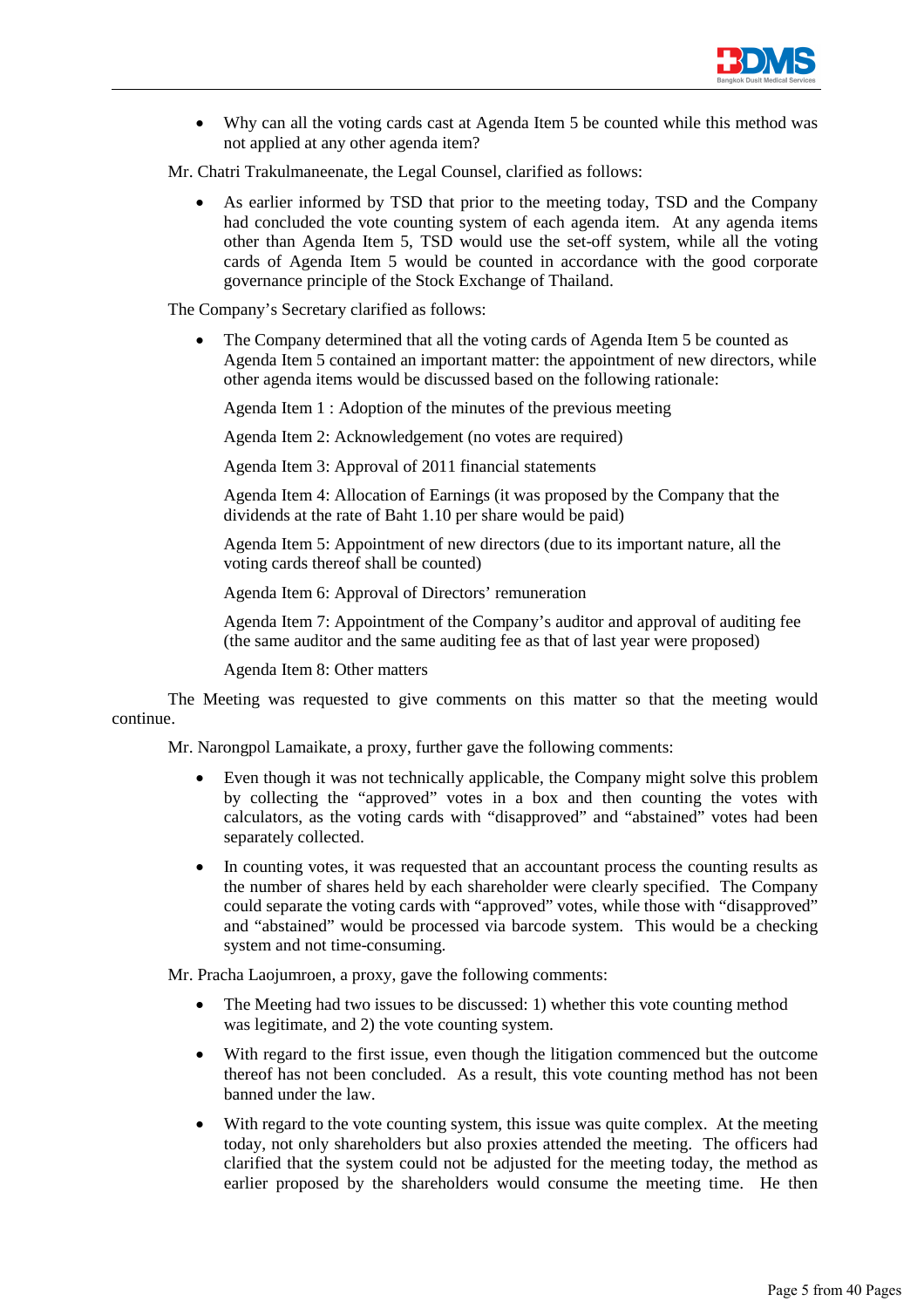

proposed that the meeting proceed as there were important matters to be discussed. If the method as proposed by the shareholders is practical, it should be proposed at the next Board of Directors Meeting for further adjustment.

- Mr. Suthep Sakulnoo gave the following comment:
	- With regard to the comment that this method could apply to this meeting as the Court has not reached the decision, it should be noted that the statutory law system is applied in Thailand and the law provides that shareholders shall exercise their right to vote at Shareholders meetings. He viewed that the set-off method is not justifiable, therefore, it was requested that the Company adjust the vote system in accordance with the law.

#### Mr. Sathaporn Pungnirund

As TSD, who represents the SET, has been in charge of the registration and the vote counting at this meeting, he would like to request the shareholders and proxies to allow the meeting be processed according to the agenda items.

Mr. Narongpol Lamaikate, a proxy, further gave the following comments:

If it was not possible that all the voting cards be counted, he then proposed that after the vote casting the representatives of minority shareholders check the approved votes.

 As no further question was raised, the Chairman informed the Meeting that the Company gave opportunity to its shareholders, for a period of 45 days from December 15, 2011 to January 30, 2012, to raise the matters which are beneficial and appropriate to be included in the agenda items of the 2012 Annual General Meeting of Shareholders, and to nominate the persons with appropriate knowledge, ability and qualification in order to be elected as the Company's directors, to the Board of Directors so that the Board of Directors would consider and include the agenda items as proposed by the shareholders in the agenda items of the 2012 Annual General Meeting of Shareholders. The rules for proposal of projected agenda items were published on the Company's website, however, no other agenda items were proposed by any shareholder and no other persons were nominated to be elected as the Company's directors.

Then, the Chairman proceeded with the following agenda items:

# **Agenda Item 1 To adopt the Minutes of the 2011 Annual General Meeting of Shareholders held on April 28, 2011**

 The Chairman proposed that the Meeting adopt the minutes of the 2011 Annual General Meeting of Shareholders, as per the copy thereof delivered to the shareholders along with the Notice to this meeting.

Mr. Siriwat Worawatewutthikhun, a shareholder, gave the following comment:

• He requested that a statement given at the previous meeting re: the issue on conflicts of interest and conflicts of interest between the shareholders and the Company, be included in the  $3<sup>rd</sup>$  line from below of Page 4 of the said minutes in accordance with the good corporate governance principle as set forth by the SET and the Office of the SEC.

The Chairman gave an opportunity to the Meeting to raise further questions. As there was no shareholder raising questions, the Chairman proposed the Meeting to vote on this agenda item.

**Resolution:** The Meeting resolved to adopt the minutes of the 2011 Annual General Meeting of Shareholders, as amended, with the following votes.

|             | Votes         | Percentage*              |
|-------------|---------------|--------------------------|
| Approved    | 1,361,559,840 | 100                      |
| Disapproved | -             | $\overline{\phantom{0}}$ |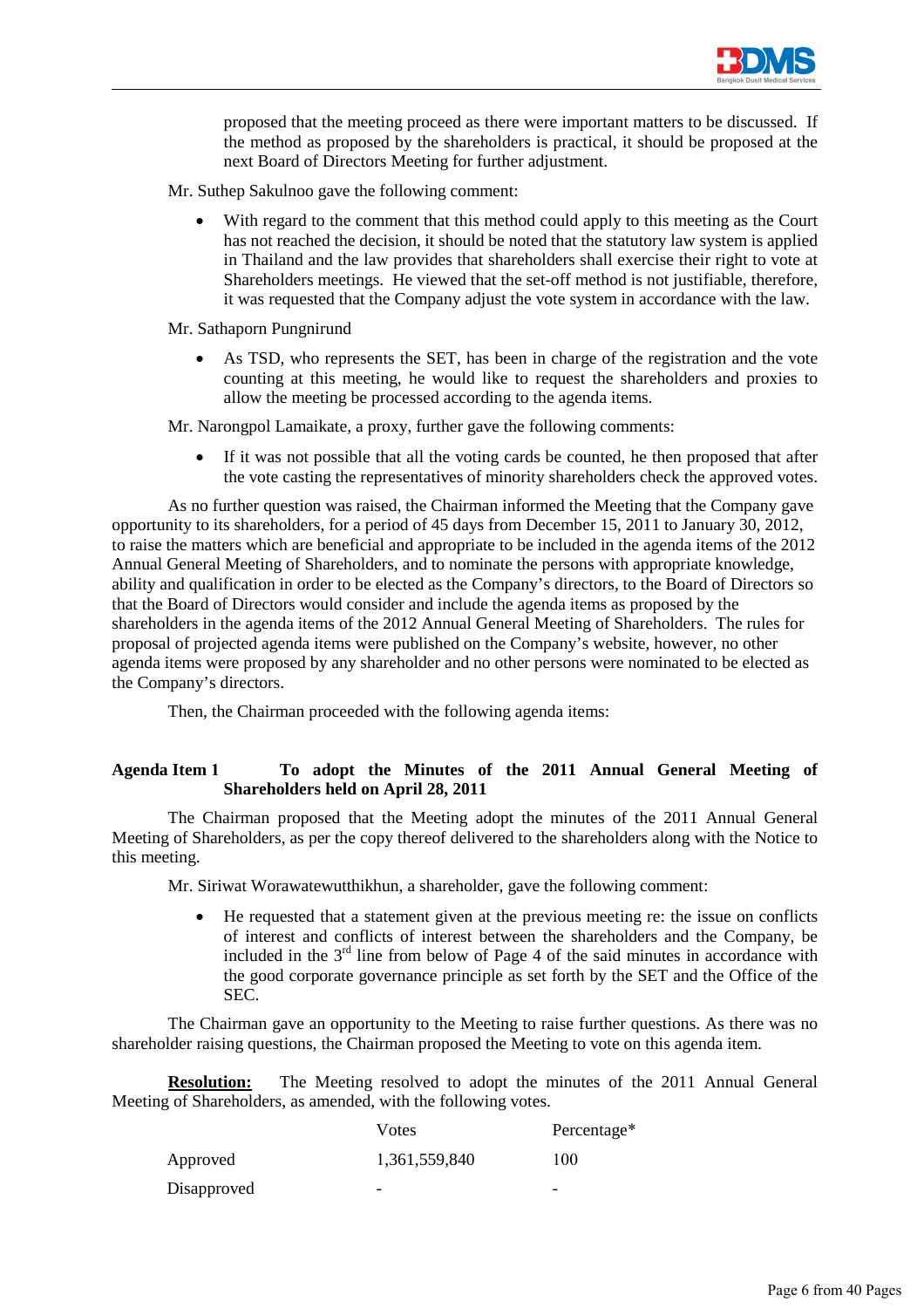

| Abstained | 12,000        |
|-----------|---------------|
| Total     | 1,361,571,840 |

### **Agenda Item 2 The Board of Directors' Annual Report for 2011**

 The Chairman informed the Meeting that this agenda item was for the 2011 annual report of the Company, and he invited Dr. Prasert Prasarttong-Osoth, CEO and President, to give overall report and Dr. Chatree Duangnet, Executive Vice President, to give medical-related report.

 Dr. Prasert Prasarttong-Osoth, CEO and President, gave the following overall corporate summary:

#### Network Expansion of Bangkok Hospital

At the end of 2011, the Company had 28 network hospitals and the total number of service beds was 5,188.

### Overall Report on Capital Market and Financial Strength

- At the end of 2011, the Company had its market capitalization equivalent to Baht 126,728 million, increasing from Baht 57,940 million at the end of 2010.
- From 2009 to 2011, the growth rate of BGH shares increased by 356%, compared to the expansion rate of SET INDEX which increased by 128% at the same period.
- In 2011, the Company was upgraded its corporate credit rating from "A" to "A+" Stable by TRIS Rating.

#### Investment

In April 2011, the Company completed the acquisition of all the interest of Health Network Public Company Limited, a major shareholder of Prasithpattana Public Company Limited and tendered an offer for the securities of Prasithpattana Public Company Limited. As a result, at the end of 2011, the Company's shareholding proportion in PYT increased to 97.14%

 Dr. Chatree Duangnet, Executive Vice President, reported on the awards, services and medical progress to the Meeting, as follows:

#### Awards

- Granted with the "Best of the Best Prime's Minister Export Awards" in the occasion of the  $20<sup>th</sup>$  anniversary of the Prime's Minister Export Awards Project, as one of five companies selected from the total of 322 companies
- Accredited with the Clinical Care Certification Program (CCPC) for 6 diseases, namely:
	- 1. Primary Stroke Pathway
	- 2. Heart Failure Pathway
	- 3. DM Type II Pathway
	- 4. Low Back Pain Pathway
	- 5. Acute Myocardial Infraction
	- 6. Breast Cancer Pathway
- Bangkok Hospital was awarded with the Trusted Brand Award (Gold Level) for the hospital area, for two consecutive years.

#### Services and Medical Progress

• Bangkok Hospital has opened Bangkok Sports and Exercises Medicine Center, by using sport science technology for curing, improving and promoting physical fitness to the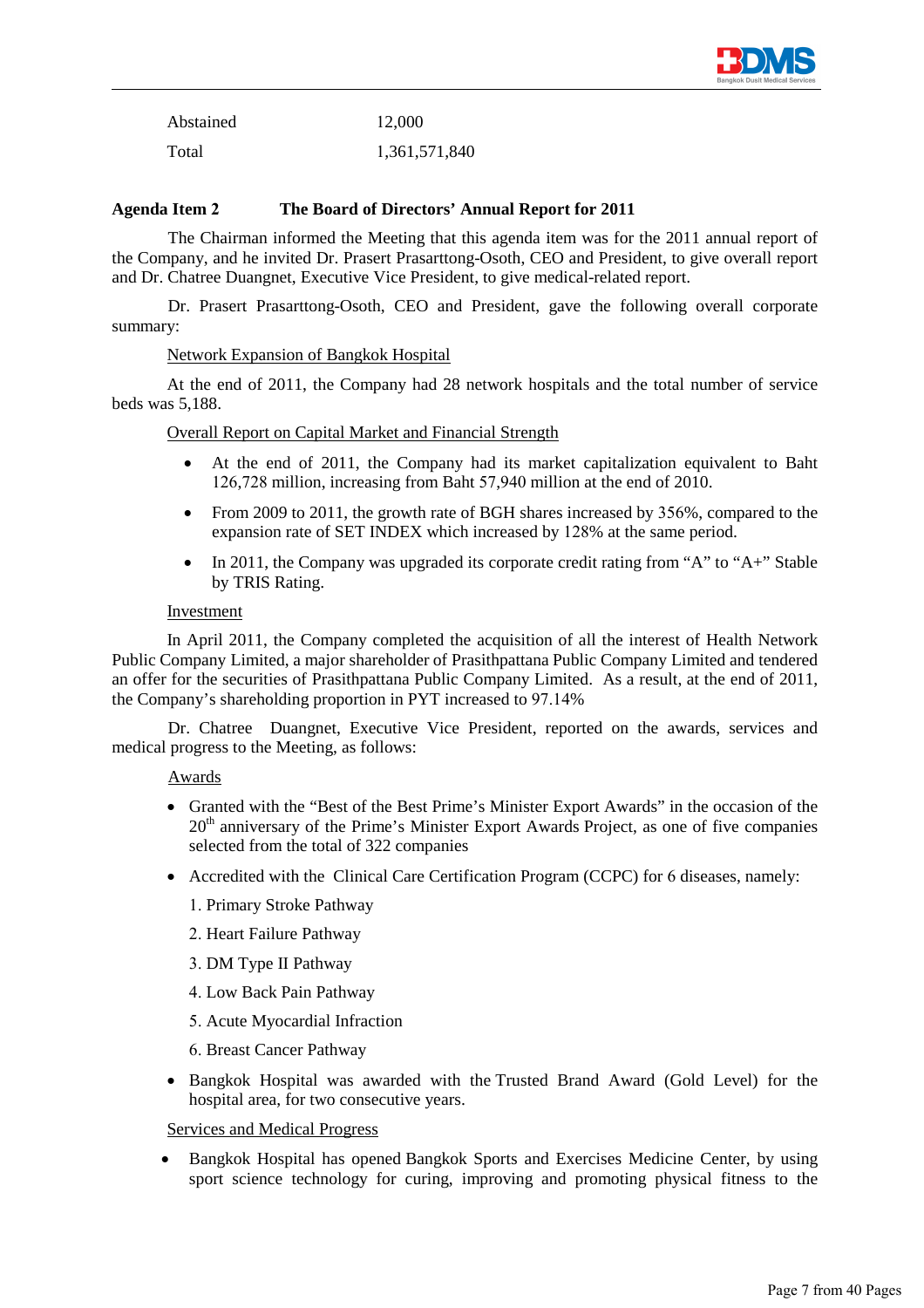

maximum in order to increase sport efficiency and minimize injuries, and restoring physical fitness after sport activities. Specific expertise doctors are assigned to this center.

- "ROBO DOCTOR" Bangkok Hospital was the pioneer to use "Robo Doctor" for curing ceroborvascular disease (CVD) patients in four hospitals, namely Bangkok Hospital, Bangkok-Hua Hin Hospital, Bangkok-Pattaya Hospital and Bangkok-Phuket Hospital. This technology ensures the prompt response of medical treatment to patients.
- Wattanosoth Hospital applied medical innovation by using PET/CT machines for checking neuro-cell deterioration in order to primarily detect Alzheimer.
- Wattanosoth Hospital bought a CT Simulator in order to have clear 3D X-ray images and minimize the treatment planning time.
- Bangkok Hospital and the Japanese Embassy in Thailand executed Medical Co-operation Agreement between Bangkok Hospital and 10 Japanese hospitals in order to reinforce good relationship between Thai and Japanese hospitals.
- On November 11, 2011, Bangkok Hospital opened a service counter of Bangkok Hospital at the Departure Terminal of Suvarnabhumi Airport in order to accommodate foreign patients travelling for medical treatment at the hospital.

### Corporate Social Responsibility (CSR)

- Medical Check-Up for Elderly Sai Jai Thai Members" Program: Bangkok Hospital, in collaboration with Sai Jai Thai Foundation and Ministry of Public Health, conducted medical check-up for Sai Jai Thai members in order to extend their cares to elderly Sai Jai Thai members who possibly tend to experience illness. The pioneer program took place in the central part of Thailand and had 127 Sai Jai Thai members who are 55 years old or more participating in this project, without expenses, at Bangkok Hospital.
- Flood-Victim Relief Program : The Company saved the hospital premises (SAVE  $HOSPITALS = SAVE$  PATIENTS) and was in a state of preparedness by backing up the storage of fuels, foods, drinking water, medication and medical supplies, in the case of floods, so that the hospital could continue its operation for a period of two months. Apart of saving the hospital premises, the hospital extended its cares to the neighborhood by sending its engineer team in order to give advice and sandbags and make dykes for needy neighbors. With regard to the relief extended to flood victims, Bangkok Hospital affiliation gave all the support during this disaster, by providing emergency medical helicopters "SKY ICU" and Medical Airboat, as well as mobile medical teams to the affected areas during those two months, and cooperating with the government sector, including Ministry of Health, Emergency Medical Institute of Thailand (EMIT), medias, rescue teams and local administration organization in providing foods, basic medication and medical supplies, rendering assistance in patient mobility, medical mobile teams assigned to affected areas, medical treatment granted to patients referred from public hospitals, and donating funds to organizations, including but not limited to the Thai Chamber of Commerce, Thai Listed Companies Association, Matichon Newspaper and Royal Thai Army.

 The Chairman gave an opportunity to the shareholders attending the meeting to raise questions with regard to the 2011 Annual Report.

Mr. Somporn Arpasirikul raised the following questions:

- Whether the Company's growth in 2010 and 2011 was attributable to the merger with Phyathai Hospital affiliation?
- Whether the merger was initiated by Khun Wallop Adhikomprapa and Dr. Pongsak Viddayakorn?

Dr. Prasert Prasarttong-Osoth, Chief Executive Office and President, explained as follows: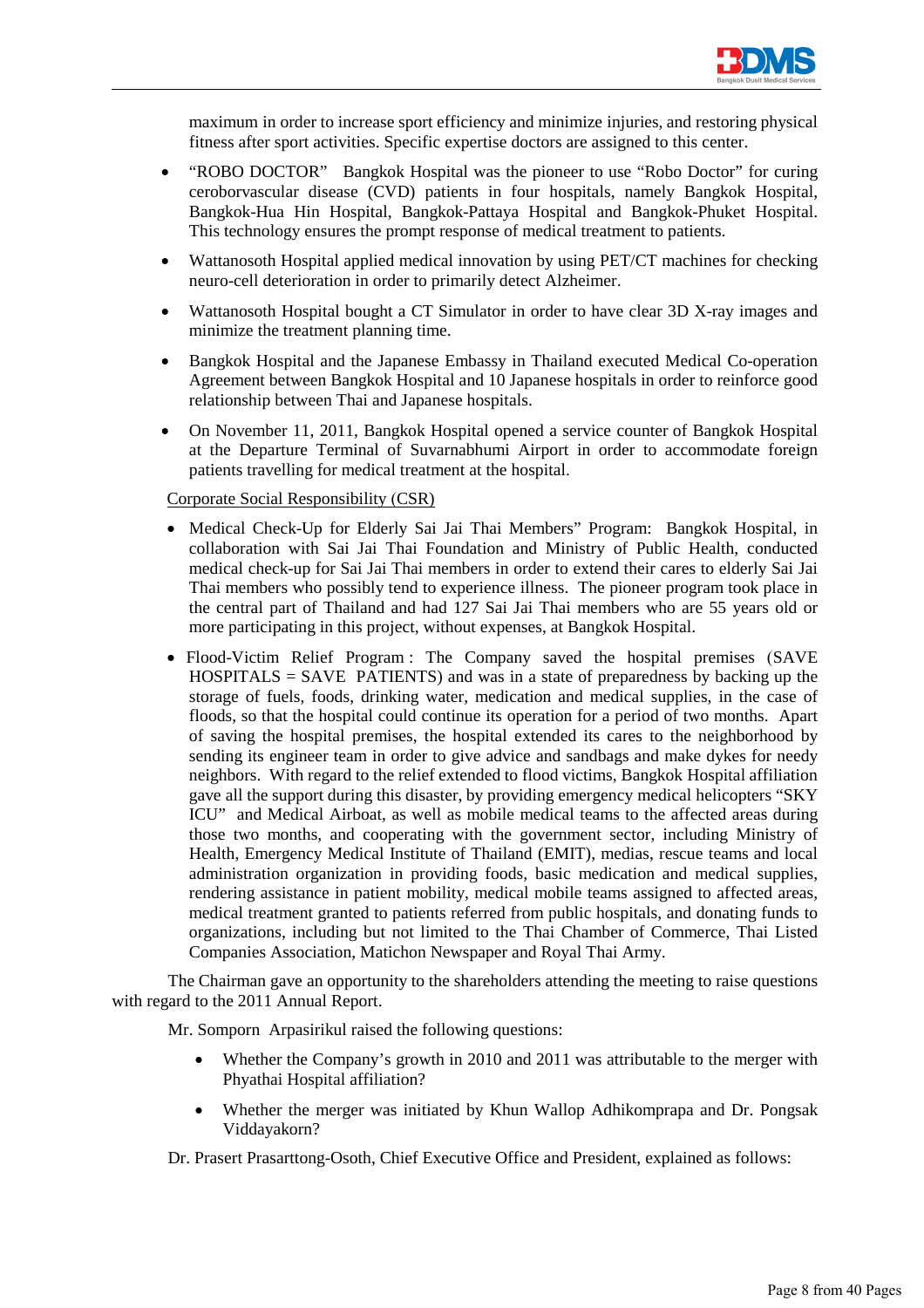

- The Company's growth in 2010 and 2011 was attributable to the merger with Phyathai Hospital affiliation.
- The merger was the work or initiative of all the Management.

Mr. Sitthipat, a shareholder, raised the following question:

In next three years Thailand will be in AEC, he would like to know what strategy Bangkok Hospital affiliation has in response to extensive business competition.

Mrs. Pattaranit, a shareholder, raised the following questions.

As the Board of Directors clarified that the Company holds shares in a subsidiary through the merger, she would like to know what policy the Management will apply to the investment in such subsidiary, what are short and long-term plans like and what is the expected operating results?

Miss Nattaros Tangprasith, a shareholder, raised the following questions:

- Are there any intern doctors or students graduating from Rangsit University currently trained in Bangkok Hospital or its affiliate hospitals, and what is the Hospital's policy on this matter?
- What is the Company's current policy the investment in its subsidiaries, both short and long-term investment, including the investment in Prasithirat Company Limited?

Dr. Prasert Prasarttong-Osoth, Chief Executive Officer and President, clarified as follows:

• He requested that the answer to the aforementioned questions be given at the last Agenda Item in order not to waste the time for other shareholders.

**Resolution** The Meeting acknowledged the 2011 Annual Report of the Company.

# **Agenda Item 3 To consider and approve the 2011 Financial Statements**

 The Chairman proposed that the Meeting consider and approve the financial statements ended December 31, 2011, which had been approved by the Audit Committee and audited by Mr. Vichart Lokedkawee, a certified auditor of Earnst and Young Limited, as detailed in the 2011 Annual Report delivered to the shareholders, and then invited Mr. Sripop Sarasas, a member of the Audit Committee, to give a brief report to the Meeting.

 Mr. Sripop Sarasas, a member of the Audit Committee, reported to the Meeting that the Audit Committee had considered the details of the financial statements and the Auditor's Note and was of the opinion that the said financial statement had been prepared in accordance with the accounting standard, and provides correct information and discloses sufficient material facts. The Auditor also opined that such financial statements correctly and reasonably represent financial standing, operating results and cash flow in material in accordance with the Generally Accepted Accounting Principles, and the Auditor did not give conditional comments on such financial statements. This was a summary of the financial statements for the Meeting's consideration.

 Mr. Siriwat Worawatewutthikhun, a shareholder, raised the following questions and comments:

- Please revise Line 4, Page 31 of the Annual Report, in the part of Business Operation, stating that the current Company's total registered capital is Baht 1,545.46 million, including Baht 1,553.4 million issued and paid-up shares, as it is not possible that the issued and paid-up capital is greater than the registered capital.
- According to Page 89 of profit and loss statements, the appreciation and congratulations would be extended to the Board of Directors, the Management and the staff as they have caused an excellent operating result in 2011, compared to that of 2010, and resulted in increased market cap, from Baht 57,000 million to Baht 126,000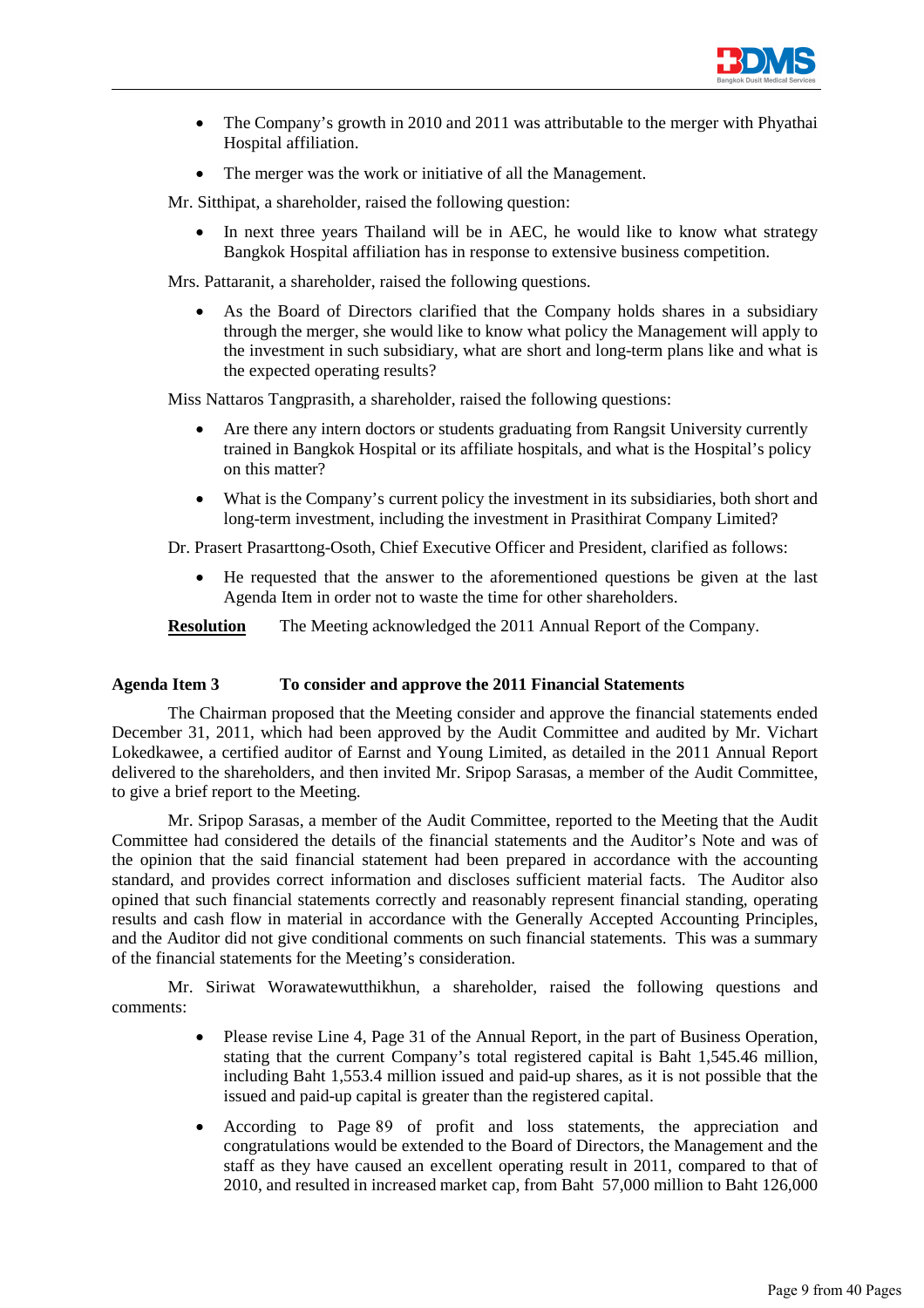

million. According to the Company's consolidated financial statements, the Company's income increased by approximately Baht 20,000 million and resulted in the Company's profit in an approximate amount of Baht 2,000 million and the increased taxes payable to the Government in an approximate amount of Baht 800 million. He would like to ask whether the majority of increased income was attributable to the merger with Prasithpattana Public Company Limited.

- What was the major source of the increased dividends receivable in the amount of over Baht 1,000 million, and as a listed company, was it true that these dividends were not subject to the taxes?
- On Lines 3 and 4 of Page 5 of the Annual Report, in 2011 the Company earned basic profit per share in the amount of Baht 3, but the amount to be paid as dividends was still unknown until the Meeting has approved the dividend payment. Last year, the Company paid 80 satang while the basic profit per share was Baht 1.90. Upon the calculation, the dividend payment rate would be almost 50%, however, the Company had paid 100% of dividends as the Company paid the dividends from the profits of the Company's specific financial statements. However, in the Annual Report, it showed that such profits were paid from the consolidated financial statements. In order to avoid any possible doubt, it was therefore requested that the Company add one more line to indicate that the Company would pay dividends from the Company's specific financial statements.

The Company's Secretary explained as follows:

• The total registered capital is Baht 1,553.4 million and the issued and paid-up capital is Baht 1,545.46 million. Our apology was made for this mistake.

Dr. Prasert Prasartthongosoth, President, explained as follows:

- The majority of increased income of the Company was attributable to the merger between the Company and Prasithpattana Public Company Limited.
- Further to the merger of Prasithpattana Public Company Limited, the management was divided into 5 groups (previously 4 groups) and Prasithpattana joined as the  $5<sup>th</sup>$  group. The Company wishes that each group is competitive in the business sector. The growth of the Company's business was partly attributable to the merger, however other 4 management groups have developed and expanded their business. The fact that Prasithpattana joined as the 5th management group can support and promote the cooperation on medical treatment and equipment. Therefore, part of, not all of it, the Company's income was generated by the merger with Prasithpattana, while the other part was caused by the profit-making prospect of the share purchasers.

Mrs. Narumol Noi-am, the Chief Financial Officer clarified as follows:

- The divideds receivable which increased over Baht 1,000 million were generated by the dividends receivable in 2011 due to the growth of every affiliate company.
- She asked the shareholders to go to Item 14 of Page 115 re: Information on Investment in Subsidiaries, which gives details of each hospital, for example the dividends received by the Company from Samitivej Public Company Limited, Bangkok-Hadyai Hospital and Bangkok-Pattaya were Baht 384 million, Baht 177 million and Baht 244 million, respectively.
- The Company is not subject to the taxes for these dividends receivable as the Company holds shares in each of these companies exceeding 25% over six months, as a result, the Company is not required to pay taxes from its dividends receivable.

Mr. Siriwat Worawatewutthikhun, a shareholder, raised the following questions and gave comments: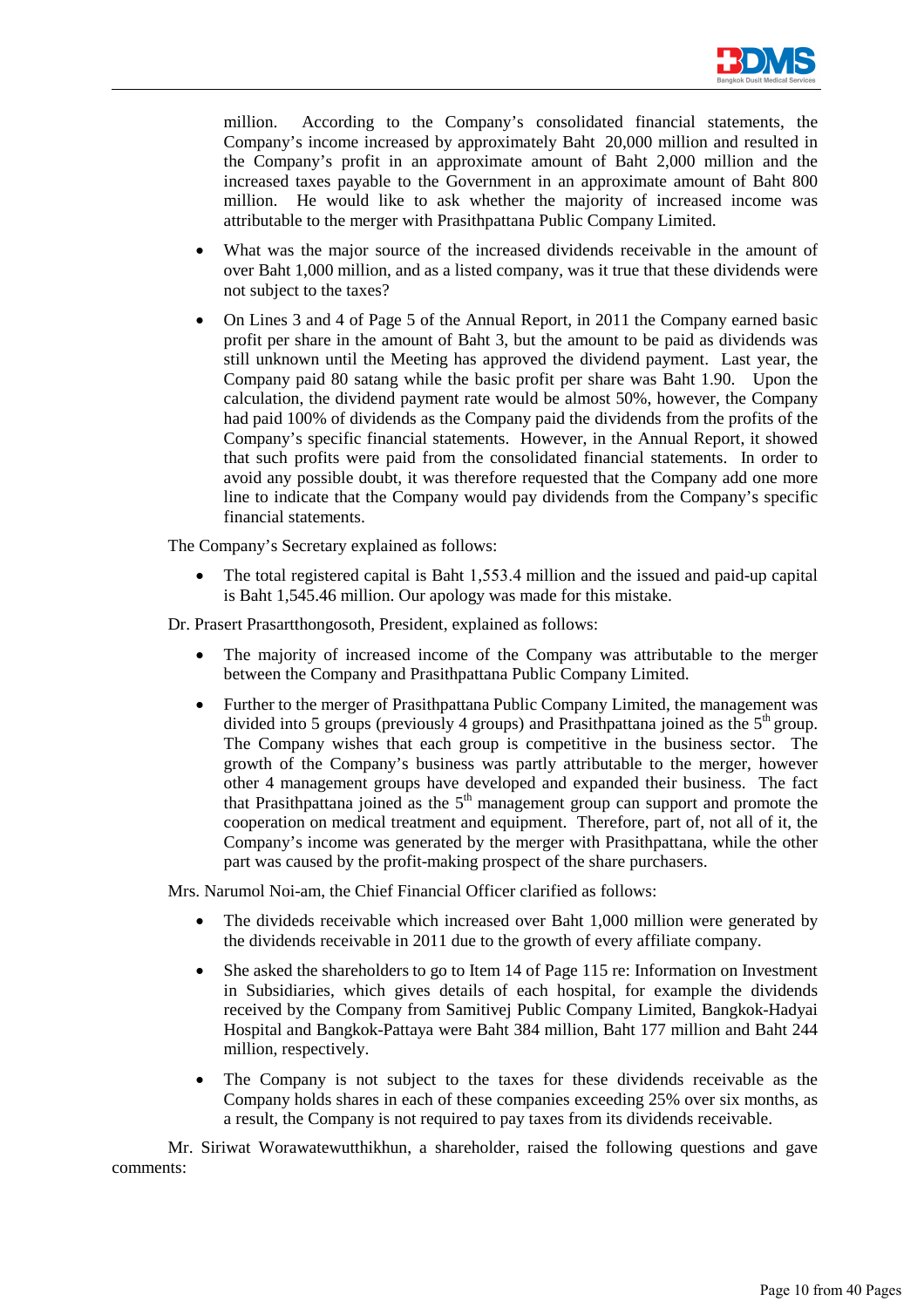

• In Article 41 of the Note to the Financial Statement re: Lawsuit for withdrawal of the resolutions of the past Annual General Meeting of Shareholders, the Auditor gave his opinion that the Management expected that there would be no change to the said Meeting's resolutions. However, if the Court issues an order of withdrawing such resolutions, what the outcome of this meeting would be.

Mr. Pradit Theekakul, a director, clarified as follows:

- This issue was raised when the shareholders filed a lawsuit for withdrawing the resolutions of the Shareholders Meeting. If the Court orders a withdrawal of such resolutions, that Shareholders Meeting will be invalid and a new Shareholders Meeting shall be held.
- With regard to the effect to this meeting, as the resolutions of the past Shareholders Meeting is currently valid. It cannot be forecast when the lawsuit will be concluded since it is subject to the Court's discretion for the period of hearing and judgment. This lawsuit was filed at the Court last year and the Court scheduled the first hearing in May, but the Plaintiffs' lawyer requested for a rescheduling for July.

Mr. Sathaporn Khoteeranurak, a shareholder, raised the following questions:

- On Page 86 of the Financial Statements, the value of inventories increased as compared to that of the past year. According to the specific and consolidated financial statements, such value increased, at the same rate, approximately three times, as to from Baht 398 million to Baht 1,037 million. He would like to ask about the method to manage the inventories.
- What is the difference of the accounting method under the fair value basis used for the property to be invested in?
- For how long will the Company's goodwill be retained?
- What generated the benefit for long-term staff last year? How much did the Company pay the actuary?

Mrs. Narumol Noi-am, the Chief Financial Officer, clarified as follows:

- With regard to the inventories in Note 13, in December 2011, the quantity of inventories was substantially greater than that of 2010 as there were floods at that time and the Company stocked medication and medical supplies for its affiliation so that its business operation would not be interrupted or discontinued. However, such large quantity of inventories emerged only at that period of time and the number of inventories is now back to normal.
- With regard to the goodwill which was obtained by the Company upon the investment in Prasithpattna Group, this goodwill consists of the goodwill of Prasithpattna Group and Paolo Hospital Group. This goodwill shall remain for good, however the Company' accounting always test the goodwill value, which is so-called "implement". At the moment, the Company was quite confident in the operating results of Phyathai Hospital Group and Paolo Hospital Group after the support rendered by the Company for cardio or cancer centers as no loss will be recorded.
- With regard to the sfaff benefit, the Company has paid Baht one million for the whole affiliation.
- As there was a shareholder asking why the value in the consolidated and specific financial statements decreased, this decrease was caused by the exclusion of the land in Samui as such land belongs to BDMS. The other details would be clarified later. However, there were no irregularities in those financial statements.

Mr. Montchai Suwannaklang, a proxy, raised the following question: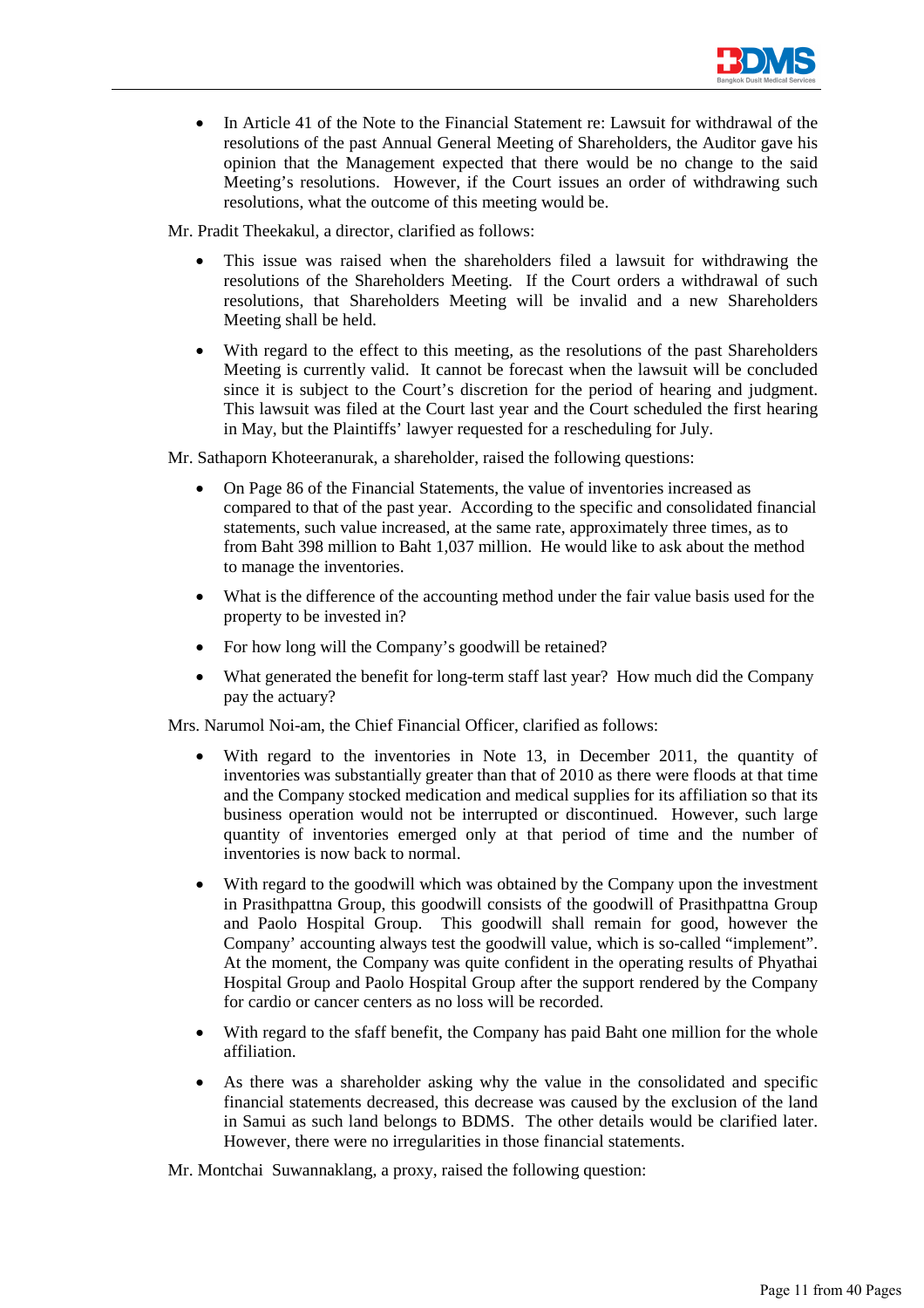

- As he was assigned to witness the vote counting, he wondered whether the voting cards cast by a shareholder in advance, as in Form B, without signature shall be void.
- Mr. Chatri Trakulmaneenate, the Legal Counsel, explained as follows:
	- In principle, the proxy form shall prevail. If it is marked on a proxy form for the votes to be cast at the meeting, either approved, disapproved or abstained, the proxy form therefore prevails.

Mr. Siriwat Worawatewutthikhun, a shareholder, raised the following question:

• At the commencement of the meeting, he acknowledged that in the case of the proxy form on which the shareholders cast votes in advance for either approved or disapproved votes, the voting cards would not be delivered. Why were the voting cards delivered?

Mr. Chatri Trakulmaneenate, the Legal Counsel, explained as follows:

In principle, the Company mainly considers the proxy forms. At the vote counting, when TSD receives the proxy forms, the votes will be recorded in the system and then printed on the voting cards. However, such voting cards were not delivered to any shareholder, but they would be collected as evidence.

Mr. Narongpol Lamaikate, a proxy, gave the following comment:

• From the observation of vote counting procedure, there were shareholders cast votes in person or by proxy, by marking their votes on the voting cards of each agenda item, and then gave such voting cards to the meeting staff and left the meeting. He wondered if these voting cards shall be void as at the vote procedure, the persons who voted were not present in the meeting room.

Mr. Chatri Trakulmaneenate, the Legal Counsel, explained as follows:

- If the shareholders have voted on the voting cards but fail to attend the meeting, such voting cards shall be invalid and the Company will not count the votes.
- Mr. Ekachai Chitbann, a proxy, raised the following question:
	- When the shareholders have cast the votes and delivered the voting cards to the staff, it is legitimate that the staff advised that such votes are valid or not or in excess of the shareholders' rights.

Mr. Narongpol Lamaikate, a proxy, gave the following comment:

The fact that the vote counting staff checked the voting cards and viewed that such votes were illegitimately or incorrectly cast, then asked the shareholders to rectify, was an inappropriate manner. The vote counting staff was assigned only to monitor the votes and shall not interfere with any votes cast. They should have let such voting cards void.

Mr. Chatri Trakulmaneenate, the Legal Counsel, explained as follows:

• He acknowledged the shareholders' comments on the event that the votes have been cast on the proxy form without physical attendance, and such voting cards shall be deemed invalid and shall not be counted.

The Chairman gave an opportunity to the Meeting to raise further questions. Since there was no shareholder raising question, it was proposed that the Meeting vote on this agenda item.

**Resolution** The Meeting considered and resolved to approve the annual financial statements and profit and loss statement ended December 31, 2011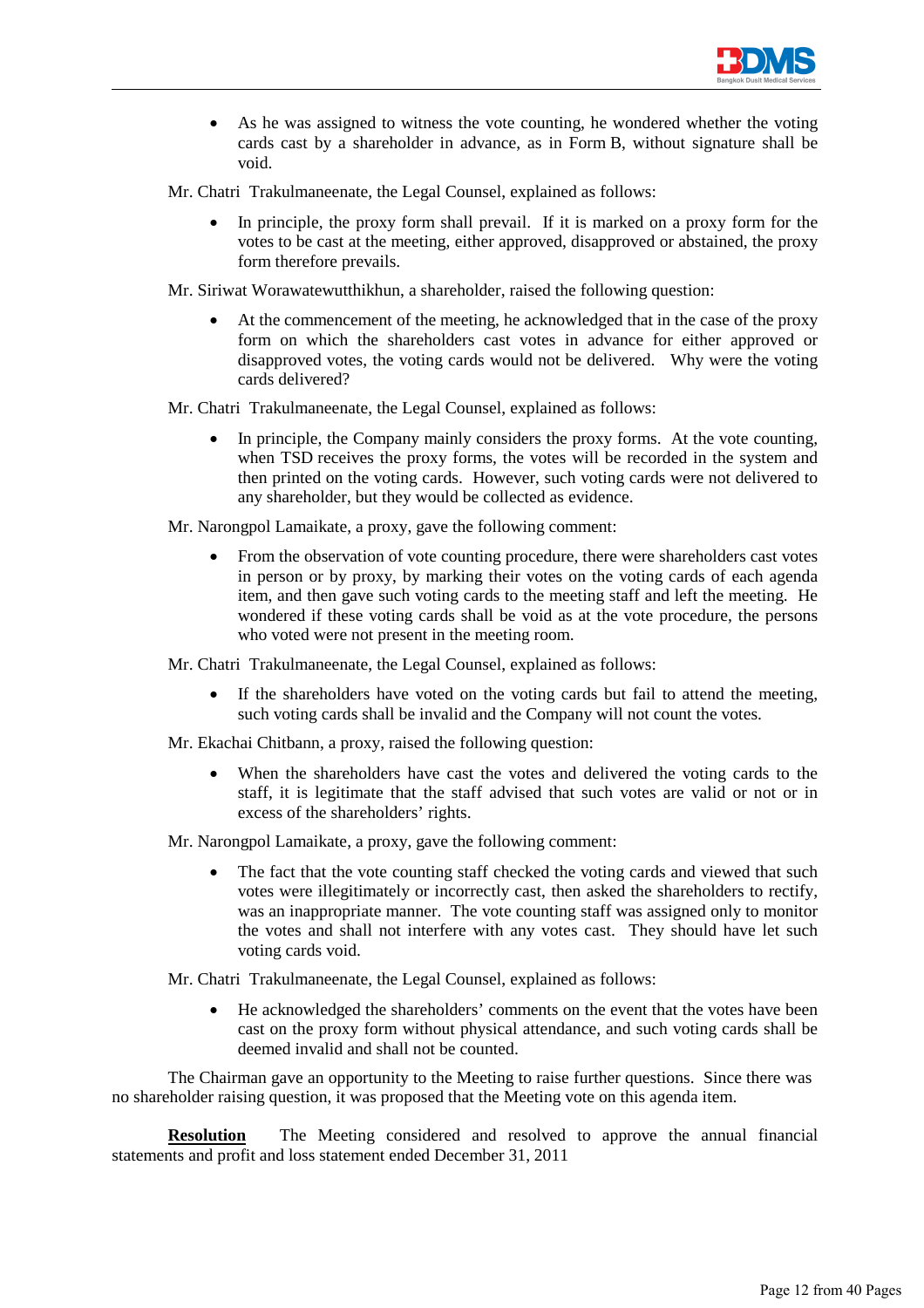

|             | Votes         | Percentage* |
|-------------|---------------|-------------|
| Approved    | 1,366,917,135 | 99.9956     |
| Disapproved | 60,800        | 0.0044      |
| Abstained   | 416,888       |             |
| Total       | 1,367,394,823 |             |

#### **Agenda Item 4 To consider and approve the profit appropriation for 2011**

 The Chairman proposed that the Meeting consider and approve the appropriation of profits from the operating result of 2011 for 1,545,458,883 ordinary shares, at the ratio of Baht 1.10 per share, totaling Baht 1,700,004,771.30, representing approximately 74% of the specific net profit. This profit appropriation was based on the Company's dividend payment of not less than 50% of the net profits from the specific financial statements and the dividend payment was scheduled on Friday, May 4, 2012.

 The comparison between the payment of dividends from the operating result in 2011 which was presenting to the 2012 Shareholders Meeting and that of the past year, is as follows:

| Details of Dividend Payment                                                                                    | 2011     | 2010  |
|----------------------------------------------------------------------------------------------------------------|----------|-------|
| Annual net profits according to the specific financial<br>statement (million Baht)                             | 2,297    | 996   |
| Number of ordinary shares (million shares)                                                                     | 1,545    | 1,246 |
| Dividends payable per share (Baht/share)                                                                       | $1.10**$ | 0.80  |
| Total dividends payable (million Baht)                                                                         | 1,700    | 997   |
| Proportion of dividend payment compared with annual<br>profits (according to the specific financial statement) | 74       | 100   |

\*\* The ratio was to be proposed to the Shareholders Meeting

 With regard to the statutory reserve funds, since at the end of 2011, the statutory reserve funds had reached the amount required by law (10% of the Company's registered capital as of the end of 2011). As a result, the Company did not propose that the profits of 2011 be allocated as additional statutory reserve funds.

Mr. Sathaporn Pungnirund, a shareholder, gave the following comment:

• According to the statement of comprehensive income in the 2011 Annual Report, on Page 89 (the Company's specific financial statements), in 2010 the Company retained 82 satang as profits per share and paid 80 satang per share as dividends. In 2011, the Company retained Baht 1.57 as profits per share but paid Baht 1.10 per share as dividends, while according to the Company's consolidated financial statements, the Company retained Baht 3 profits per share. As a result, the minority shareholders would not fully enjoy the profits per share. He would like the Company to clarify this matter.

Mrs. Narumol Noi-am, the Chief Financial Officer, clarified as follows:

• In 2010, the Company paid the dividends at the ratio of 80 satang per share, while it paid Baht 1.10 as the 2011 dividends, which increased approximately 37%, or considering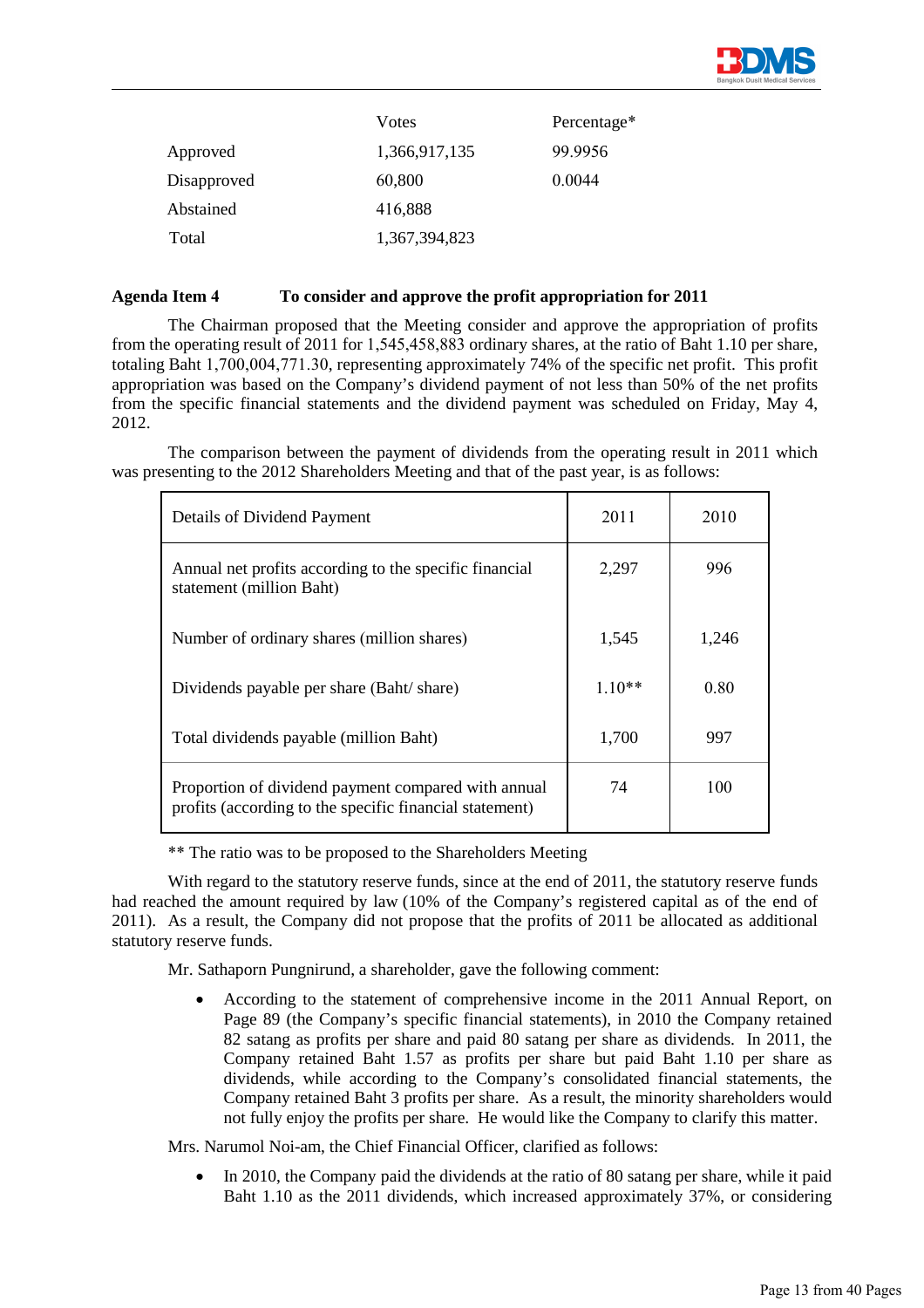

the total amount of dividends payable, for which the Company paid Baht 997 million in 2010 and Baht 1,700 million, it increased by 70%. There were various factors considered by the Management for dividend payment, for example the fact that the Company wants the shareholders to receive dividends at the constantly increasing rate and the fact that in 2012 the Company has planned to make additional investment in several ways in order to promote and expand the Company's business, such as the acquisition or merger of other businesses. As a result, the Management considered reserving part of the funds for the Company's normal business operation and expansion of its business in the future. The Company is confident that, with the funds reserved, it may make more investment and pay more dividends. This has reflected on the Company's share price which increases all the time. Event though the Company's dividends are slightly increased, the Company's share price constantly increases whenever the Company expands its business or make additional investment.

Mr. Siriwat Worawatewutthikhun, a shareholder, gave the following comment:

• He would propose that the Company pay the dividends at the rate of Baht 1.20 per share, as a result, the Company will additionally pay approximately Baht 154.5 million so that the shareholders will receive more dividends. At present, the Company's debt to equity ratio was only approximately 0.5.

Dr. Prasert Prasarttong-Osoth, President, explained as follows:

- The Company was aware of circumstances which might occur in the future so that the Company's business could be continuously operated, for example, the fact that the past floods slightly affected the Company as the Company has sufficient reserve funds for its operation and for giving aids to affected persons. With regard to the dividend payment for this year, the Management and the Board of Directors had thoroughly considered and was of the opinion that the payment of dividends at the proposed ratio was appropriate as this ratio increased by 40% from the past year. The fact that the Company's debt to equity was approximately 0.5 reflected the Company's financial strength. If the Company pays substantial amount of money, the Company's financial strength will decrease. The main reasons for reserved funds are as follows:
	- 1. To ensure the shareholders the constant financial stability; and
	- 2. To increase the Company's financial strength

Mr. Siriwat Worawatewutthikhun, a shareholder, gave the following comment:

• The Company has had strong financial standing according to the rating awarded by Tris Rating Company Limited, upgrading the Company's credit rating from A to A+. Importantly, the total amount of additional dividends payable to the shareholders (Baht 154.5 million) would not affect the Company's financial standing. Last year, the Company retained profits in the amount of Baht 995 million, but paid dividends in the total amount of Baht 996 million, which exceeded 100%. For this year, the Company retained profits in the amount of Baht 2300 million, but paid dividends in the total amount of Baht 1700 million, as a result, the reserve funds in the amount of Baht 600 million remains in the Company. If the Company pays additional dividends in the amount of Baht 154.5 million, the Company will still retain approximately Baht 500 million of profits. He then requested that the Board of Directors consider the additional dividends payment made to the shareholders.

The Chairman clarified as follows:

The Company constantly increases the dividend payment payable to the shareholders. For this year, the Board of Directors approved the dividend payment at the increasing rate of 40%, from 80 satang in 2010 to Baht 1.10. This dividend rate was a substantial one. As being responsible for the management, the Board of Directors shall be mainly aware of the Company's stability. The amount of Baht 154.5 million might not be a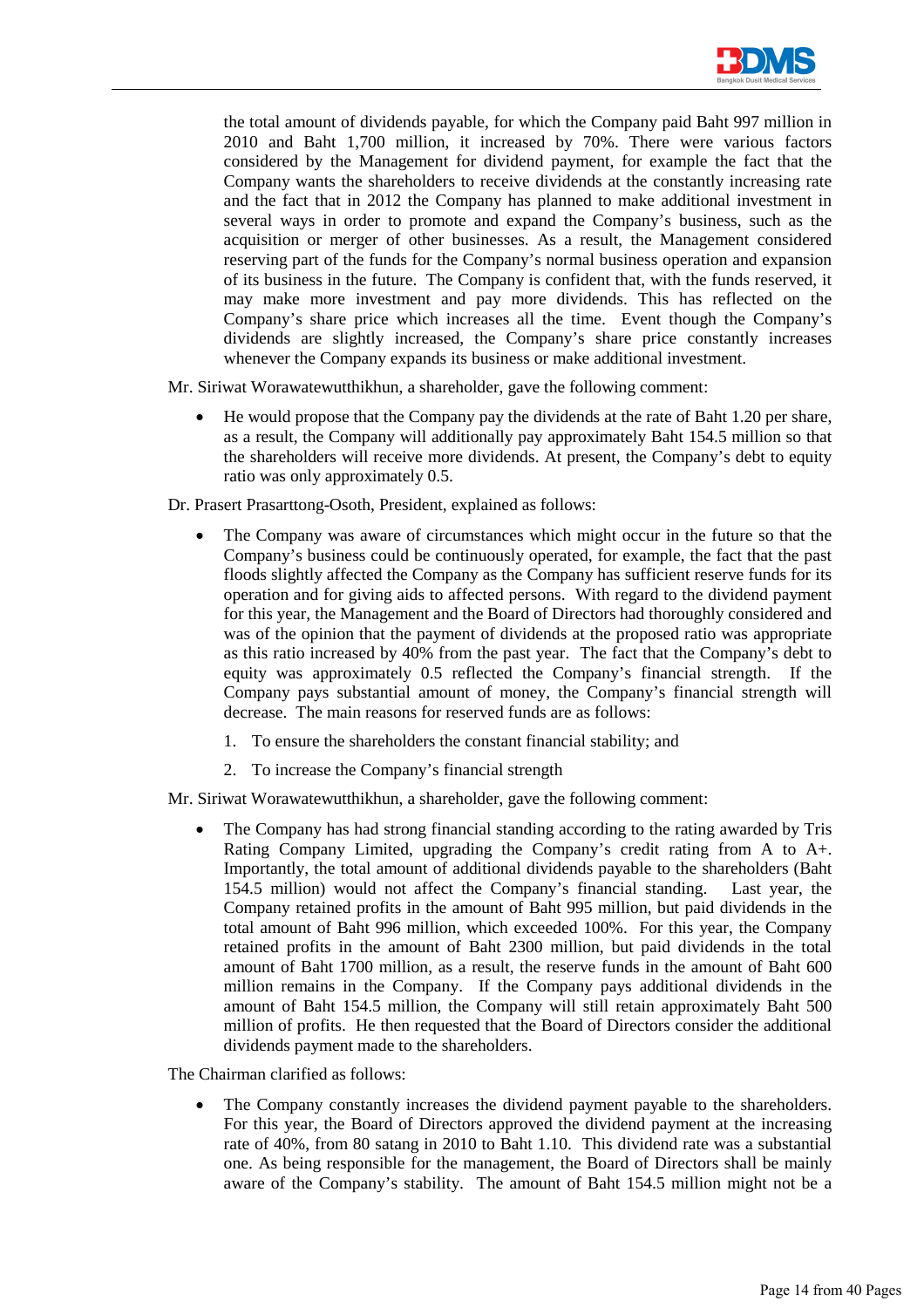

substantial amount; however, the Board of Directors shall ensure the Company's stable and continuous growth. In addition, the Company would like to repay the society and support the Government's policy in promoting the public health, the Company shall therefore be prepared for these matters.

Mr. Siriwat Worawatewutthikhun, a shareholder, gave the following comment:

• If the Board of Directors confirmed that no additional dividends were to be paid due to further investment of business expansion and the Shareholders Meeting would resolve to pay dividends at the rate of Baht 1.10 per share, he would respect such decision. However, he would request that the Board of Directors approve the dividend payment at the rate exceeding Baht 1.10 per share.

Mr. Sathaporn Pungnirund, a shareholder, raised the following question:

• In the agenda item re: Directors' Remuneration, additional remuneration would be proposed to the Meeting while no additional dividends would be granted to the shareholders. He wondered whether the Company was giving a sign of interim dividend payment.

Dr. Prasert Prasarttong-Osoth, President, explained as follows:

- At present, it could not be confirmed that the interim dividends would be paid since the interim dividend payment is subject to circumstances and the Company's operating result. However, the Company has never paid interim dividends.
- With regard to the Directors' Remuneration, it would be subject to the shareholders' approval.

The Chairman gave an opportunity to the Meeting to raise further questions. Since there was no shareholder raising question, it was proposed that the Meeting vote on this agenda item.

**Resolution** The Meeting considered and resolved to approve the dividend payment for 1,545,458,883 shares, at the rate of Baht 1.10 per share, totaling Baht 1,700,004,771.30, which was scheduled for Friday, May 4, 2012.

|             | Votes         | Percentage* |
|-------------|---------------|-------------|
| Approved    | 1,240,194,895 | 90.7337     |
| Disapproved | 126,656,699   | 9.2663      |
| Abstained   | 541,748       | -           |
| Total       | 1,367,393,342 |             |

# **Agenda Item 5 To consider and approve the appointment of new directors in replacement of those retiring by rotation**

 The Chairman informed the Meeting that prior to proceeding with this agenda item, there was a complaint from shareholders with regard to his independency. In order to have this issue clarified, Hon. Prof. Dr. Santasiri Sornmani, the Chairman of the Nomination and Remuneration Committee, would give the details on this issue before proceeding with the next agenda item. During the discussion on this agenda item, the directors retiring by rotation shall leave the meeting room, and during the period at which the Chairman was not in the meeting room, Mr. Wichai Thongtang, the 2<sup>nd</sup> Vice-Chairman, would act as Chairman only for this agenda item. The Chairman then called upon Hon. Prof. Dr. Santasiri Sornmani, the Chairman of the Nomination and Remuneration Committee for giving details to the Meeting.

 Hon. Prof. Dr. Santasiri Sornmani, the Chairman of Nomination and Remuneration Committee, informed the Meeting that there was a complaint from the minority shareholders with regard to the qualification of Hon. Prof. Dr. Arun Pausawasdi. The Nomination and Remuneration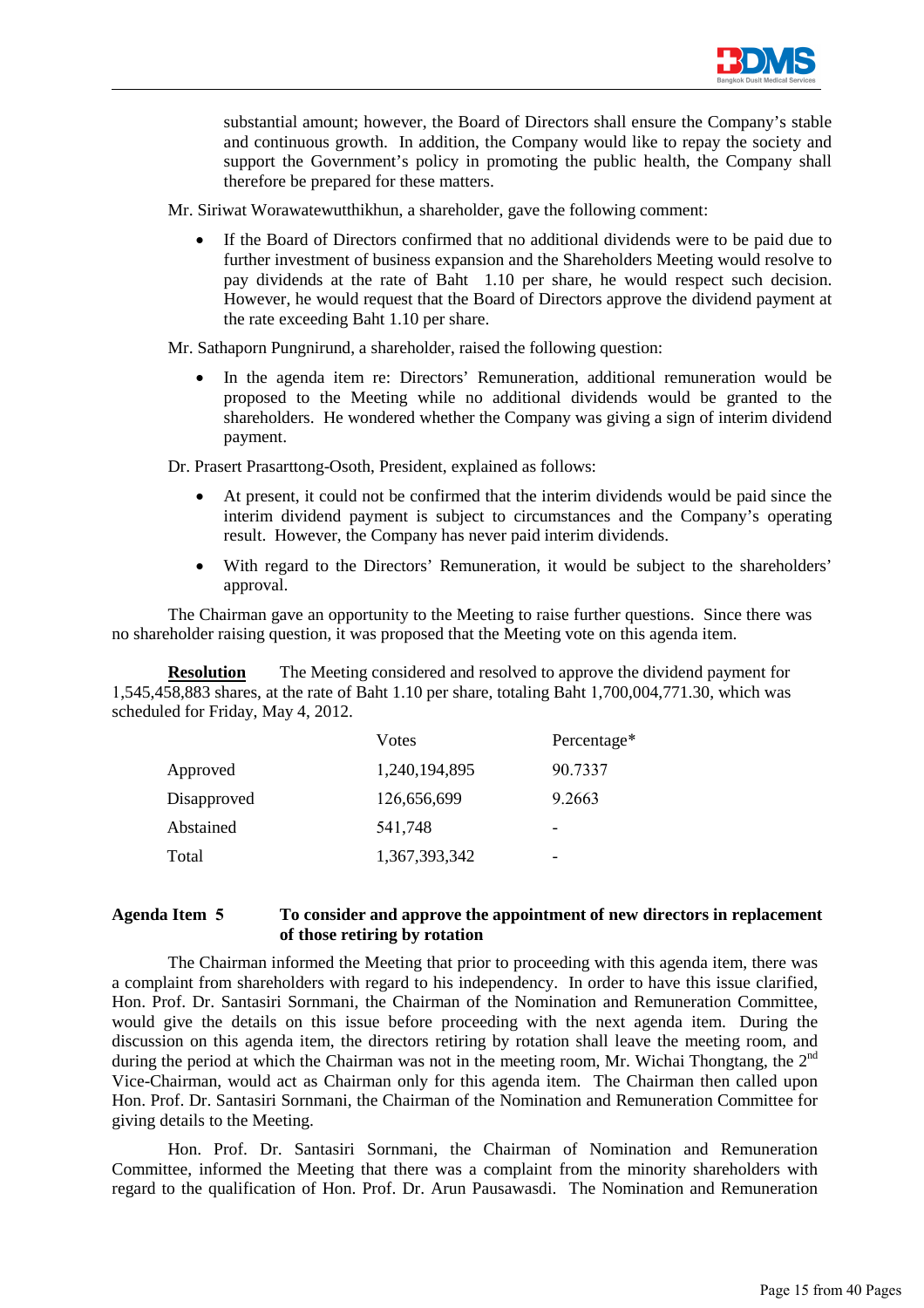

Committee did not neglect this complaint and held a meeting to consider this issue. The Nomination and Remuneration Committee Meeting concluded that according to the investigation, it was found that Dr.Arun, in the past, had received remuneration from the Company, however, such remuneration was no longer paid to Dr.Arun. There was a concern that the receipt of such remuneration might affect the independency of Dr. Arun. Nevertheless, this agenda item was for the election of new directors replacing the directors retiring by rotation and the independency of Dr. Arun was not related to this agenda item, as per the provision of the Public Limited Companies Act. The Nomination and Remuneration Committee Meeting resolved to propose that the Shareholders Meeting consider and elect Dr.Arun as director for another term. He requested that the Meeting consider this agenda item. With regard to the independency of Dr. Arun which might affect the number of the Company's independent directors as required by the Notification of the Capital Market Supervisory Board, the Company and the Board of Directors would expedite the rectification so as to have independent directors in the number as required by the law.

 Hon. Prof. Dr. Santasiri Sornmani, the Chairman of Nomination and Remuneration Committee informed the Meeting that according to the Company's Articles of Association, one-third of the number of directors must retire at the Annual General Meeting of Shareholders. Currently, as there are 15 directors, 5 of them shall retire by rotation, namely:

| 1. Hon. Prof. Dr. Arun Pausawasdi | Director |
|-----------------------------------|----------|
| 2. Dr. Pongsak Viddayakorn        | Director |
| 3. Dr. Chuladej Yossundharakul    | Director |
| 4. Dr. Chirotchana Suchato        | Director |
| 5. Mr. Wallop Adhikomprapa        | Director |

 The Board of Directors and the Nomination and Remuneration Committee, excluding the directors with interest, had considered the experience, knowledge and expertise of the nominated persons, which is directly related to the Company's main business. For the former directors, their past performance as the Company's directors was taken into account. The Nomination and Remuneration Committee had considered the qualification of directors in respect of professional expertise and diversity in order to support the performance of the Company and its subsidiaries, especially in the area of health assurance business which is directly related to the Company's main business. The Board of Directors therefore resolved to approve the proposed conclusion of the Nomination and Remuneration Committee, by proposing the re-election of 4 former directors retiring by rotation and nominating 1 new director to the Shareholders Meeting, so that the following 5 nominated directors would be elected as the Company's directors.

| 1. Hon. Prof. Dr. Arun Pausawasdi | Director |
|-----------------------------------|----------|
| 2. Dr. Pongsak Viddayakorn        | Director |
| 3. Dr. Chuladej Yossundharakul    | Director |
| 4. Dr. Chirotchana Suchato        | Director |
| 5. Mr. Thongchai Jira-alongkorn   | Director |

 The profiles and work experience of the 4 former directors and the newly nominated director were delivered, as enclosure, to the shareholders along with the Notice to this meeting.

 The Meeting was informed once again that the Company had opened opportunity, from December 15, 2011 to January 30, 2012, prior to the meeting date, to the shareholders to nominate the persons with knowledge and expertise to be elected as directors, but no shareholders nominated any person to be elected as directors.

Mr. Pongnimit Dusitnitsakul, a proxy, raised the following questions:

• Whether the documents delivered to the shareholders for the nomination of Hon. Prof. Dr. Arun Pausawasdi ("Dr. Arun") to be re-elected as independent director could be used for the election of directors at the meeting today.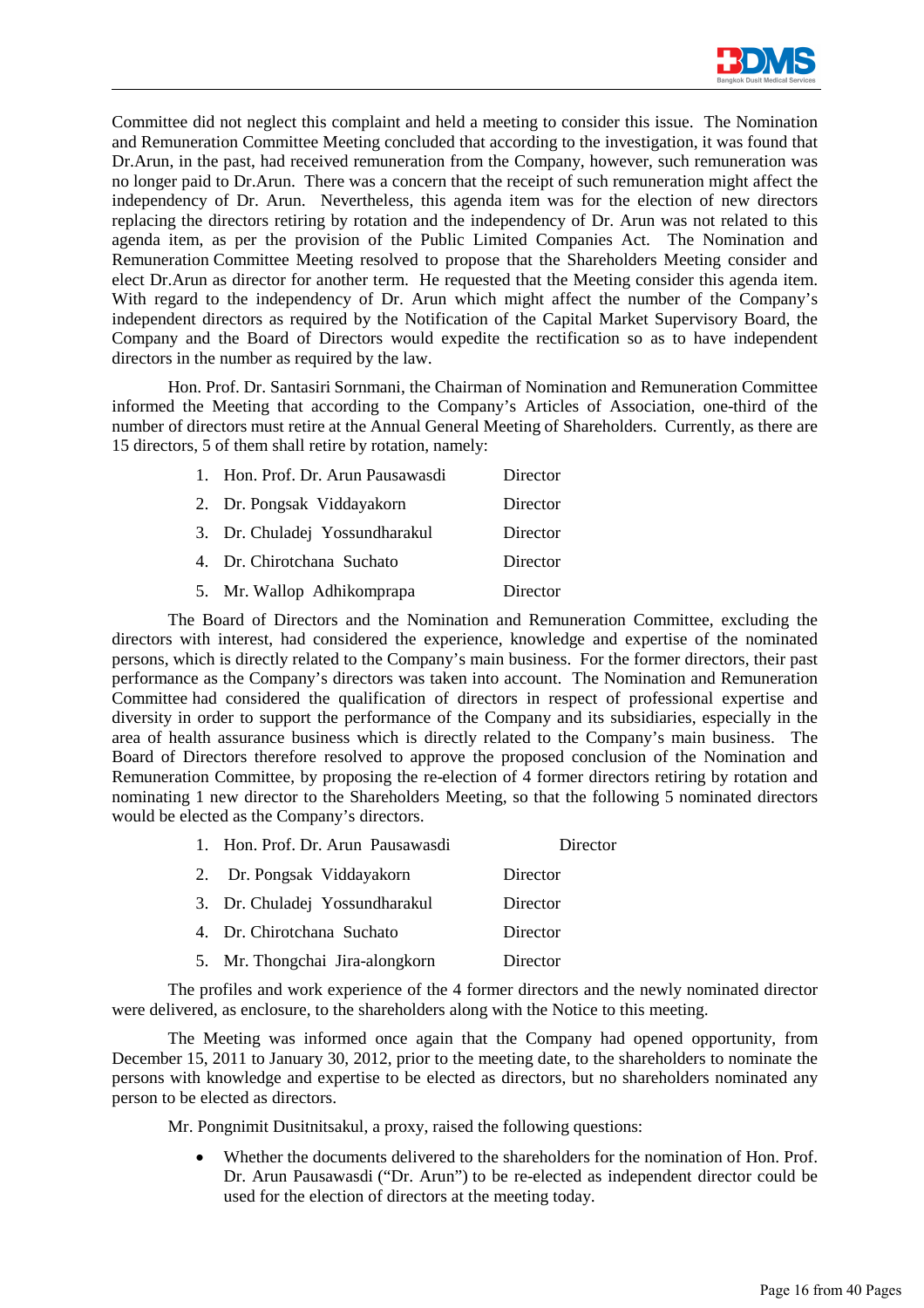

• The Nomination and Remuneration Committee and the Board of Directors were requested to give more details on the complaint from the minority shareholders with regard to the qualification of Dr. Arun as the interest of minority shareholders was damaged.

Hon. Prof. Dr. Santasiri Sornmani explained as follows:

After the Company had received the complaint from the minority shareholders with regard to the qualification of Dr. Arun, the Nomination and Remuneration Committee and the Board of Directors convened in order to consider this matter, but the documents could not be amended prior to the meeting date as this matter just arose at that time. However, the meeting today would consider the election of Dr. Arun to be director, not independent director.

Mr. Narongpol Lamaikate, a proxy, raised the following questions:

Please summarize the complaint regarding the qualification of Dr. Arun as independent director.

Hon. Prof. Dr. Santasiri Sornmani explained as follows:

- The Board of Directors received a letter from the minority shareholders complaining the qualification of Dr. Arun as independent director and claiming that Dr. Arun had received other remuneration from the Company, apart from the remuneration approved by the Shareholders Meeting to be paid to him as the Chairman of the Board of Directors. However, Dr. Arun received such remuneration until the end of December 2011 and has no longer received it.
- He invited the legal counsel to clarify Dr. Arun's receipt of other remuneration from the Company, apart from the remuneration as approved by the Shareholders Meeting, to the Meeting.

Mr. Weerawong Chittmittrapap, the legal counsel, clarified as follows:

- He informed the Meeting of the relevant rules:
	- Firstly, the directorship is one of the positions. Some directors who are executives may receive salaries and the receipt of these salaries does not require an approval of the Shareholders Meeting. Meanwhile, some directors may receive other types of remuneration, which are not the remuneration for directors. The remuneration received by Dr. Arun, apart from the director's remuneration, was paid as he is a venerable person and the Management has its power to allot this amount of money. With regard to the director's remuneration, Dr. Arun has been paid like other directors.
	- Secondly, the election of directors at the meeting today was conducted in accordance with the Public Limited Companies Act: it was the election of directors replacing the directors retiring by rotation. The qualification of Dr. Arun as independent director shall be considered by the Company and it was not the issue to be considered and approved by the shareholders.

Mr. Narongpol Lamaikate, a proxy, gave the following comment:

- This agenda item was designated for the election of directors and he would like to point out the transparency of the person to be elected as director. As there was a complaint stating that Dr. Arun received remuneration other than that approved by the Shareholders Meeting and has never clarified to the shareholders of such remuneration. The Meeting should consider whether it was appropriate to elect Dr. Arun as director.
- Mr. Weerawong Chittmittrapap, the legal counsel, explained as follows: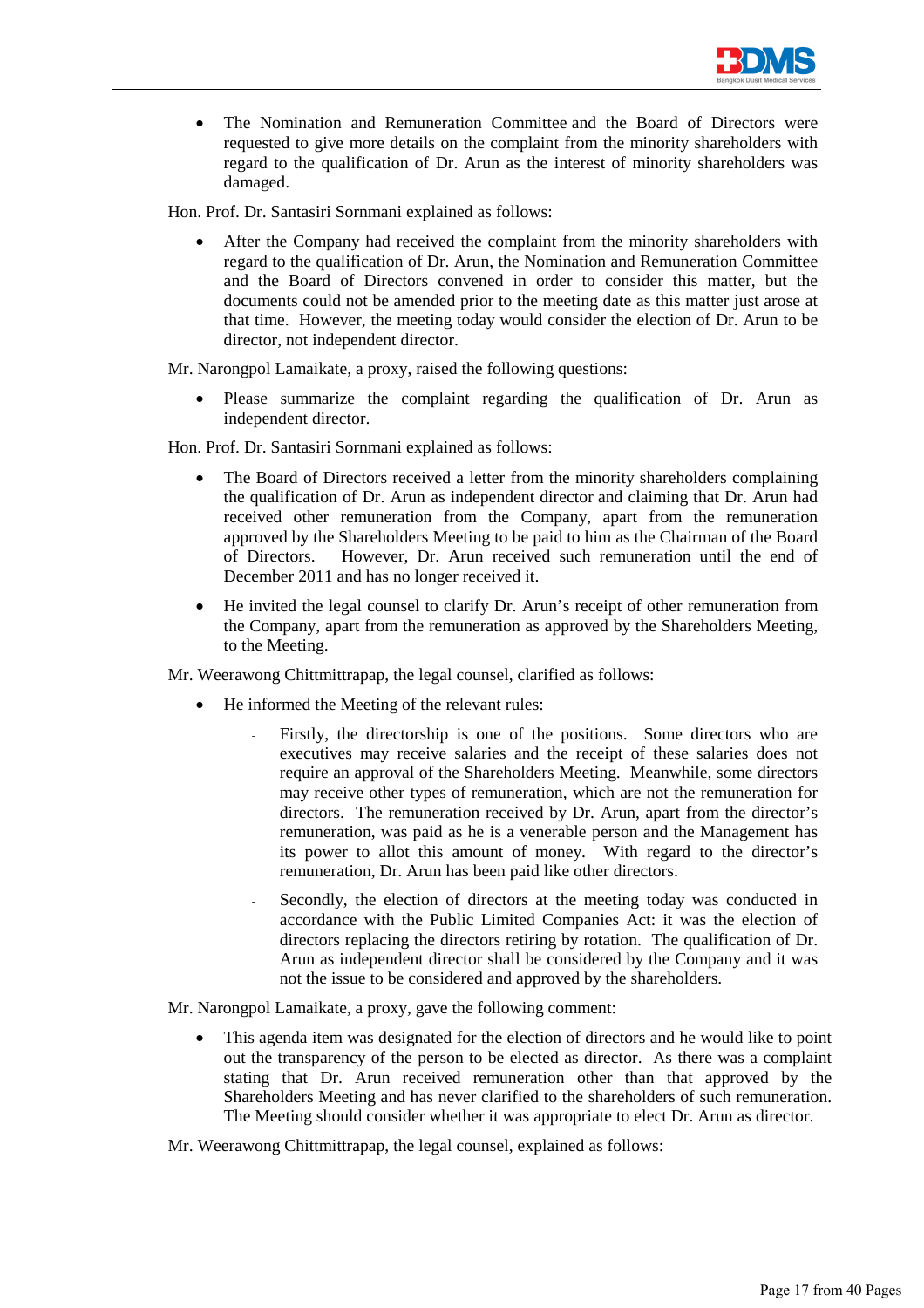

- With regard to the meeting procedures, all the shareholders' comments are appropriate, however, the meeting shall be conducted efficiently. Therefore, after the discussion on this matter, all the shareholders' comments would be recorded.
- The legal principles on the directors' remuneration had been explained to the shareholders. The Company would record the shareholders' comments or suggestions and end the discussion on such matter, this would be followed by the votes on the election of directors replacing the directors retiring on rotation, in order to control the meeting time as the meeting time had been substantially spent.

Mr. Pongnimit Dusitnitsakul, a proxy, raised the following questions:

- Whether the documents authorizing the votes on the election of independent directors were valid.
- After the examination of documents at the Revenue Department, he found that Dr. Arun's remuneration, including both the remuneration with and without approval of the Shareholders Meeting, was in the amount of Baht 2.3 million. He then submitted to the said document to the Vice-Chairman for further information.

Mr. Sathaporn Pungnirund, a shareholder, gave the following comments:

• Each shareholder had the right to vote in this agenda item so that the meeting could be conducted according to the agenda items. At the next Shareholders Meeting, there will be an agenda item for adoption of this meeting's minutes. Whether the action which has been taken and has not been approved by the Shareholders Meeting should be proposed to the Shareholders Meeting for ratification.

Mr. Somporn Phasitkul, a proxy, raised the following question:

As per the case of proxy, the voting cards electing Dr. Arun to be independent directors had been delivered in advance, but the meeting today was for election of directors, not independent directors. Whether the votes on such voting cards were misled and void.

Mr. Weerawong Chittmittrapap, the legal counsel, explained as follows:

- With regard to the proxy form, according to the law, this agenda item was for the election of directors, while it was stated in the Notice to the meeting that Dr. Arun is an independent director. This was what the Company believed, however, the final result was another issue. In the legal perspective, it is not required to specify the election of independent directors. Therefore, the wording in the proxy form was correct and the proxies could normally use such proxy forms.
- With regard to the question whether the early delivery of voting cards for the election of directors would make such votes misled and void, in appointing directors, the assignment of directors into committees is the duty of the Board of Directors. The appointment of committees is to ensure the Company's good governance and it is not the issue to be considered at the Shareholders Meeting. If any shareholder wants to give comments or suggestion, such statement will be recorded in the meeting's minutes.

Mr. Chaiwut Rujanavate, a shareholder, raised the following question:

• Whether the fact that the Chairman of the Board of Directors obtained the remuneration without approval of the Shareholders Meeting violated the law, rules or notifications of the Office of the SEC.

Mr. Weerawong Chittmittrapap, the legal counsel, explained as follows:

• Certain remuneration must be approved by the Shareholders Meeting, including auditing fees, and general listed companies may pay other monies, which are not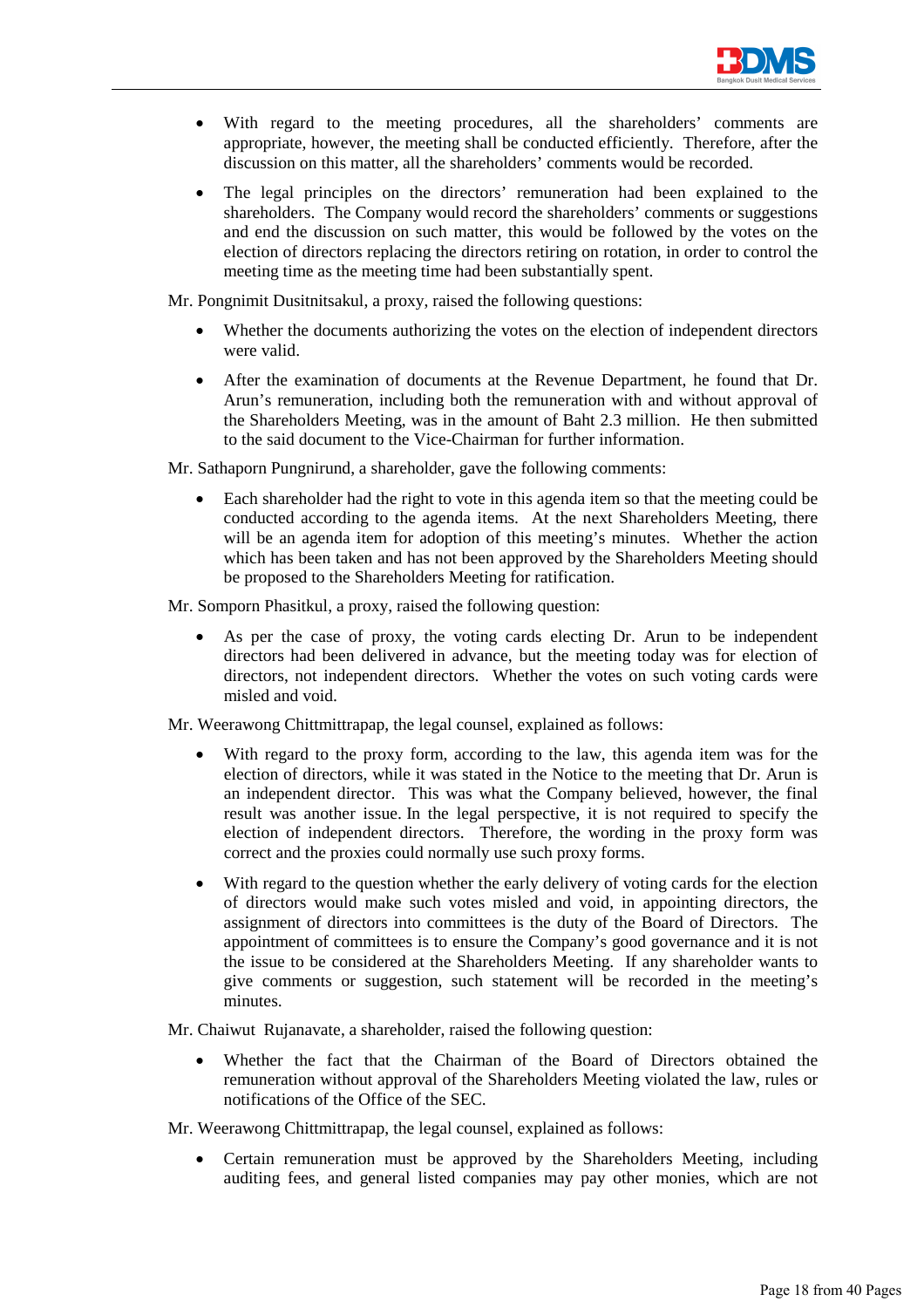

auditing fees, to the auditor and such monies will not be approved by the Shareholders Meeting, but they will be subjected the Management's power, for example, the special auditing fee which is not approved by the Shareholders Meeting but by the Board of Directors, according to the law. If it is not required by the law that the Board of Directors approve, the approval will be vested in the Management. This is the delegation principle. Therefore, not all the matters must be approved by the Shareholders Meeting.

- In the case where a director has several duties, for example certain director is the Chief Executive Officer, the remuneration for the Chief Executive Officer and for directorship shall be separately paid.
- The fact that the Company paid to Dr. Arun was recorded in the account as the consultant fee, which is subject to the Company's management. However, if further considered as to whether such consultant fee was really paid for the consultancy. If the recipient has never given any consultancy, such payment will not be made for the consultancy and the recipient is not a consultant.

Mr. Chaiwut Rujanavate, a shareholder, gave the following comment:

In the case that the Shareholders Meeting has resolved to elect directors, and later, such election of directors violates the law or a director who has been elected becomes disqualified from being director or independent director, this will cause trouble to the resolution of the Shareholders Meeting as Article 18 of the Company's Articles of Association provides that the director who is disqualified from the directorship shall vacate his/her office according to the law. Every shareholder, please carefully vote for the election of directors.

Mr. Weerawong Chittmittrapap, the legal counsel, explained as follows:

The wording "disqualified from directorship" is included in Section 72 of the Public Limited Companies Act which provides that the disqualification of director shall be subject to the provision of Section 68. This means that a director shall be sui juris, not being bankrupt, incompetent or quasi-competent, convicted under judgment, expelled or removed from any government agency or organization. As a result, with regard to the votes for election of directors at this meeting, there would not be any circumstance causing the resolution of the Meeting invalid.

Mrs. Nuanlada Ngarmthanapaisarn, a proxy, raised the following question:

• Article 22of the Company's Articles of Association provides that a director shall obtain remuneration from the Company only in the form of meeting allowance, directors' remuneration, bonus, per diem and benefit or privilege in other forms as determined by the Shareholders Meeting. She would like to ask if any director obtains any remuneration other than the remuneration as determined by the Shareholders Meeting, whether this action violates the law or Articles of Association, and whether the Articles of Association are the Company's law, whether this action violates the provision of the Public Limited Companies Act or Securities Act. If this action is illegitimate, the shareholders should not ignore this issue.

Mr. Weerawong Chittmittrapap, the legal counsel, explained as follows:

• A person may have several roles. If such person acts as directors, he/she will obtain directors' remuneration. If such person does not act as director, but acts in other capacity, such as Chief Executive Officer, he/she will obtain the salary as Chief Executive Officer. Please understand that one person can have several roles.

Mr. Pracha Laojumroen, a proxy, gave the following comment:

• The shareholders should not argue to disqualify a director as each shareholder has the duty to elect directors. If any shareholder approves or disapproves the election of any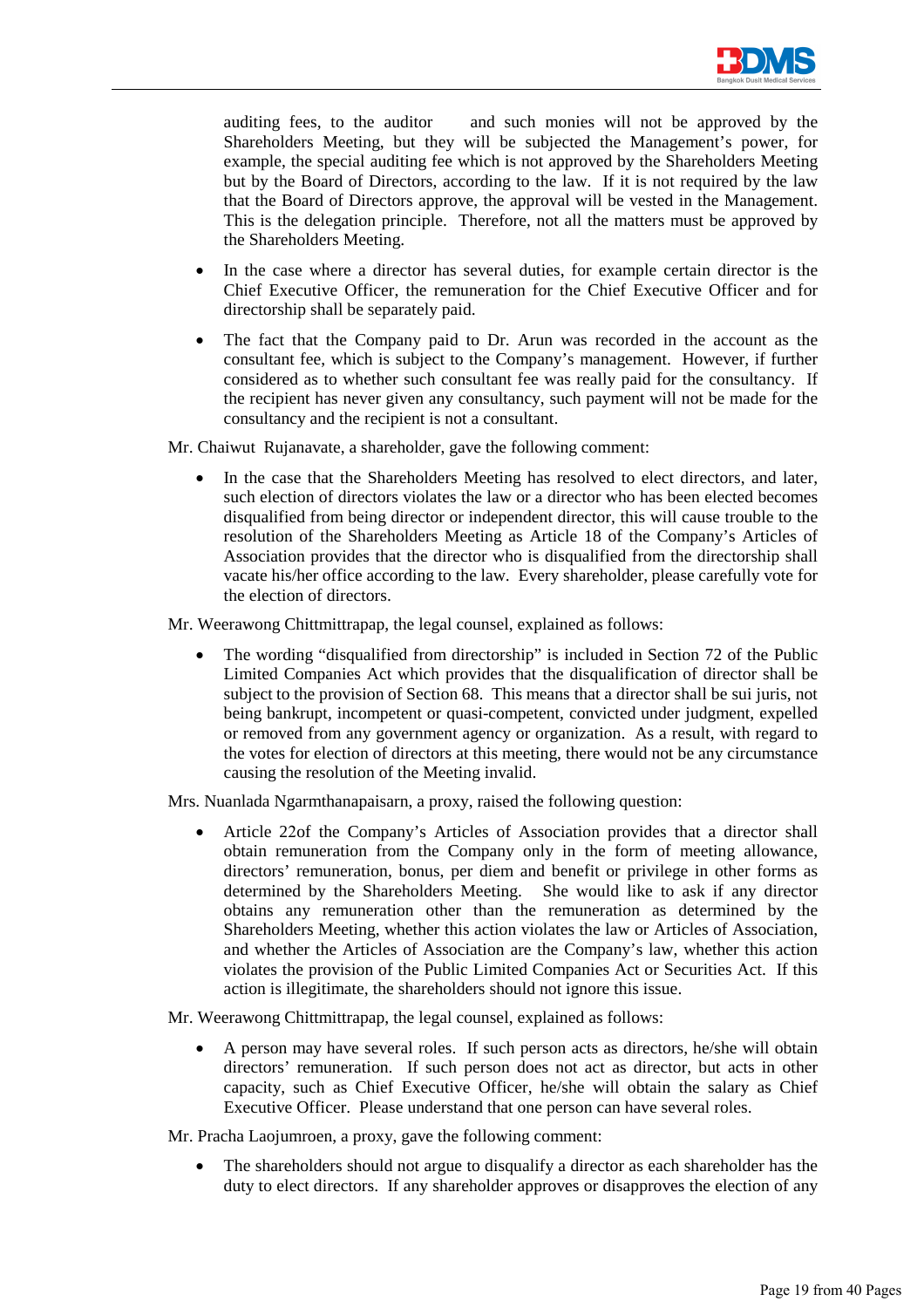

director, such shareholder is entitled to vote approved, disapproved or abstained accordingly, but should not determine whether a director is disqualified or not. The determination of disqualification shall be proved through the Court or legal system. If the shareholders view that such director is disqualified, they may not elect such director. The shareholders and proxies were therefore requested to do their duty. The shareholders are entitled to have, by filing a lawsuit at, the Court prove whether a director is disqualified or not.

Dr. Euachart Karnjanapitak, a shareholder, gave the following comment:

As the Meeting had spent substantial time to discuss on this matter and the scope of discussion became uncontrolled, he would like to propose that the Chairman proceed with the meeting procedures.

Mr. Peerapan Petchsuwan, a proxy, gave the following comment:

- As the Board of Directors proposed that the Meeting re-elect five directors who retired by rotation, without nominating Khun Wallop Adhikomprapa. He would like to nominate Khun Wallop Adhikomprapa, who was a director retiring by rotation, to be re-elected for another term of directorship as Khun Wallop has been working for the Company for approximately 16 years and has provided substantial benefits to the Company.
- Mr. Siriwat Worawatewutthikhun, a shareholder, gave the following comment:
	- He would like to support the nomination of Khun Wallop Adhikomprapa, who was a director retiring by rotation, for re-election for another term of directorship.
- Mr. Weerawong Chittmittrapap, the legal counsel, explained as follows:
	- At the moment, there were five vacancies and there were shareholders nominating Khun Wallop Adhikomprapa to be re-elected as director. This means there were 6 persons nominated to the Meeting for election of 5 directors.

Mr. Pongnimit Dusitnitsakul, a proxy, raised the following questions:

• He would like to know whether the director acting as the present Chairman of the meeting had any interest in this agenda item and who was acting as Chairman of the meeting.

Mr. Wichai Thongtang, the Chairman of the meeting for Agenda Item 5, clarified as follows:

• At the moment, Khun Wichai Thongtang was acting as the Chairman of the meeting.

Mr. Weerawong Chittmittrapap, the legal counsel, explained as follows:

• In practice, during the agenda of election of directors, it is not required that directors retiring by rotation leave the meeting room as such directors have no interest in this agenda item, because the directors do not know the shareholders. In addition, if such directors have to leave the meeting room, it will waste the meeting time. In legal perspective, it is not required that the directors retiring by rotation leave the meeting room and can continue their performance of duty at the meeting.

Miss Nuchanart Ayucharoendee, a proxy, gave the following comment:

• She would like to nominate Khun Jutatawat Intarasuksri to the Meeting for election as director.

Mr. Sathaporn Pungnirund, a shareholder, gave the following comments:

- The Chairman of the Nomination and Remuneration Committee should have acted as the Chairman for this agenda item.
- With regard to the nomination of additional persons to the Meeting for being elected as directors, who certified such nomination. Whether this nomination should be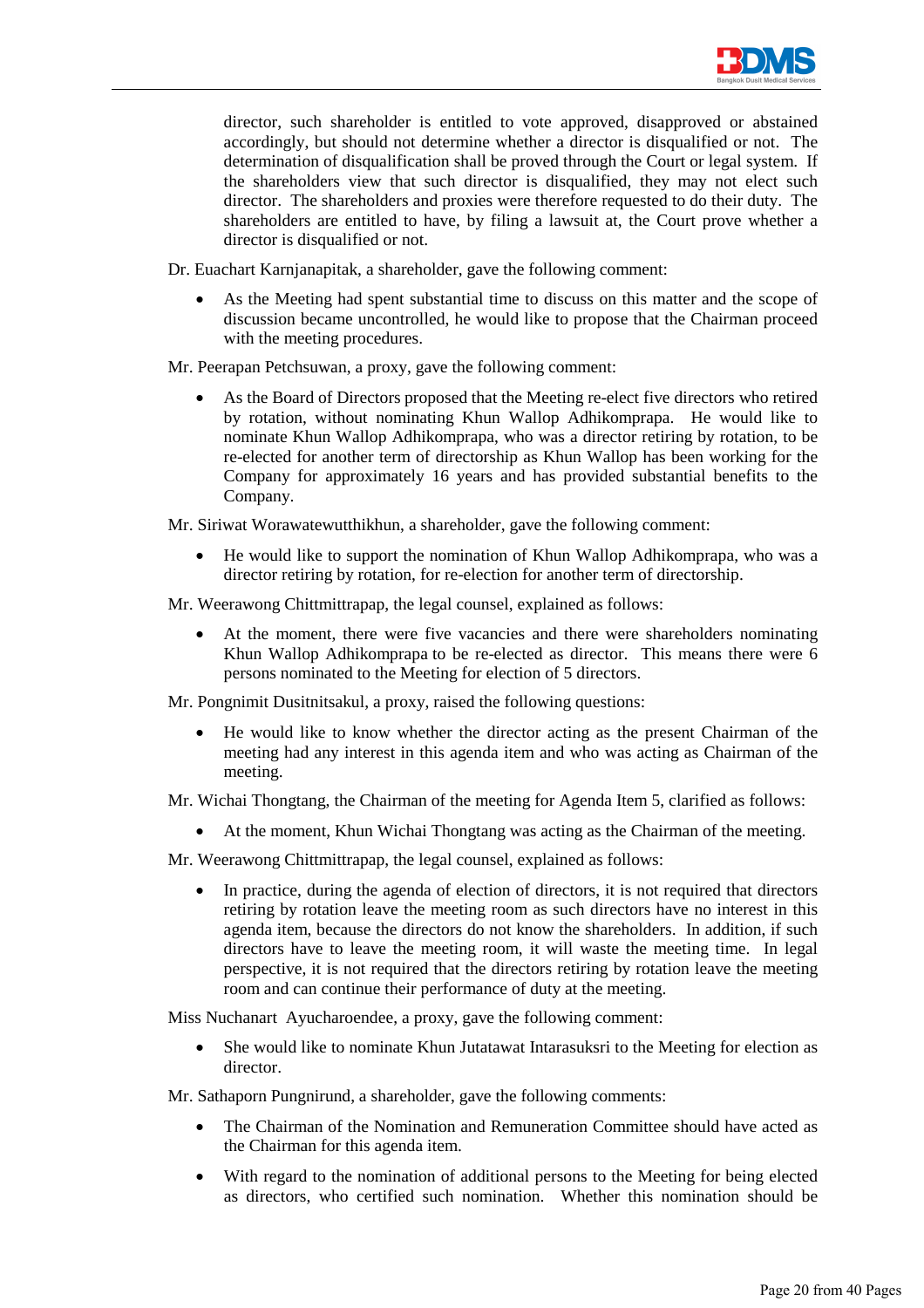

certified by the Meeting with the votes of one-third of all the number of shares. Furthermore, as the matter of nomination of additional persons to the Meeting for being elected as directors was not included in the Notice to this meeting, some shareholders might not know this nomination.

- Mr. Weerawong Chittmittrapap, the legal counsel, explained as follows:
	- There are no specific provisions of law set out this matter, but there is a provision of law stating that in the case that shareholders nominate additional persons for being elected as directors, the directors shall be elected according to the number as proposed, by ranging from the persons who have the highest votes. There are no provisions of law requiring the certification of nomination with the votes of one-third of all the number of shares. The certification with the votes of one-third of all the number of shares shall apply to the addition of any agenda item other than those as specified in the notice to the meeting.

Mr. Sathaporn Pungnirund, a shareholder, gave the following comments:

- With respect of the resolution of the Board of Directors, prior to the Shareholders Meeting, the Board of Directors had convened and resolved to nominate five persons to the Meeting for being elected as directors. The nomination of additional persons for being elected as directors was unjustifiable.
- Mr. Wichai Thongtang, the Chairman of the meeting for Agenda Item 5, clarified as follows:
	- He would like to support the opinion of the legal counsel. The shareholders are entitled to nominate additional persons for being elected as directors. It is possible even though 100 additional persons are to be nominated. However, only 2 additional persons were nominated at the meeting today, which was quite reasonable, and it was requested that no further nomination of additional persons would be made.

Mr. Jutatawat Intarasuksri gave the summary of his profiles, as he was nominated by shareholders to the Meeting to be elected as directors, and gave comments to the Meeting.

- His name is Jutatawat Intarasuksri, 64 years old, a son of Prof. Saneur Intarasuksri, a former director of Bangkok Hospital, and has known Bangkok Hospital for more than 40 years.
- He worked as civil servant and retired at the position of the Permanent Secretary of Labor Ministry. He has from time to time provided consultation on labor matters to the Hospital when the Hospital approaches but he has not obtained any remuneration.
- If he is elected as independent directors, he will dedicate himself for two areas of the Hospital activities: 1) for patients and 2) for maximizing benefits of shares.

Mr. Siriwat Worawatewutthikhun, a shareholder, gave the following comment:

- At the moment, there were two additional persons nominated by shareholders to the Meeting for being elected as directors, namely Khun Wallop and Khun Jutatawat. Khun Jutatawat had introduced himself and it was believed that he could provide benefits to the shareholders as he is a minority shareholder.
- He would like to support the nomination of Khun Jutatawat to the Meeting, for being elected as the  $7<sup>th</sup>$  director.

Mr. Wichai Thongtang, the Chairman of the meeting for Agenda Item 5, clarified as follows:

- He had discussed with Dr. Arun on the day before the meeting that the fact regarding the receipt of remuneration would be clarified to the shareholders.
- Dr. Arun has not been involved with the receipt of such remuneration as he has received his salary every month. With regard to the tax return form delivered by a shareholder, he had asked Dr. Arun in respect of the mark on Type (1) of revenue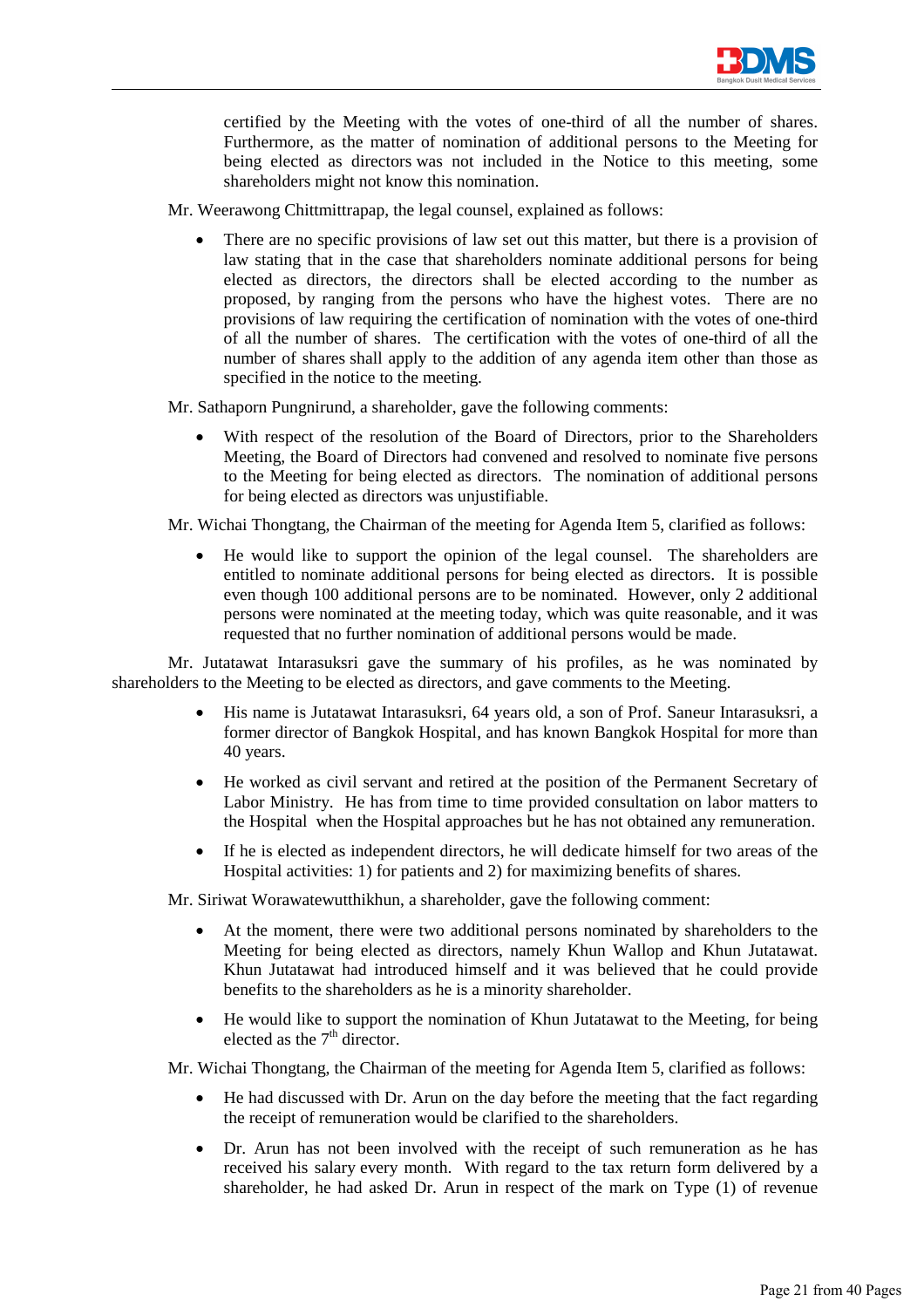

under Section 40 (1) general salary, wages, etc. and Dr. Arun informed him that he did not know who had made such mark.

- The hospital would like to ask the shareholders to vote at this meeting, without considering any other matters. If the shareholders considered and viewed that there was no independency that would be a defect caused by the Company to Dr. Arun. If the shareholders viewed that Dr. Arun is not independent and appropriate, the shareholders could vote according to their opinion and the Company respects the rights of shareholders.
- He would like to ask the shareholders not to use the word "independent" or "dependent" to destroy Dr. Arun's reputation. Dr. Arun holds the title of honorable professor and his honor was being affected. He did not want him being affected by shareholder fellows. Any disruption should be put away as the Company is efficiently growing. It was requested that the shareholders apply their independency to vote, like I do so that the meeting could go on.
- In voting for independent directors today, even though the shareholders viewed that the nominated directors were not independent, they might be re-elected as directors, but there would be a task for the Company and 15 directors to have office of independent directors filled. If the shareholders viewed that the nominated directors were not independent and appropriate, they were entitled to vote according to their wish. The shareholders were then invited to vote.

Mr. Narongpol Lamaikate, a proxy, raised the following questions:

Please clarify the procedure to cast the votes on the voting cards, as there were five nominated directors on the voting cards, but there were two additional persons nominated: Khun Wallop and the other person nominated by shareholders.

The Company's Secretary clarified as follows:

Even though there were 7 persons nominated to be elected as directors, the shareholders were entitled to elect only 5 directors. The voting cards included the names of the following nominated directors:

| 1. Hon. Prof. Dr. Arun Pausawasdi | Director |
|-----------------------------------|----------|
| 2. Dr. Pongsak Viddayakorn        | Director |
| 3. Dr. Chuladej Yossundharakul    | Director |
| 4. Dr. Chirotchana Sucharto       | Director |
| 5. Mr. Thongchai Jira-alongkorn   | Director |

• The first additional nominated person was Khun Wallop Adhikomprapa. If any shareholder wished to elect Khun Wallop Adhikomprapa, please mark on the space "approved" on the voting cards for election of the first additional nominated person. The second additional nominated person was Khun Jutatawat Intarasuksri. The shareholders were entitled to vote for only 5 nominated directors and the Company would collect all the voting cards for this agenda item.

Mr. Narongpol Lamaikate, a proxy, raised the following questions:

- As this agenda item was important, whether the shareholders were entitled to vote only 5 from 7 nominated directors.
- Whether only 5 voting cards shall be returned to the staff.

The Company's Secretary clarified as follows:

The shareholders shall elect 5 directors from 7 nominated directors.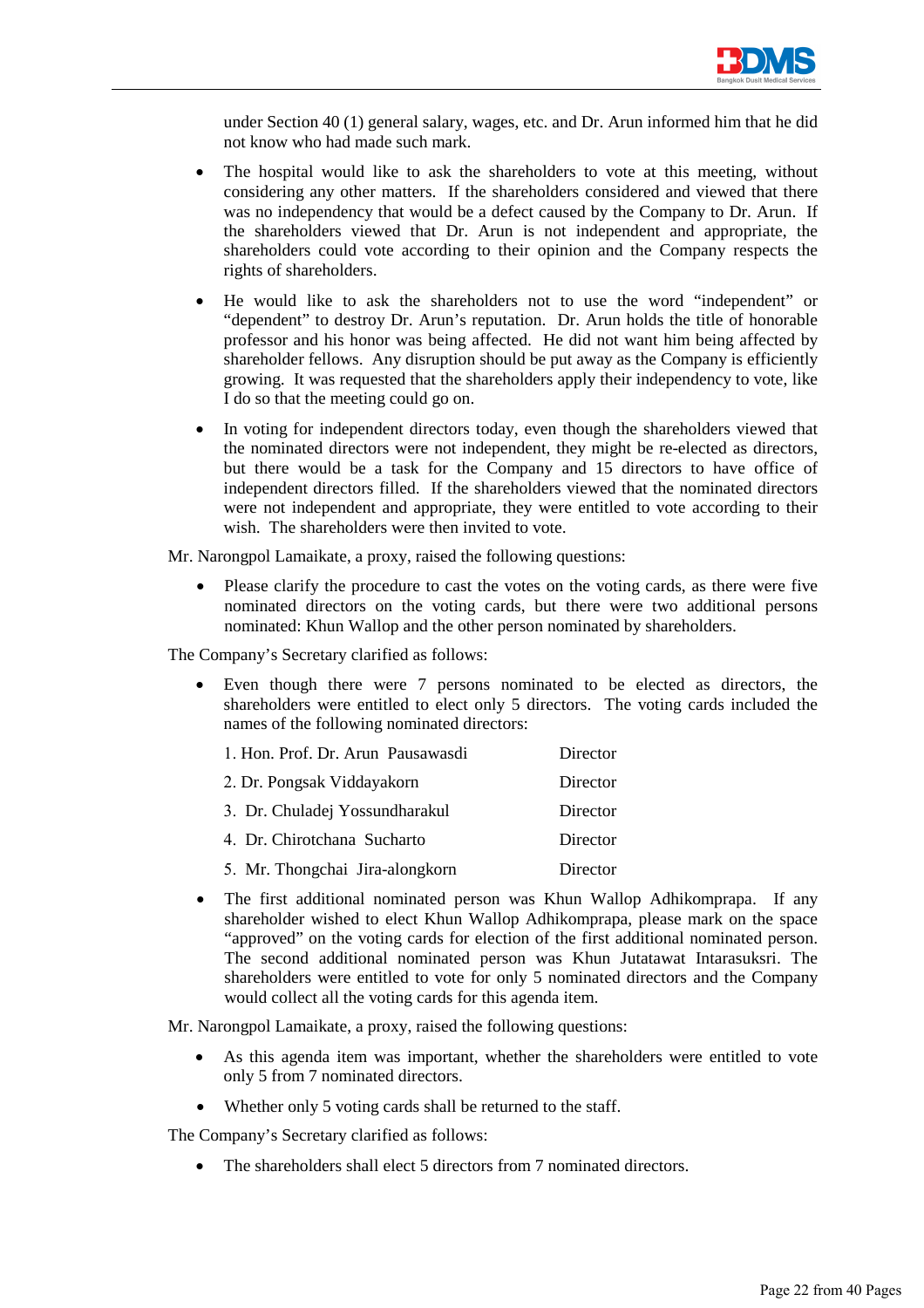

• In order to prevent the error in vote counting, it was requested that the shareholders shall return the whole set of voting cards (no separation) with the marks on five names of nominated directors. After the collection of voting cards, the votes would be recorded according to the shareholders' marks. The votes shall only be made for up to five directors.

Mr. Narongpol Lamaikate, a proxy, raised the following comments:

- In order to prevent the error of barcode system, he would like to recommend that five marked voting cards be separated and returned to the staff.
- Please give clear instruction on the vote procedure so as to ensure the proper compliance.

Mr. Pracha Laojumroen, a proxy, gave the following comments:

As a type B proxy and the votes had been cast by the shareholder, please clarify whether this means that he has disapproved the nomination of other two persons by shareholders.

 Mr. Chatri Trakulmaneenate, the Legal Counsel, gave explanation on the vote procedures of the  $5<sup>th</sup>$  agenda item, as follows:

- As there were 5 directors retiring by rotation, however, there were two additional persons nominated to the Meeting, totaling 7 nominated directors, the vote procedures would be as follows:
	- The shareholders shall vote up to 5 nominated directors. If the shareholders were present in person, they might vote as their wish.
	- In the case of proxy, if the authorization for voting shall be subject to the shareholders' instruction, the votes shall be cast in accordance with such instruction in the proxy form. If the shareholder or grantor authorized the proxy to vote according to the proxy wishes, the proxy may vote as if he/she was the shareholder attending the meeting in person.
	- In casting votes, up to 5 nominated directors could be elected. It shall be deemed that the approved votes cast by shareholders or proxies for any nominated directors were for the election of such directors replacing the directors retiring by rotation, while the remaining nominated directors were disapproved to be elected as directors replacing the directors retiring by rotation.
	- In casting votes, the name of each nominated directors would be individually called out and the shareholders shall vote to elect up to five directors respectively. All the voting cards would be collected by the staff after the Chairman had called out all the 7 nominated directors. Five nominated directors who obtained the highest votes would be approved to be elected as new directors replacing the directors retiring by rotation.

A shareholder, who did not inform of his name, gave the following comment:

• He would like to support the shareholder who earlier proposed that 5 marked voting cards be separated. As a shareholder who was assigned to witness the vote counting, he could not get the access to the area where the barcode machine were installed and could not witness the vote counting through the barcode system.

Mr. Narongpol Lamaikate, a proxy, gave the following comment:

• According to the vote procedures as earlier explained, whether you were aware of the fact that the proxies who cast votes according to the shareholders' instruction would not get voting cards.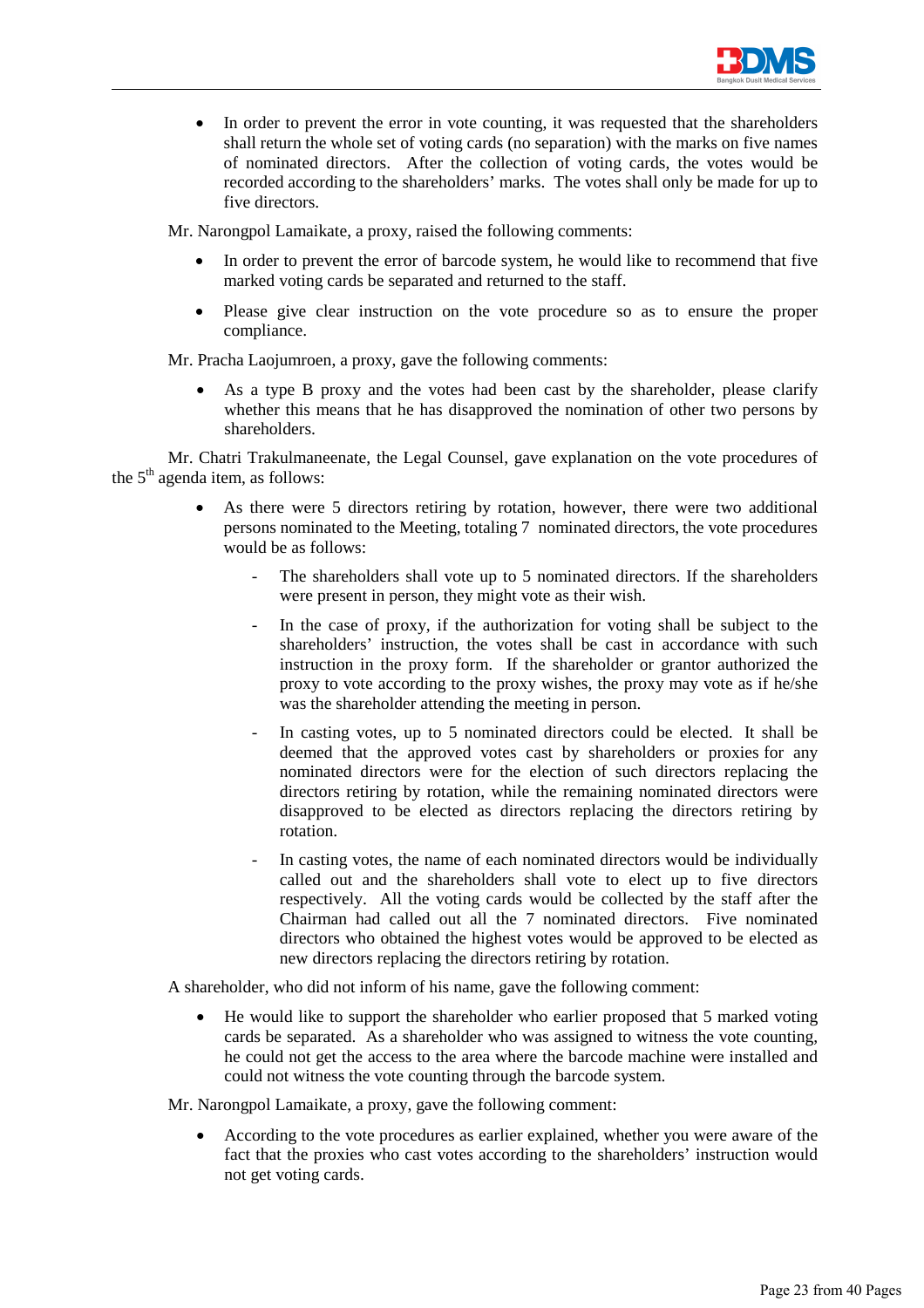

Mr. Chatri Trakulmaneenate, the Legal Counsel, clarified as follows:

• The Legal Counsel was aware of the fact that the proxies who cast votes according to the shareholders' instruction would not get voting cards.

Mr. Narongpol Lamaikate, a proxy, gave the following comment:

- As the Legal Counsel had been aware of such fact, such proxies were not entitled to vote because they had no voting cards.
- In sum, the shareholders who were entitled to vote on this agenda item consist of the shareholders attending the meeting in person and the proxies who could cast the votes independently.
- He had earlier recommended separating 5 marked voting cards, but he was of the opinion that no marks shall be put on the voting cards. However, to prevent any legal problem, the mark on "approved" space shall be made so that it could be checked whether all the shareholders cast votes only on five voting cards.

Mr. Chatri Trakulmaneenate, the Legal Counsel, clarified as follows:

• As the shareholder's recommendation was practical, the vote procedures would be conducted as recommended.

Mr. Narongpol Lamaikate, a proxy, gave the following comment:

- Was it true that the marked voting cards be separated on this agenda item?
- Shall the marks be made on "Approved" space?

Mr. Ekachai Chitbann, a proxy, raised the following question:

As it was permitted to separate the marked five voting cards, whether the voting cards earlier delivered by the shareholders shall be returned.

Mr. Chatri Trakulmaneenate, the Legal Counsel, clarified as follows:

The shareholders might separate the voting cards or return the whole set of voting cards to the staff, and the staff would subsequently separate the voting cards as proposed by the shareholder

Mr. Siriwat Worawatewutthikhun, a shareholder, gave the following comment:

- As the Company is a large-scale company, its good corporate governance principle should be revised, for example, the Chairman of the Audit Committee and the Chairman of the Nomination and Remuneration Committee should not be the same person because this may cause conflicts of interest. It should be required that the Chairman of the Audit Committee and the Chairman of the Nomination and Remuneration Committee be different persons.
- The business operation in accordance with the good corporate governance principle will benefit the Company for this type of rating, which has not been obtained by the Company. The Company should consider this revision so as to improve the Company's image.

A shareholder, who did not state his name, gave the following comment:

The voting cards which were not separated shall not be void. The separation of voting cards only facilitated the vote counting. He did not separate the voting cards as proposed by the shareholder.

A shareholder, who did not state his name, gave the following comment:

• According to the discussion on the payment of remuneration, what would be the next action by the Audit Committee and whether and when it would inform the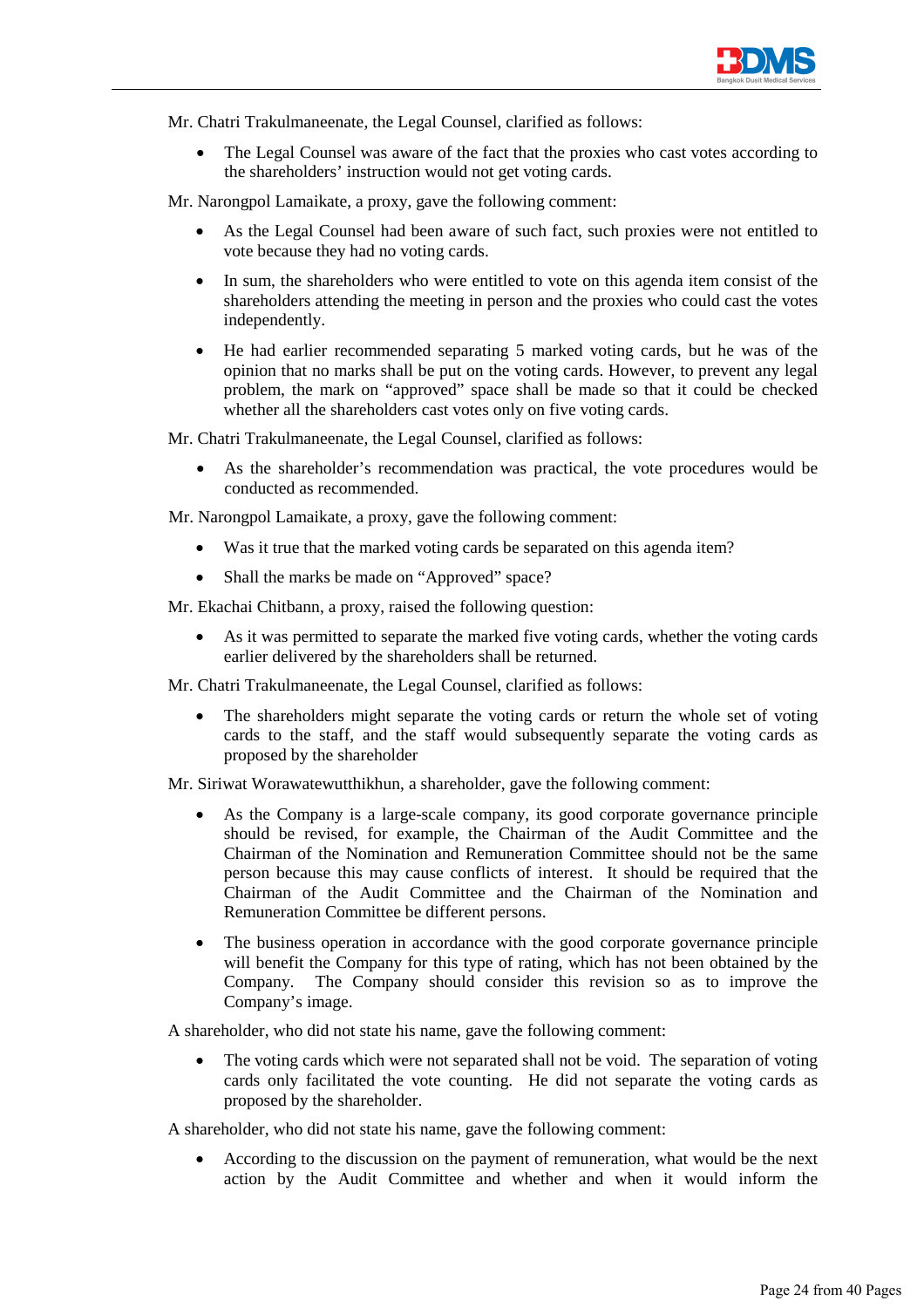

shareholders of the outcome, and how would be the money returned (if it is required to be returned).

Mr. Wichai Thongtang, the Chairman of the meeting for Agenda Item 5, clarified as follows:

- The complaint was made by a delivery of anonymous letter and the Company did not ignore this issue.
- The Board of Directors investigated the background of this case and found out the fact in order to inform the Meeting. As the Company had received such letter one day before the meeting date, it had limited time for investigation.
- According to the investigation, it was the Company's fault. However, the Company will try to find out the solution to this matter, by consulting the Office of the SEC and the Company's legal counsel.

The Chairman gave an opportunity to the Meeting to raise further questions. Since there was no shareholder raising question, it was proposed that the Meeting vote on this agenda item.

**Resolution** The Meeting considered and resolved to elect the following five directors replacing the directors retiring by rotation:

|                                   | Votes         |
|-----------------------------------|---------------|
| 1. Dr. Chirotchana Sucharto       | 1,313,853,591 |
| 2. Dr. Pongsak Viddayakorn        | 1,312,604,882 |
| 3. Mr. Thongchai Jira-alongkorn   | 1,306,797,413 |
| 4. Hon. Prof. Dr. Arun Pausawasdi | 702,746,490   |
| 5. Dr. Chuladej Yossundharakul    | 679, 755, 242 |

# **Remarks**

1) There were 7 persons nominated to the Meeting for being elected as directors replacing the directors retiring by rotation. The persons nominated by the Board of Directors were namely, Dr. Chirotchana Sucharto, Dr. Pongsak Viddayakorn, Mr. Thongchai Jira-alongkorn, Hon. Prof. Dr. Arun Yossundharakul. There were two persons nominated by some shareholders at the meeting and approved by the Chairman of the meeting in compliance with the law and the Company's Articles of Association, namely Mr. Wallop Adhikomprapaand Mr. Jutatawat Intarasuksri.

2) According to Article 16(3) of the Company's Articles of Association, "The candidates shall be ranked in order descending from the highest number of votes received to the lowest, and shall be elected as directors until all of the director positions are filled". The persons nominated by the Board of Directors obtained the highest number of votes, from the  $1<sup>st</sup>$  to  $5<sup>th</sup>$  ranks. Mr. Wallop Adhikomprapa and Mr. Jutatawat Intarasuksri obtained the number of votes with the  $6<sup>th</sup>$  and  $7<sup>th</sup>$  ranks, they were therefore not elected by the Meeting as directors replacing the directors retiring by rotation.

3) At the vote casting of this agenda item, the Company assigned Thailand Securities Depository Company Limited to prepare the voting cards for each shareholder, including (1) 5 voting cards having the names of the 5 persons nominated by the Board of Directors on each card and (2) 5 voting cards without names in the case of the nomination at the meeting. Each voting card had three checkboxes for approved, disapproved or abstained votes. In casting votes, each marked voting card, up to 5 voting cards, shall separate and deliver to the staff, while remaining cards would not be delivered or collected.

4) The details of votes (approved, disapproved or abstained) and non-returned voting cards are as follows: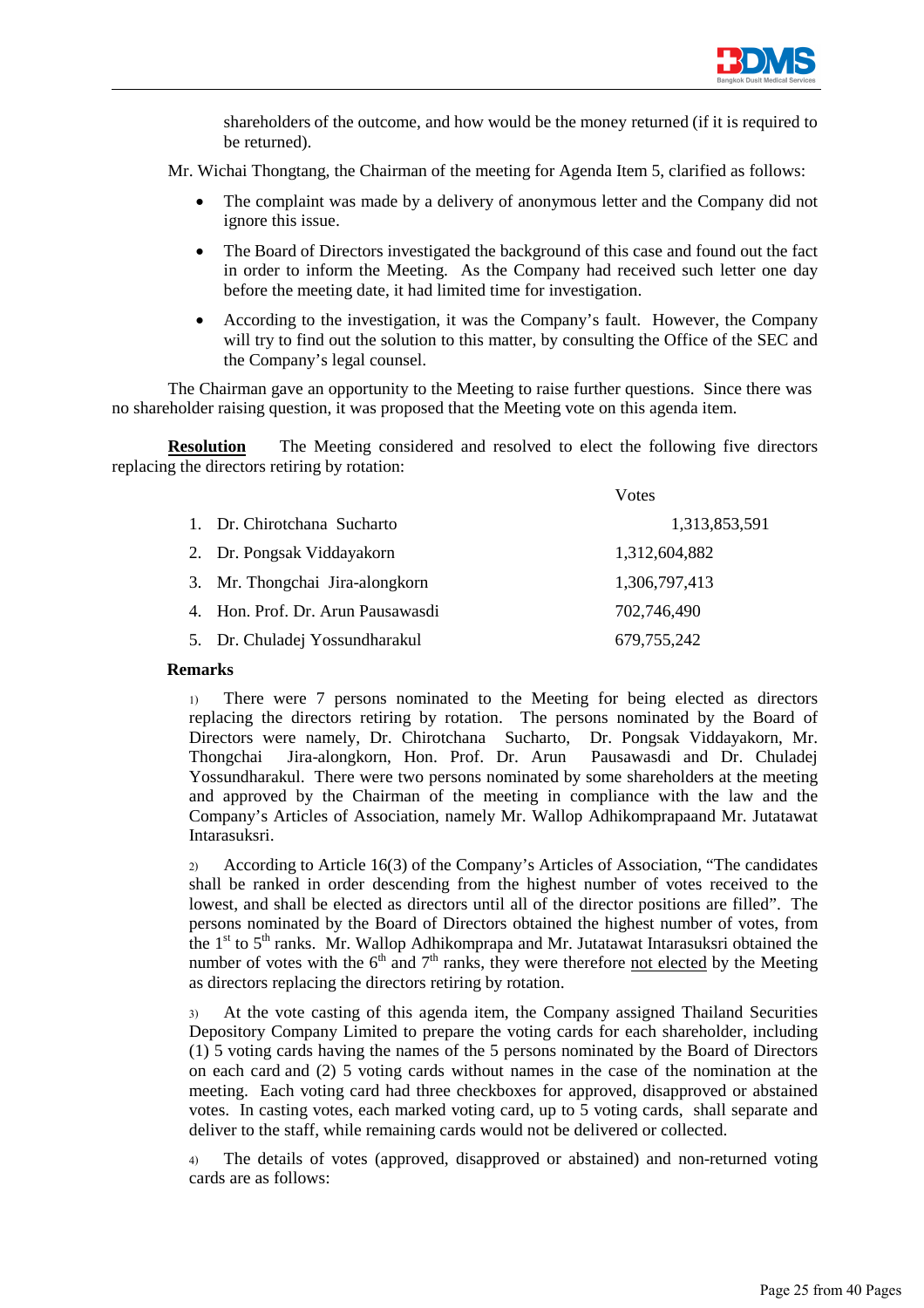

# Dr. Chirotchana Sucharto

|                              | Votes         | Percentage* |
|------------------------------|---------------|-------------|
| Approved                     | 1,313,853,591 | 99.8936     |
| Disapproved                  | 1,399,945     | 0.1064      |
| Abstained                    | 23,223,954    |             |
| No voting cards returned     | 28,341,371    |             |
| Total                        | 1,366,818,861 |             |
| Dr. Pongsak Viddayakorn      |               |             |
|                              | Votes         | Percentage* |
| Approved                     | 1,312,604,882 | 99.8935     |
| Disapproved                  | 1,398,845     | 0.1065      |
| Abstained                    | 23,065,254    |             |
| No voting cards returned     | 29,749,880    |             |
| Total                        | 1,366,818,861 |             |
| Mr. Thongchai Jira-alongkorn |               |             |
|                              | Votes         | Percentage* |
| Approved                     | 1,306,797,413 | 99.9076     |
| Disapproved                  | 1,208,890     | 0.0924      |
| Abstained                    | 23,245,809    |             |
| No voting cards returned     | 35,566,749    |             |
| Total                        | 1,366,818,861 |             |
| Hon. Prof. Dr. Arun Pausawat |               |             |
|                              | Votes         | Percentage* |
| Approved                     | 702,746,490   | 98.7553     |
| Disapproved                  | 8,857,306     | 1.2447      |
| Abstained                    | 28,596,080    |             |
| No voting cards returned     | 626,618,985   |             |
| Total                        | 1,366,818,861 |             |
| Dr. Chuladej Yossundharakul  |               |             |
|                              | Votes         | Percentage* |
| Approved                     | 679,755,242   | 98.5631     |
| Disapproved                  | 9,909,496     | 1.4369      |
| Abstained                    | 23, 225, 254  |             |
| No voting cards returned     | 653,928,869   |             |
| Total                        | 1,366,818,861 |             |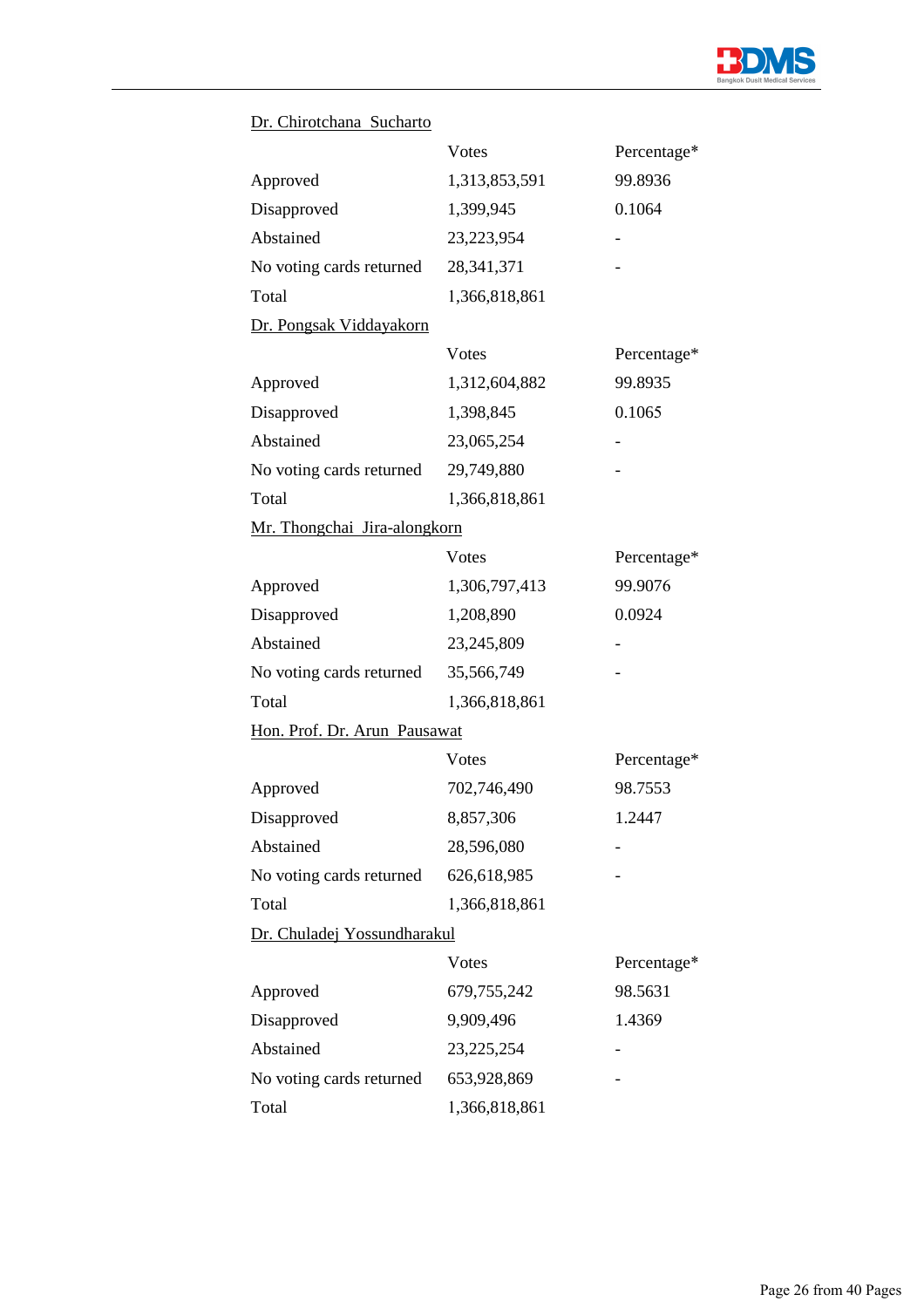

# Mr. Wallop Adhikomprapa

|                            | <b>V</b> otes | Percentage* |
|----------------------------|---------------|-------------|
| Approved                   | 676,031,671   | 76.9193     |
| Disapproved                | 202,852,829   | 23.0807     |
| Abstained                  | 1,115,132     |             |
| No voting cards returned   | 486,819,229   |             |
| Total                      | 1,366,818,861 |             |
| Mr. Jutatawat Intarasuksri |               |             |
|                            | Votes         | Percentage* |
| Approved                   | 595,059,282   | 74.0635     |
| Disapproved                | 208, 385, 658 | 25.9365     |
| Abstained                  | 1,119,187     |             |
| No voting cards returned   | 562,254,734   |             |
| Total                      | 1,366,818,861 |             |

5) The votes as displayed in the consolidated resolutions and Item 4 of Remarks were the total votes deducted by the number of votes cast by the shareholders who had left the meeting room prior to the end of this agenda item, as requested by a shareholder at the meeting. Without the deduction of such number of votes, five persons nominated by the Board of Directors were still ranked as the  $1<sup>st</sup>$  to  $5<sup>th</sup>$  candidates having the highest number of votes and were re-elected and elected as directors replacing the directors retiring by rotation, with minimal change in votes.

|                                | <b>V</b> otes |
|--------------------------------|---------------|
| Dr. Chirotchana Sucharto       | 1,313,911,391 |
| Dr. Pongsak Viddayakorn        | 1,312,662,682 |
| Mr. Thongchai Jira-alongkorn   | 1.306.854.213 |
| Hon. Prof. Dr. Arun Pausawasdi | 702,804,290   |
| Dr. Chuladej Yossundharakul    | 679,813,042   |
| Mr. Wallop Atikomprapa         | 676,034,637   |
| Mr. Jutatawat Intarasuksri     | 595,061,248   |

### **Agenda Item 6 To consider and approve the determination of Directors' Remuneration**

The Chairman proposed that the Meeting consider and approve the Directors' Remuneration and informed the Meeting that on this agenda item, directors and their spouses and minor children who are shareholders shall not be entitled to vote. He called upon Mr. Sripop Sarasas, independent director and member of the Nomination and Remuneration Committee to give report to the Meeting.

 Mr. Sripop Sarasas, independent director and member of the Nomination and Remuneration Committee reported that the Nomination and Remuneration Committee had thoroughly reviewed the Directors' Remuneration, by considering the appropriateness and comparing to the business with the same level of revenue, the world economy, the growth of revenue, profits, assets and dividends payable to the Company's shareholders, and the current number of the Company's directors, as follows: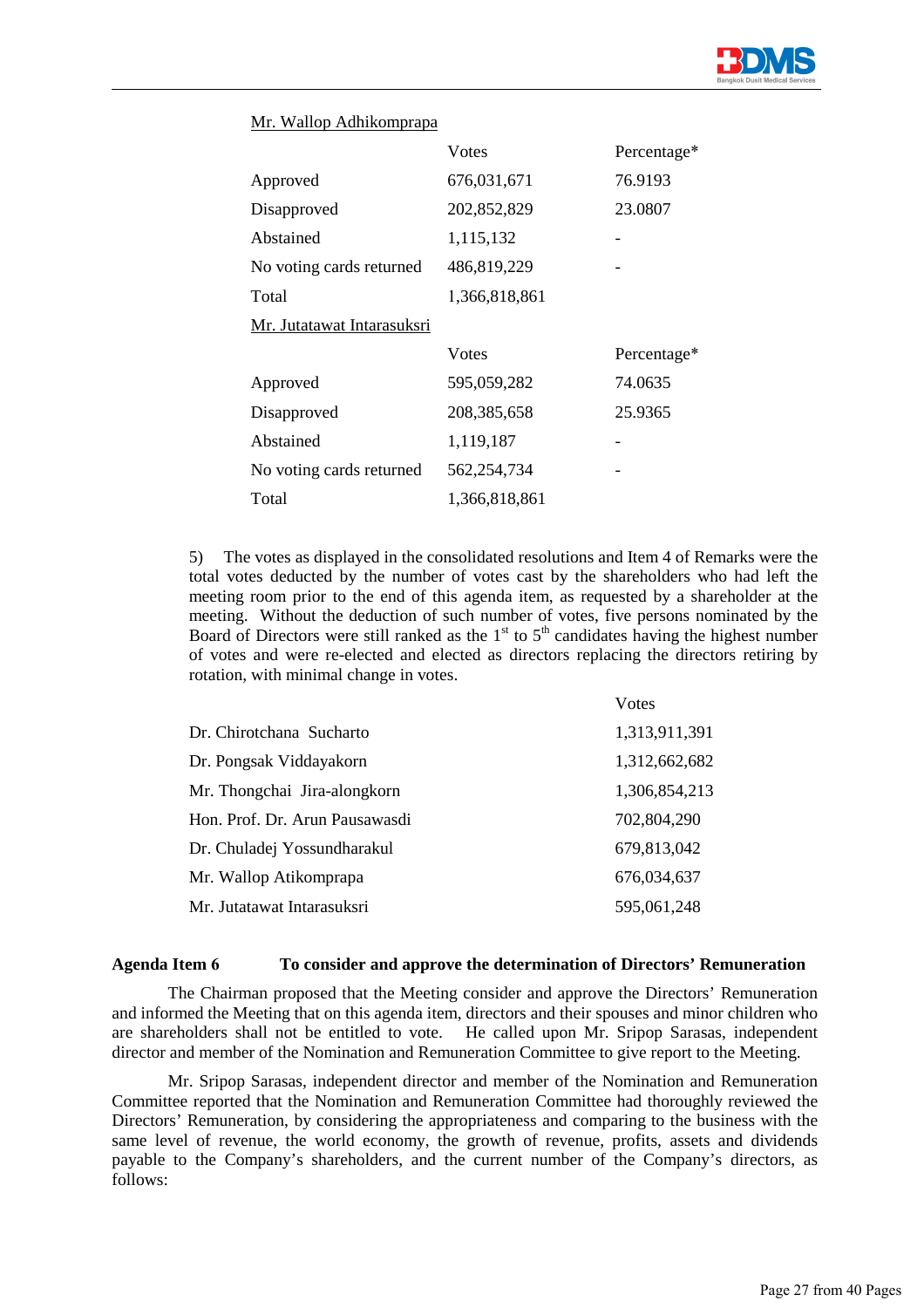

|  | (Unit:Baht) |
|--|-------------|
|--|-------------|

| Particulars                                                                        | 2011    | 2010   | Growth<br>Rate |
|------------------------------------------------------------------------------------|---------|--------|----------------|
| Growth<br>according<br>Company's<br>the<br>to<br>consolidated financial statements |         |        |                |
| Revenue                                                                            | 35,224  | 23,513 | 50%            |
| Net Profits (of the Company)                                                       | 4,386   | 2,295  | 91%            |
| <b>Total Assets</b>                                                                | 58,792  | 32,197 | 83%            |
| Company's Shareholders Equity                                                      | 31,995  | 15,634 | 105%           |
| <b>Interest for Shareholders</b>                                                   |         |        |                |
| Dividends from the annual operating result<br>(Baht/share)                         | $1.10*$ | 0.80   | 38%            |
| Value of Securities as per the Market Price at<br>the end of year                  | 126,728 | 57,940 | 119%           |
| Number of Directors (in the Board) (persons)                                       | 15      | 13     | 15%            |

Remark : \*This was proposed to the 2012 Shareholders Meeting.

 The Board of Directors, upon the proposal of the Nomination and Remuneration Committee, deemed it appropriate to propose that the Meeting consider and approve the determination of the Directors' Remuneration, at the following rates:

1. The Board of Directors' Remuneration

(Unit :Baht)

|                         | 2012                                | 2011                               |
|-------------------------|-------------------------------------|------------------------------------|
| 1.1 Meeting Allowance   |                                     |                                    |
| - Chairman              | $60,000$ per meeting                | $40,000$ per meeting               |
| - Director (per person) | 40,000 per meeting                  | $25,000$ per meeting               |
| 1.2 Directors' Bonus    | Total amount of Baht 24<br>million* | Total amount of Baht 15<br>million |

Remark: \*The total amount of the Directors' bonus (Baht 24 million) shall be allocated among the Board of Directors.

2. Committees' Remuneration : the Audit Committee and the Nomination and Remuneration Committee shall retain the remuneration in the form of meeting allowances as follows: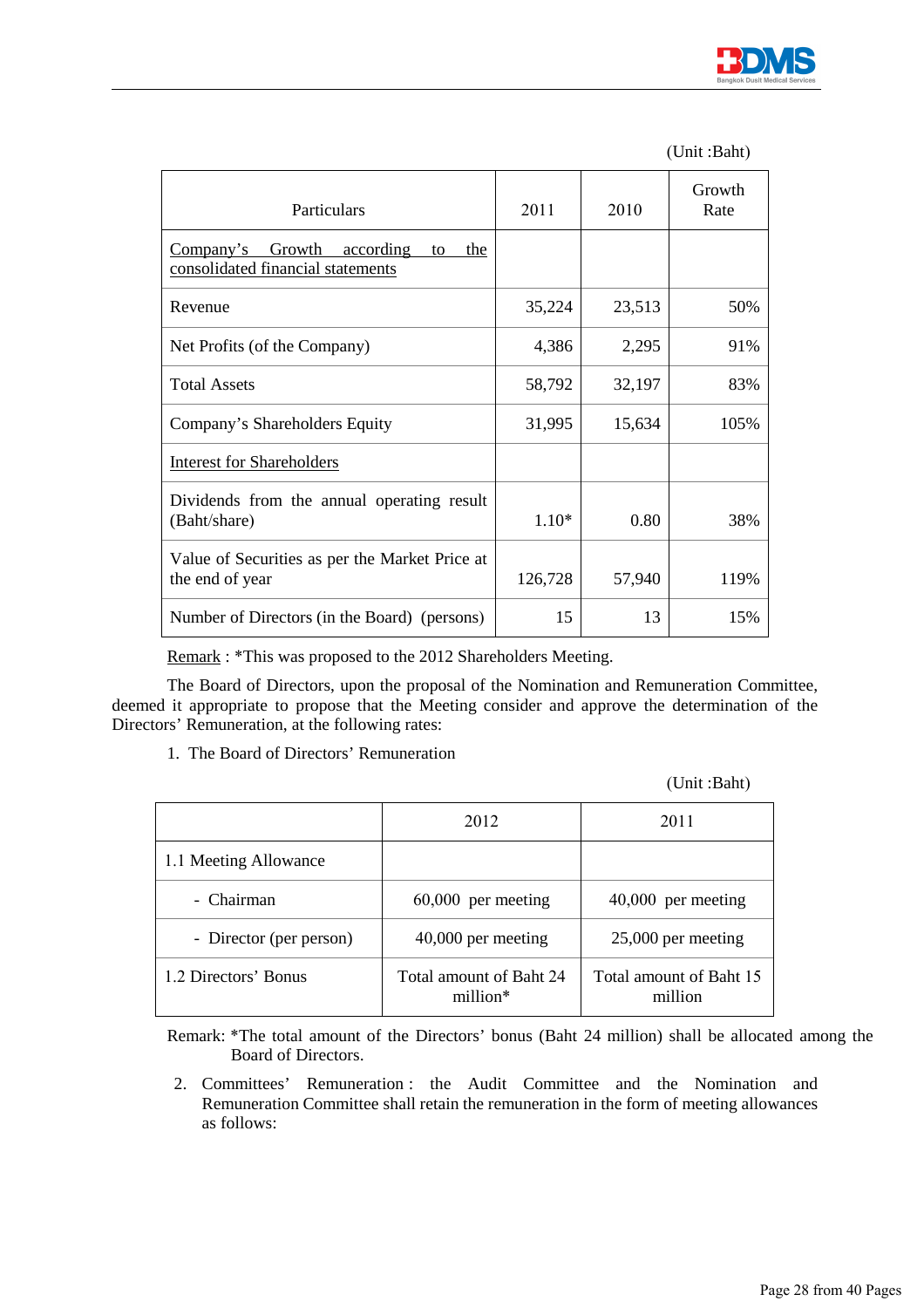

(Unit :Baht)

| Committees' Meeting<br><b>Allowances</b> | 2012                        | 2011                     |
|------------------------------------------|-----------------------------|--------------------------|
| Chairman                                 | Baht 60,000 /per<br>meeting | Baht 30,000 /per meeting |
| Member of Committee<br>(per<br>person)   | Baht 40,000/per meeting     | Baht 25,000 /per meeting |

After the report given by Mr. Sripop Sarasas, independent director and member of the Nomination and Remuneration Committee, the Chairman gave an opportunity to the Meeting to raise questions and give comments.

Mr. Sathaporn Pungnirund, a shareholder, raised the following questions:

- Further to the agenda of dividend payment, by comparing with the amount of dividends, the amount of Directors' Remuneration increased by 50% from that of the past year. It seems that different basis was applied to the payment of dividends and Directors' Remuneration.
- He requested that the Board of Directors compare the increase rate between the payment of dividends and Directors' Remuneration

Mr. Siriwat Worawatewutthikhun, a shareholder, gave the following comment:

- He had different opinion from that of Khun Sathaporn. The increase of the Directors' bonus from Baht 15 million to Baht 24 million, if compared in percentage, seems to be a substantial amount. In reality, in considering the payment of the Directors' bonus, the Company will consider the dividends payable to the shareholders. If compared with the total dividends payable in the amount of Baht 1,700 million, the Directors' bonus in the amount of Baht 24 million is only 1.4% of the dividends payable. He had an opinion that the said amount is too less and wished to propose that Baht 30 million be paid as the Directors' bonus as the Board of Directors made more than 100% of profits.
- In addition, the increased meeting allowances of the Chairman and directors were also acceptable. However, the remuneration of the committees, especially that of the Chairman of the Audit Committee and the Chairman of Nomination and Remuneration Commitee: Hon. Prof. Dr. Sansiri Sornmanee, which increased 100% of the previous remuneration, was not acceptable.

A shareholder, who did not inform of his name, raised the following question:

• The Chairman was requested to clarify whether there was any other amount apart from that to be approved.

A director clarified as follows:

- Any amount other than that proposed will be subject to the law.
- With regard to the Committees, as the Company has 28 affiliate hospitals and a largescale network, there are many meetings of the Audit Committee held because each transaction shall be reviewed by the Audit Committee under the requirements of the SET. Additionally, the responsibility of the Audit Committee is quite high as required by the newly issued Rules of the Office of the SEC, which have the member of the Audit Committee truly represent minority shareholders, and it has the duty to monitor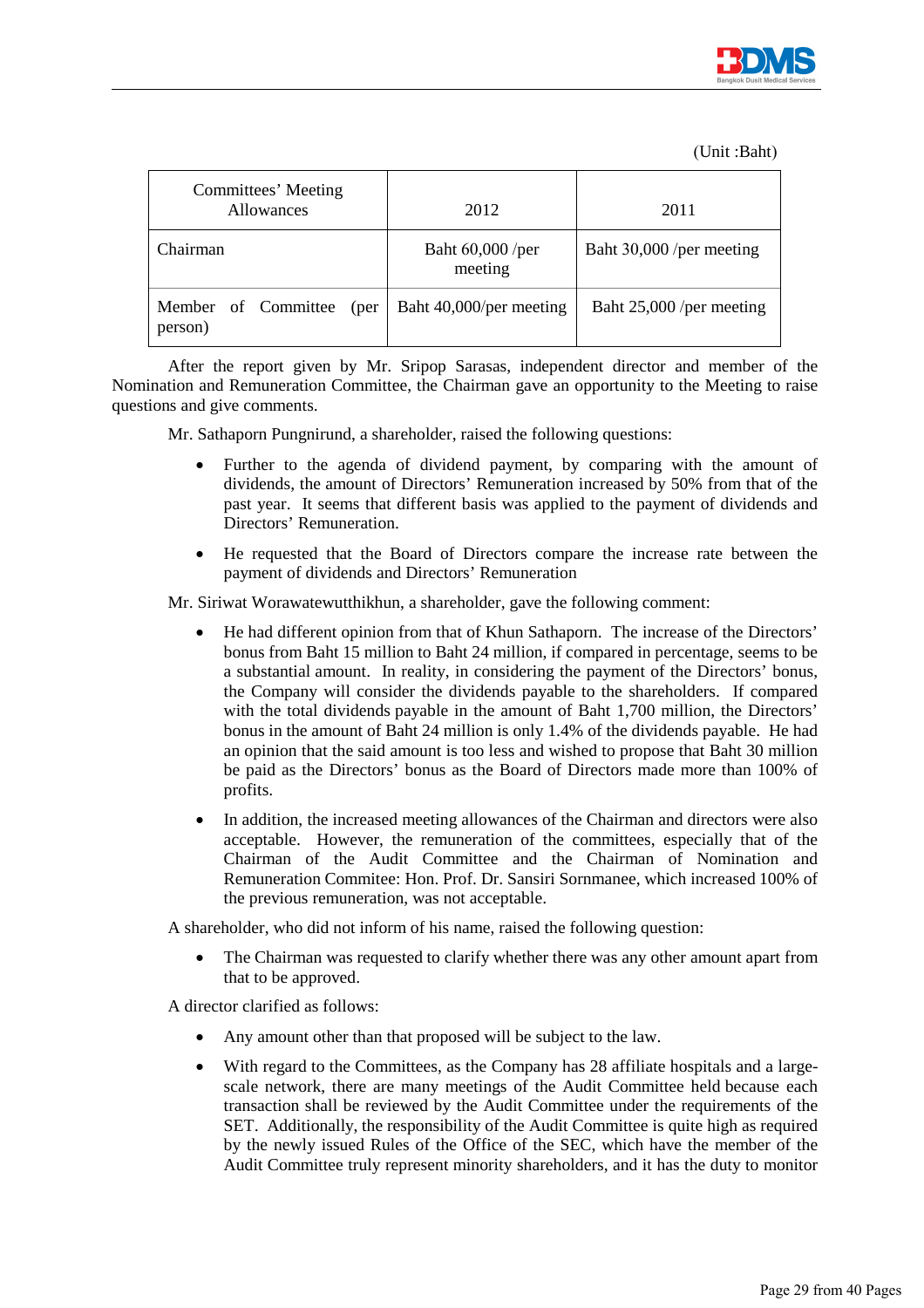

the financial statements. The Nomination and Remuneration Committee normally holds one annual meeting.

A shareholder, who did not inform of his name, raised the following question:

- Please clarify the issue of receipt of remuneration other than that approved by the Shareholders Meeting, as it is not certain that this issue will repeatedly occur.
- If it was not clarified, please have the aforementioned question recorded in the minutes.

The Chairman clarified as follows:

The Company would take such matter for consideration and would inform the Meeting in timely fashion. It was requested that the Meeting vote for this agenda item.

Mr. Siriwat Worawatewutthikhun, a shareholder, raised the following question:

Whether the Chairman accepted the proposal on the increase of the Directors' bonus from Baht 24 million to Baht 30 million.

Mr. Weerawong Chittmittrapap, the legal counsel, explained as follows:

If it is proposed that the Directors' bonus increase from Baht 24 million to Baht 30 million, the proposal of Baht 24 million Directors' bonus shall be approved first. If such proposal is disapproved, Khun Siriwat's proposal may be considered.

Mr. Siriwat Worawatewutthikhun, a shareholder, gave the following comment:

• He agreed with the legal counsel. If the previous proposal (Baht 24 million) is approved by the Meeting, he would like to have his proposal recorded in the minutes of the meeting as he wants to express his pleasure and appreciation for the operating result generated by the Board of Directors, the Management and staff of Bangkok Hospital. However, he made a complaint on the Company's good corporate governance principle.

The Chairman asked whether the Meeting had further questions. Since there was no shareholder raising any question, it was proposed that the Meeting vote on this agenda item.

**Resolution** The Meeting resolved as follows:

- 1. Approved the Directors' Remuneration in the amount of Baht 24 million and authorized the Board of Directors to allocate such remuneration; and
- 2. Approved the meeting allowance for the directors and members of committees, as follows:

| <b>Approved Meeting Allowance</b>        |               | <b>Board of Directors</b> | Committees  |
|------------------------------------------|---------------|---------------------------|-------------|
| Chairman (per meeting)                   |               | Baht 60,000               | Baht 60,000 |
| Director/Member (per person/per meeting) |               | Baht 40,000               | Baht 40,000 |
|                                          | <b>V</b> otes | Percentage**              |             |
| Approved                                 | 863,219,654   | 98.6412                   |             |
| Disapproved                              | 11,839,604    | 1.3529                    |             |
| Abstained                                | 51,225        | 0.0059                    |             |
| Total                                    | 875,110,483   |                           |             |

Note : Directors and their spouses were excluded from voting.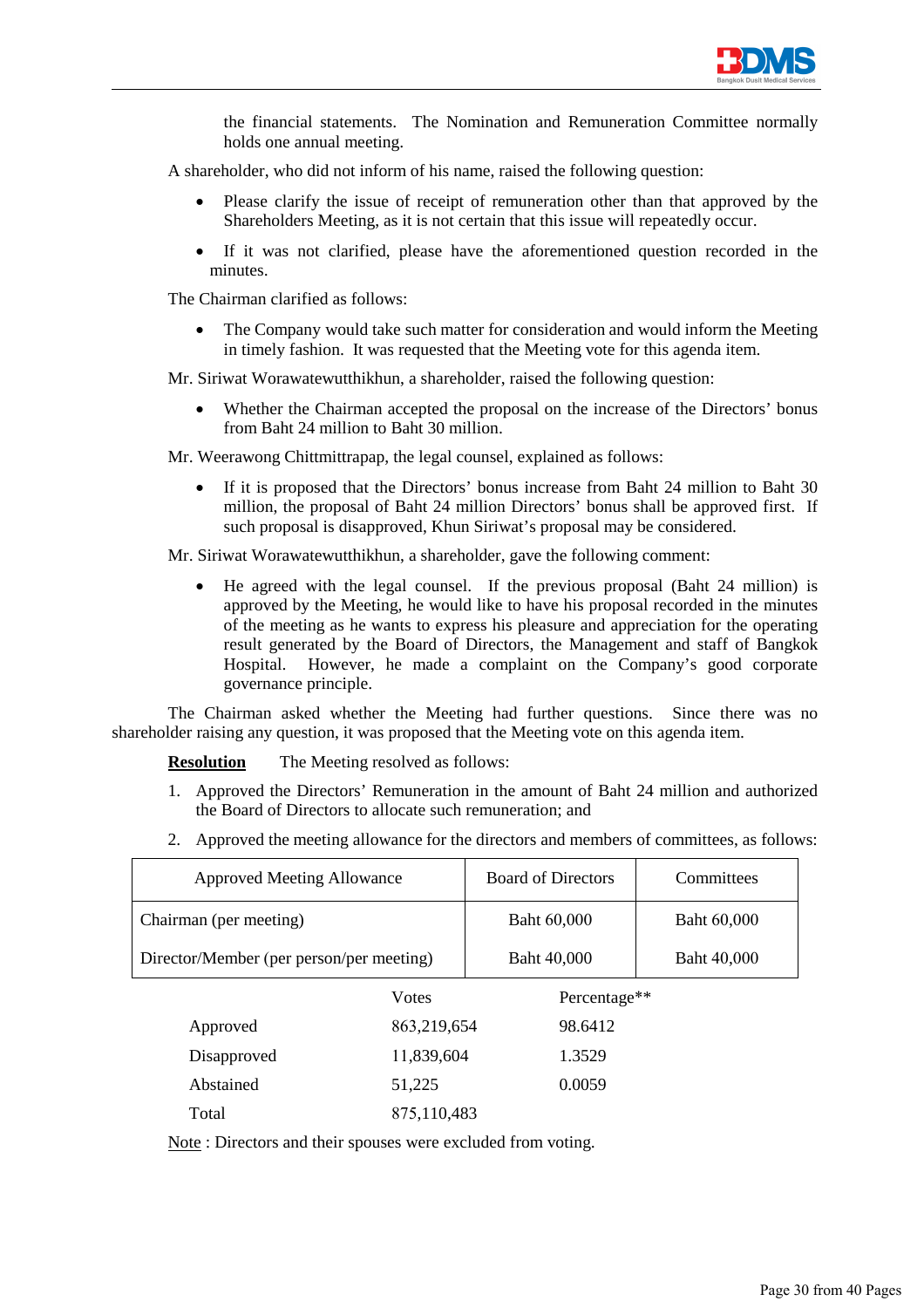

# **Agenda Item 7 To consider and approve the appointment of the auditor for fiscal year 2012 and the determination of the auditor's remuneration**

The Chairman proposed that the Meeting consider and approved the appointment of the auditor for fiscal year 2012, in accordance with the Company's Articles of Association requiring that the Shareholders Meeting annually appoint the auditor. He then called upon Hon. Prof. Dr. Sansiri Sornmanee, the Chairman of the Audit Committee to give details to the Meeting.

 Hon. Prof. Dr. Santasiri Sornmani, Independent Director and Chairman of the Audit Committee, reported to the Meeting that the Audit Committee and the Board of Directors had selected the Company's auditor under the following criteria:

- 1. Knowledge, capability and experience of the Auditor;
- 2. Number of personnel and experience of the team;
- 3. Reasonable fees; and
- 4. Independency of the Auditor, as not being a person who has relationship and/or conflicts of interest with the Company, subsidiaries, the Management, major shareholders or the related persons of the aforesaid persons so that the Auditor can independently give professional opinion to the financial statements of the Company and its subsidiaries.

 According to the aforementioned factors, it was deemed appropriate to propose that the Meeting appoint:

| List of Nominated Auditors         | CPA No.  | Year in which the<br>auditors<br>commenced to be<br>the Company's<br>auditor |
|------------------------------------|----------|------------------------------------------------------------------------------|
| 1. Mr. Narong Puntawong and/or     | No. 3315 | 2009                                                                         |
| 2. Mr. Wichart Lokatekrawee and/or | No. 4451 | 2009                                                                         |
| 3. Miss Kamoltip Lertwitworatep    | No. 4377 | 2009                                                                         |

from Earnst and Young Limited to be the Company's Auditor for fiscal year 2012, and approve the determination of the auditor's remuneration in the amount of Baht 1,900,000, which was the same rate as that of the past year.

(Unit : Baht)

| Auditor's Remuneration                      | 2012      | 2011      |
|---------------------------------------------|-----------|-----------|
| Quarterly financial statements (3 quarters) | 870,000   | 870,000   |
| Annual financial statement                  | 1,030,000 | 1,030,000 |
| Total remuneration                          | 1,900,000 | 1,900,000 |

 The nominated auditor was also appointed to be the auditor of the subsidiaries, but has no relationship and/or conflicts of interest with the Company, subsidiaries, the Management, major shareholders or the related persons of the aforesaid persons, and has sufficient independency for auditing and giving opinion to the financial statements of the Company and its subsidiaries.

 The Chairman gave an opportunity to the Meeting to raise questions. Since there was no shareholder raising question, it was proposed that the Meeting vote on this agenda item.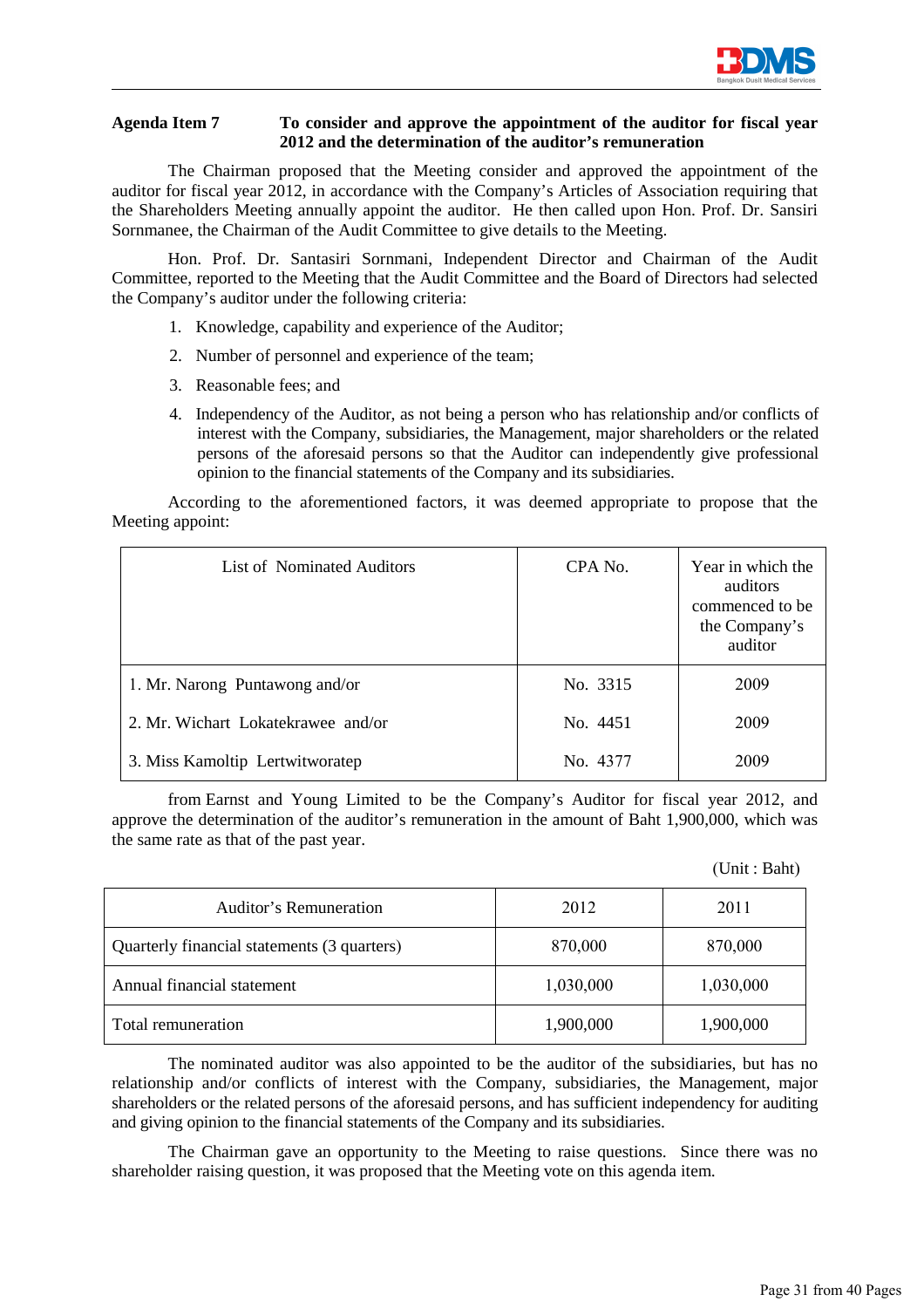

**Resolution** The Meeting considered and resolved to approve the appointment of Mr. Narong Pantawong, CPA No. 3315 and/or Mr. Vichart Loketkrawi , CPA No. 4451 and or Miss Kamolthip Lertwitworathep, CPA No. 4377 of Earnst and Young Limited, to be the Company's auditor for fiscal year 2012 and the determination of the auditor's remuneration in the amount of Baht 1,900,000, as proposed.

|             | Votes         | Percentage* |
|-------------|---------------|-------------|
| Approved    | 1,366.530,848 | 99.9956     |
| Disapproved | 60,800        | 0.0044      |
| Abstained   | 56,161        | -           |
| Total       | 1,366,647,809 |             |

# **Agenda Item 8 To consider and approve the decrease of the Company's registered capital in the amount of Baht 7,932,525, from the original registered capital in the amount of Baht 1,553,391,408 to Baht 1,545,458,883, by cancelling 7,932,525 registered, but unissued shares at the par value of Baht 1**

The Chairman called upon the Chief Financial Officer (Mrs. Narumol Noi-am) to give details to the Meeting.

The Chief Financial Officer explained to the Meeting that according to the Public Limited Companies Act B.E. 2535 (as amended), the Company may increase the amount of its registered capital by issuing new shares and such new shares can be issued when all the existing shares have been completely sold and paid up in full, or in the case that all the existing shares have not been completely sold, the remaining shares shall only accommodate convertible debentures or warrants. As stated above, the Board of Directors deemed it appropriate to propose that the Meeting consider and approve the decrease of the Company' registered capital in the amount of Baht 7,932,525, from the original registered capital in the amount of Baht 1,553,391,408 to the new registered capital in the amount of Baht 1,545,458,883, by cancelling 7,932,525 registered but unissued ordinary shares, at the par value of Baht 1, provided that such shares were issued by the Company for accommodating the Company's convertible debentures (at the moment, such convertible debentures were wholly matured) and for accommodating the tender offer of Prasithpattana Public Company Limited in the past.

The Chairman gave an opportunity to the Meeting to raise questions. Since there was no shareholder raising any question, it was proposed that the Meeting vote on this agenda item.

**Resolution** The Meeting considered and resolved to approve the decrease of the Company's registered capital in the amount of Baht 7,932,525, from the original registered capital in the amount of Baht  $1,553,391,408$  to Baht 1,545,458,883, by cancelling  $7,932,525$  registered, but unissued shares at the par value of Baht 1, as proposed in all respects.

|             | Votes         | Percentage** |
|-------------|---------------|--------------|
| Approved    | 1,366,597,648 | 99.9963      |
| Disapproved |               | 0.0000       |
| Abstained   | 50,161        | 0.0037       |
| Total       | 1,366,647,809 |              |

# **Agenda Item 9 To consider and approve the amendment to Clause 4 of the Company's Memorandum of Association re: Registered Capital, in order to be in line with the decrease of the Company's registered capital, by cancelling the previous terms and replacing with the following terms**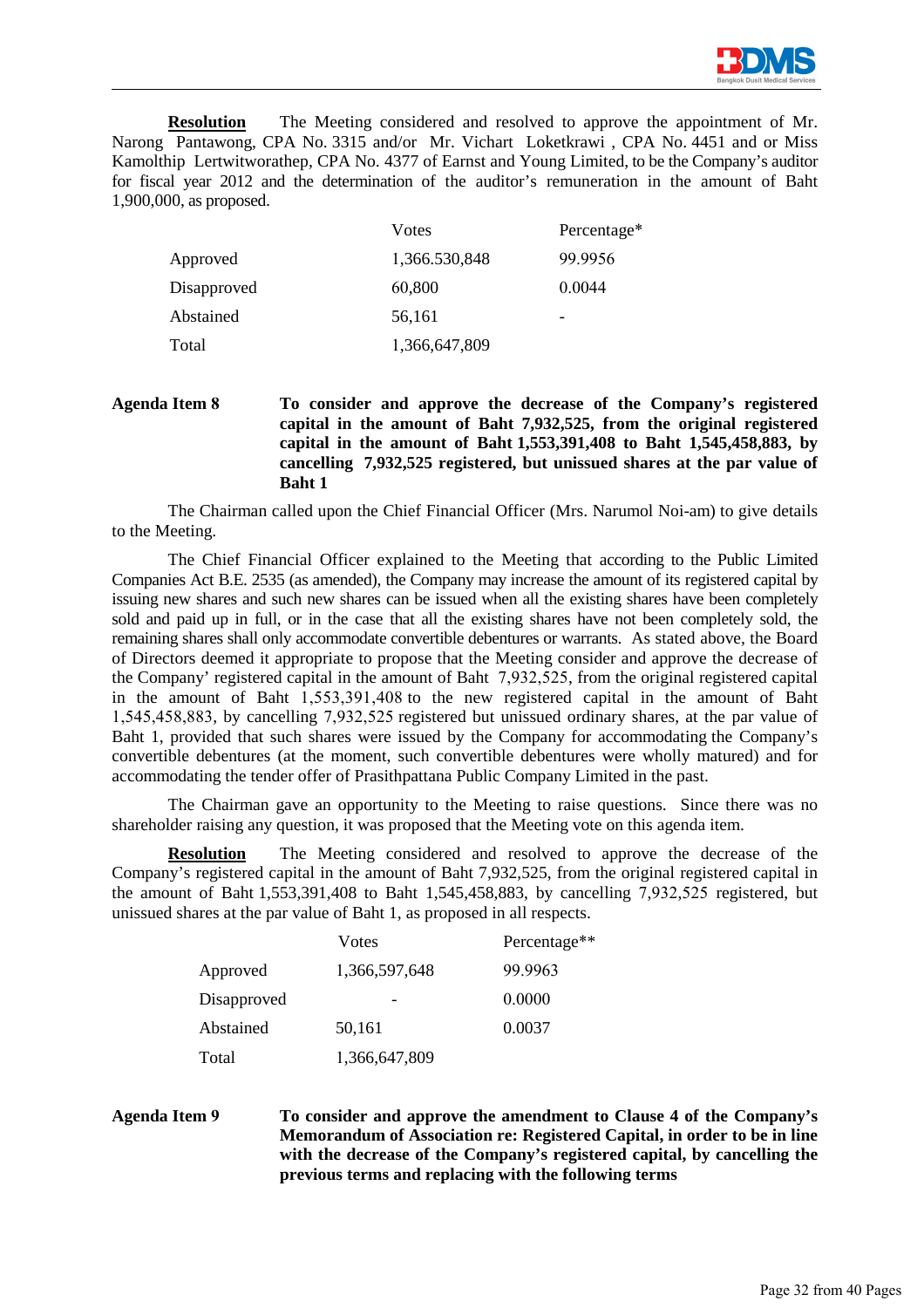

| "Clause<br>4   | Company's Baht<br>The<br>registered capital 1,545,458,883<br><sup>is</sup> |                         | (One thousand five hundred<br>forty five million four hundred<br>fifty eight thousand eight<br>hundred and eighty three Baht)      |
|----------------|----------------------------------------------------------------------------|-------------------------|------------------------------------------------------------------------------------------------------------------------------------|
|                | Divided into                                                               | 1,545,458,883<br>shares | (One thousand five hundred<br>forty five million four hundred<br>fifty eight thousand eight<br>hundred and eighty three shares)    |
|                | At par value                                                               | Baht 1                  | (one Baht)                                                                                                                         |
| Categorized as |                                                                            |                         |                                                                                                                                    |
|                | Ordinary shares                                                            | 1,545,458,883<br>shares | (One thousand five hundred<br>forty five million four hundred<br>fifty eight thousand<br>eight<br>hundred and eighty three shares) |
|                | Preferred shares                                                           |                         | , ,                                                                                                                                |

The Chairman called upon the Chief Financial Officer (Mrs. Narumol Noi-am) to give details to the Meeting.

The CFO reported that as the Meeting had approved the decrease of the Company's registered capital in Agenda Item 8, the Board of Directors them deemed it appropriate to propose that the Meeting consider and approve the amendment to Clause 4 of the Company's Memorandum of Association re: Registered Capital, in order to be in line with the decrease of the Company's registered capital, as detailed in the Notice to this meeting.

The Chairman gave an opportunity to the Meeting to raise questions. Since there was no shareholder raising question, it was proposed that the Meeting vote on this agenda item.

**Resolution** The Meeting considered and resolved to approve the amendment to Clause 4 of the Company's Memorandum of Association re: Registered Capital, in order to be in line with the decrease of the Company's registered capital, as proposed in all respects.

|             | Votes         | Percentage** |
|-------------|---------------|--------------|
| Approved    | 1,366,465,748 | 99.9867      |
| Disapproved | 125,900       | 0.0092       |
| Abstained   | 56,161        | 0.0041       |
| Total       | 1,366,647,809 |              |

**Agenda Item 10 To consider and approve the increase of the Company's registered capital under the General Mandate basis in the amount of Baht 154,545,888, from the original registered capital in the amount of Baht 1,545,458,883 to Baht 1,700,004,771, by issuing 154,545,888 newly issued shares at the par value of Baht 1** 

The Chairman called upon the Chief Financial Officer (Mrs. Narumol Noi-am) to report to the Meeting.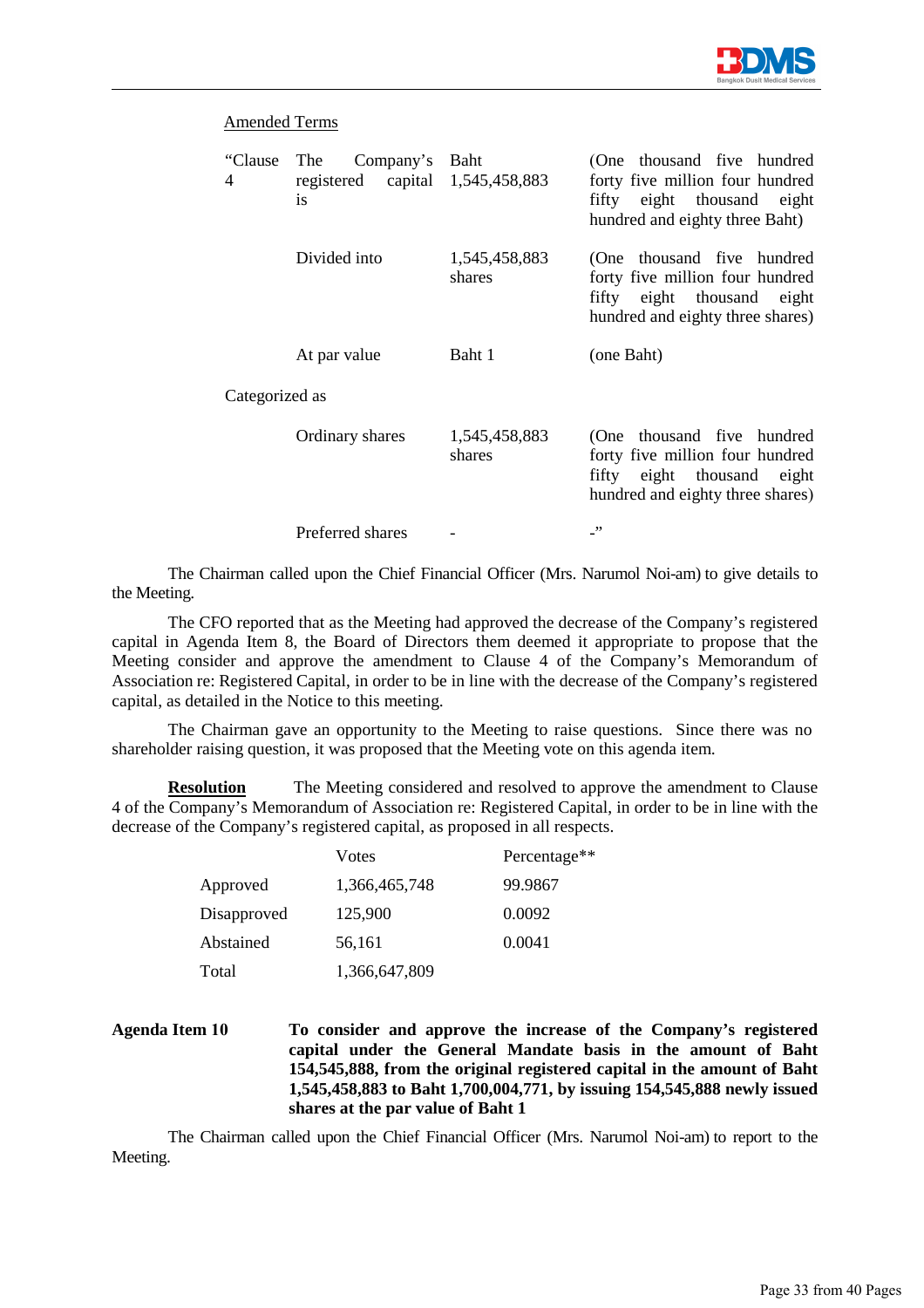

The Chief Financial Officer reported that as the Stock Exchange of Thailand ("SET") was aware of the importance of efficient raising funds on the SET and the reduction of the listed companies' expenses, it issued the Notification of the Board of Governors of the SET re: Requirements, Conditions and Procedures to Disclose Information and Other Acts of Listed Companies concerning Increase of Capital B.E. 2554, which permits listed companies to increase their registered capital under the General Mandate basis, in order to increase the flexibility and fastness to listed companies in urgently raising a small amount of funds, so as to respond to changing market condition and circumstantial factors. The Board of Directors deemed it appropriate to propose that the Meeting consider and approve the increase of the Company's registered capital under the General Mandate basis in the amount of Baht 154,545,888, from the original registered capital in the amount of Baht 1,545,458,883 to Baht 1,700,004,771, by issuing 154,545,888 newly issued shares at the par value of Baht 1.

The Chairman gave an opportunity to the Meeting to raise questions.

A shareholder who did not state his/her name raised the following question:

• Please elaborate the background of the capital increase under the General Mandate basis.

Dr. Prasert Prasarttong-Osoth, the President, explained as follows:

- As the matter of fact, the Company required to use approximately 5% of all the ordinary shares sold.
- The increased capital is to be used in the future merger, in the case that the seller does not want money but wants the Company's shares. Therefore, the approval for this capital increase was requested under the General Mandate basis.

Mr. Thitipong Sophon-udomporn, Shareholders' Right Protection volunteer of Thai Investors Association, gave the following comment:

- The Thai Investors Association had consulted the SET and found out that the capital increase under the General Mandate basis is unlikely in line with the Good Corporate Governance Principle.
- As you informed that the capital increase under the General Mandate basis would be only for 5% of all the shares sold, however, the Company had applied for the capital increase at the rate of 10% of all the shares sold. This kind of capital increase may cause a dilution effect to all the existing shareholders, both in management power and voting rights of the shareholders.

Mrs. Narumol Noi-am, the CFO clarified as follows:

- The reason for not increasing capital for the existing shareholders is due to the fact that the Company, according to the financial statements, has sufficient liquidity, and the fact that the Company was rated at  $A<sub>+</sub>$ , which enables the Company to raise funds with economical costs. If the Company requires cash, the Company will head to the loan or bond market so as not to cause a dilution effect to the shareholders.
- The capital increase under the General Mandate basis was designed for the achievement of the Company's objectives. If the Company has to ask for approval from the Shareholders Meeting upon the implementation of each project, such project may be delayed as it takes some time for holding a Shareholders Meeting and the market conditions always fluctuate. Therefore, the Company requires the capital increase under the General Mandate basis.
- In addition, as it would be clearly presented on the allocation agenda that the Company did not ask for the capital increase at the rate of 10% of all the Company's shares sold, but it would ask the Meeting to approve the capital increase at the rate of only 5% of all the Company's shares sold. As a result, there would be dilution effect, at the rate of 5%, to the shareholders.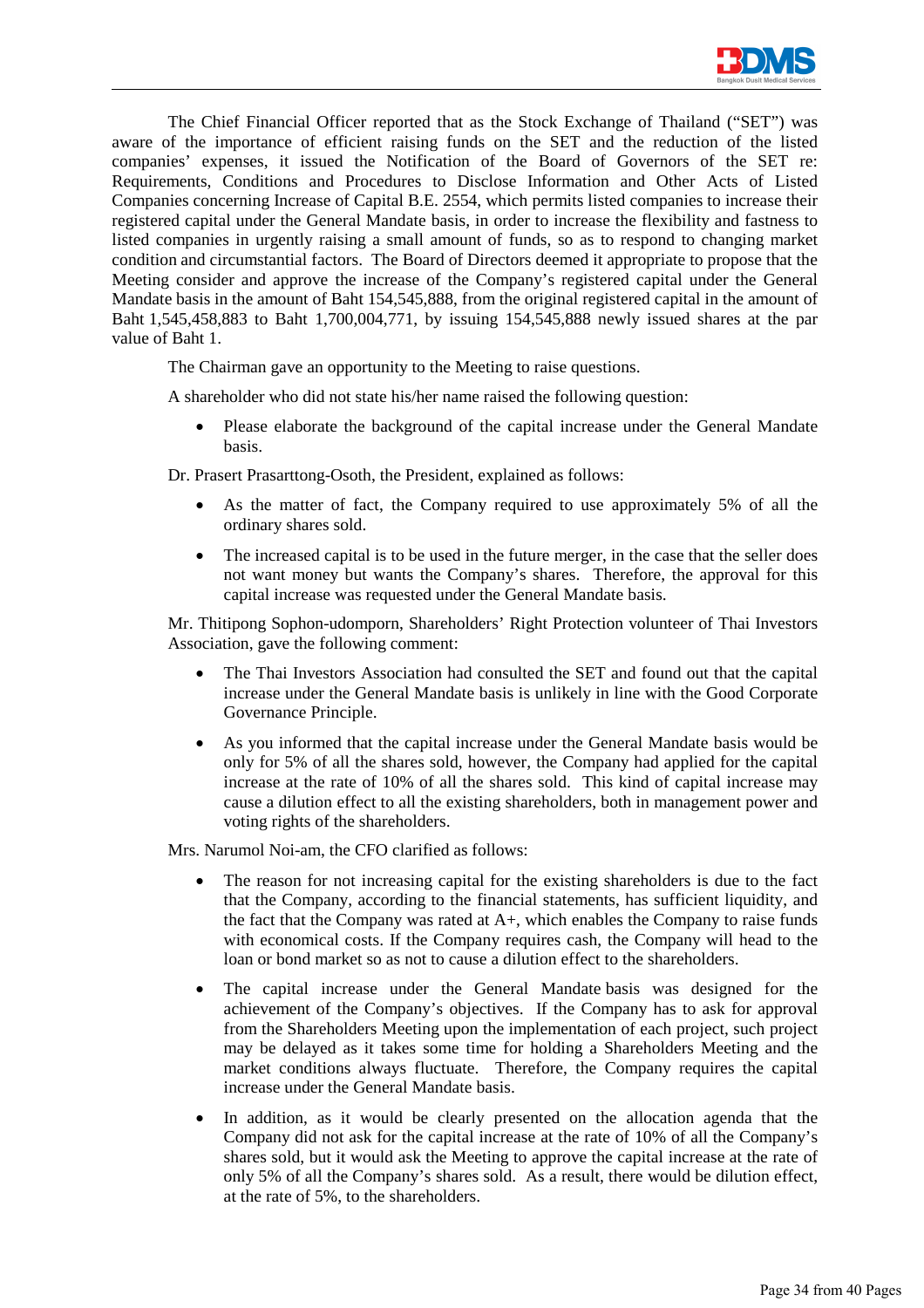

- With regard to the allocation of ordinary shares, the Company proposed that the Meeting approve the allocation to PP or PO in order to maximize the flexibility. If there are more than 50 persons to whom the Company must allocate its ordinary shares, this offering shall be deemed as a PO and it is necessary to have the Shareholders Meeting's approval in advance.
- However, at the resolution of the allocation agenda, the Company stated that the Company would select only one type of offering, for which the total offerings shall not exceed 5% of all the Company's shares sold. Therefore, the dilution effect to the shareholders will be only 5 % .

Mr. Sathaporn Pungnirund, a shareholder, gave the following comments:

Even though there would be only 5% dilution effect, however the right of ownership was diluted, as compared with the fact that the seller had been paid and then bought shares on the SET. This will reflect the share price

Mr. Assawin Suvichienchote, a shareholder, raised the following question:

Whether the 5% newly issued shares will be used only for the merger or will be shared with any specific person.

Dr. Prasert Prasartthongosoth, President, explained as follows:

• It will be used only for the merger.

The Chairman gave an opportunity to the Meeting to raise further questions. Since there was no shareholder raising further question, it was proposed that the Meeting vote on this agenda item.

**Resolution** The Meeting considered and resolved to approve the increase of the Company's registered capital under the General Mandate basis in the amount of Baht 154,545,888, from the original registered capital in the amount of Baht 1,545,458,883 to Baht 1,700,004,771, by issuing 154,545,888 newly issued shares at the par value of Baht 1, as proposed in all respects.

|             | Votes         | Percentage** |
|-------------|---------------|--------------|
| Approved    | 1,345,885,135 | 98.4810      |
| Disapproved | 20,708,900    | 1.5153       |
| Abstained   | 50,161        | 0.0037       |
| Total       | 1,366,644,196 |              |

### **Agenda Item 11 To consider and approve the allocation of up to 154,545,888 newly issued shares at the par value of Baht 1 per share under general mandate basis**

The Chairman called upon the Chief Financial Officer (Mrs. Narumol Noi-am) to report to the Meeting.

The Chief Financial Officer reported that as the Meeting had approved the increase of the Company's registered capital in Agenda Item 10, the Board of Directors them deemed it appropriate to propose that the Meeting consider and approve the allocation of up to 154,545,888 newly issued shares at the par value of Baht 1 per share under General Mandate basis.

- Method no. 1 Allocate up to 77,272,944 newly issued shares, representing 5% of the paid-up capital, to public
- Method no. 2 Allocate up to 77,272,944 newly issued shares, representing 5% of the paid-up capital, to the private placement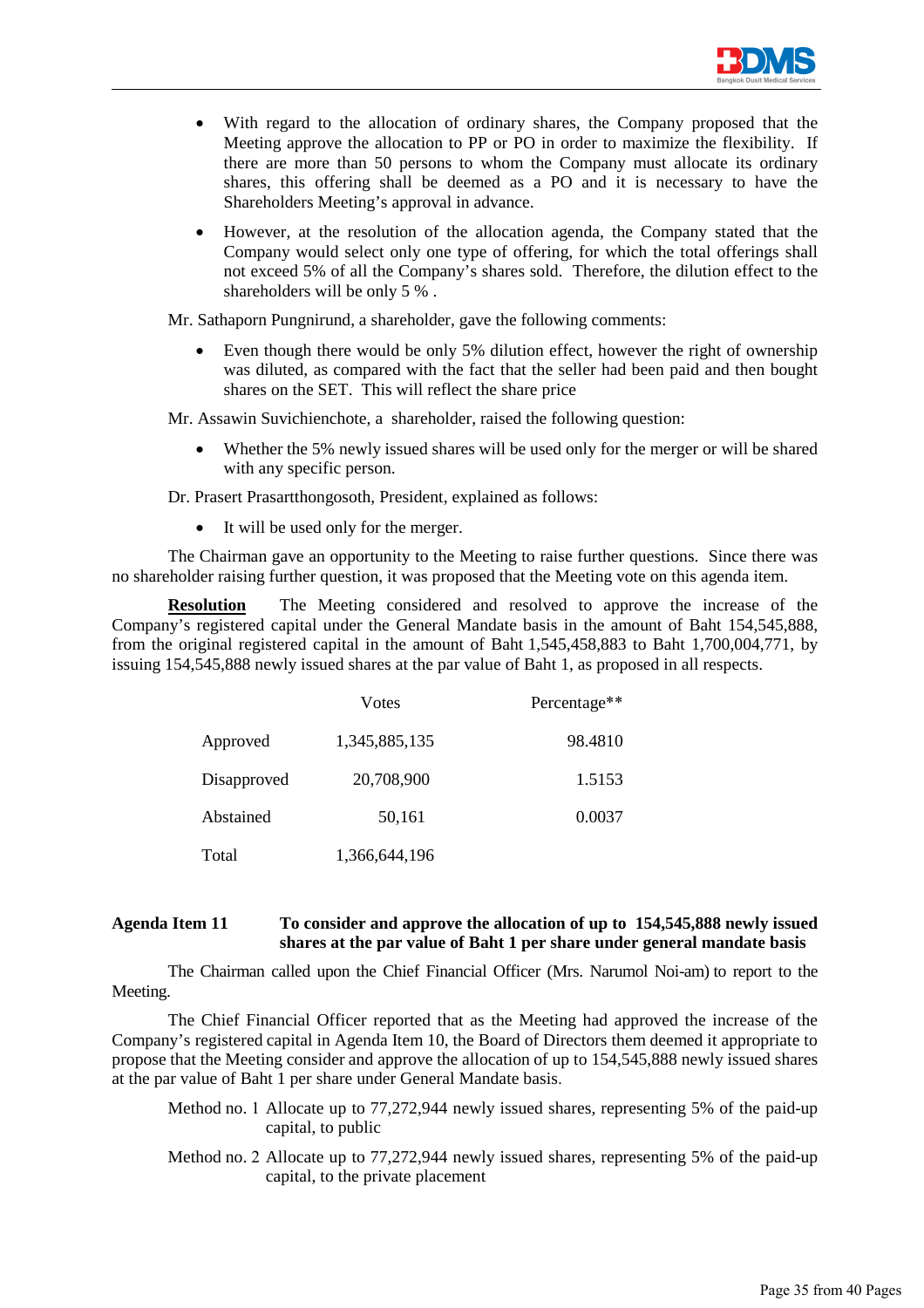

It was also proposed that the Meeting authorize the Board of Directors and/or the person authorized by the Board of Directors to take the following actions:

- To offer the newly issued shares in one or several sequences, however, the total newly issued shares allocated under Methods (1) and (2), either one of these methods or both methods, shall not exceed 5% of the paid-up capital or 77,272,944 shares, as of the date on which the Board of Directors approved the increase of the Company's capital;
- To determine the objectives, period of the offering, offering price, details and conditions with regard to such allocation of newly issued ordinary shares, provided that (a) such newly issued shares shall not be allocated to any connected or related person under the Notification of the Capital Market Supervisory Board No. TorChor. 21/2551 re: Rules of Entering into Connected Transactions, and the Notification of the Board of Governors of the SET re: Disclosure of Information and Other Acts of Listed Companies concerning Connected Transactions B.E. 2546, and (b) the offering price shall not be at the low price as set forth in the Notification of the Capital Market Supervisory Board re: Request for Permission and Grant of Permission for offering Newly Issued Shares; and
- To enter into negotiations, agreements and execution of the relevant documents and agreements and take any other action which is necessary and appropriate for the issuance and offering of such newly issued ordinary shares.

The allocation of such newly issued ordinary shares shall be completed by the date of the next Annual General Meeting of Shareholders of the Company or the date on which the next Annual General Meeting of Shareholders of the Company shall be held in accordance with the law, whichever is the earlier. If the Company fails to complete the allocation of such newly issued shares by the said date, the Company shall hold another Shareholders Meeting for approval of the next increase capital.

The Chairman gave an opportunity to the Meeting to raise questions.

Mr. Jirawat Jittipan, a shareholder, raised the following question:

The capital increase under the General Mandate basis for 154 million shares represents 10% of all the Company's shares sold.

Mrs. Narumol Noi-am, the Chief Financial Officer clarified as follows:

- The Company intends to ask for the capital increase at the rate of 5% of all the Company's shares sold, however the Company would like to have flexibility for this capital increase, as to be offered to the private placement or to the public.
- In allocating newly issued shares, the Company must register the allocation with the Ministry of Commerce. At the registration, as each method of allocation shall be separately registered, it is required that each allocation is separately approved, which is 5% each. The main wording is that the allocation of shares under method no. 1 and/or method no. 2 shall not exceed 5% so the dilution effect of each shareholder will not exceed 5%.

Mr. Siriwat Worawatewutthikhun, a shareholder, gave the following comment:

- In order to make the shareholders understand, the Company was asking the Meeting to increase its registered capital by 154 million shares, but the paid-up amount will be 50%, the other 50% may be allocated to any person in the future, then the Company will demand the remaining paid-up amount.
- In order not to confuse the shareholders, why the Company did not ask to increase its registered capital by 77 million shares, representing 5% of all the Company's shares sold.

Mrs. Chawalak Sivayathorn Araneta, legal counsel, clarified as follows: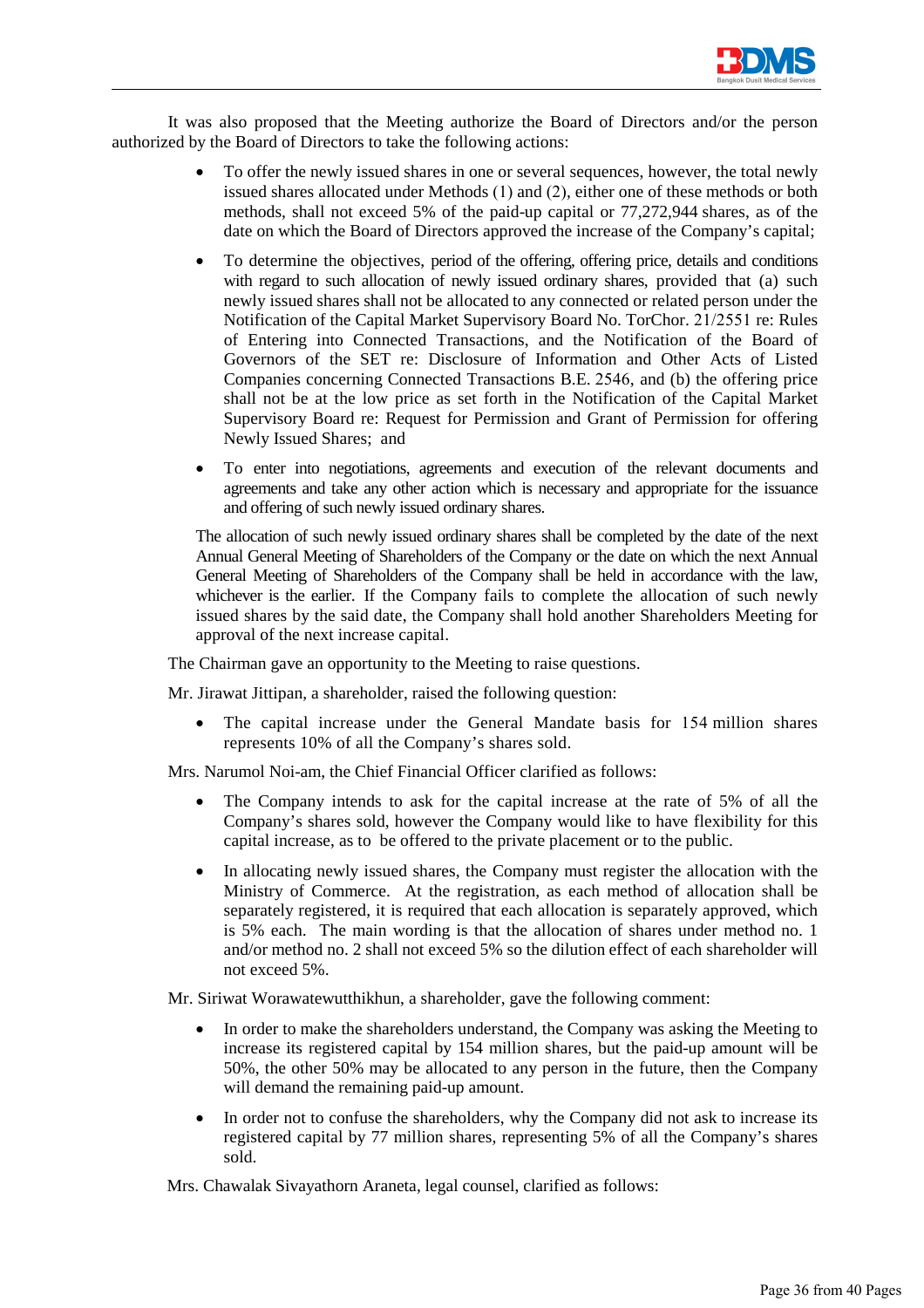

• There was a technical problem to determine the amount of increase capital upon the registration with the Ministry of Commerce as the law requires that the allocation of newly issued shares shall be determined by the shareholders. If the Company has issued a number of newly issued shares and determined to offer them to PO, the Company must offer those shares only to PO. If the shares are to be offered to PP, the Company must offer those shares only to PP. However, upon the allocation, it cannot expect that this number of shares can be offered to PO or PP. Therefore, for the resolution of this agenda item, it is required that two tranches of 77 million newly issued shares be approved: the  $1<sup>st</sup>$  tranche will be offered to PO and/or the  $2<sup>nd</sup>$  tranche will be offered to PP, provided that the offer under one or two methods shall not exceed 5%.

The Chairman gave an opportunity to the Meeting to raise questions. Since there was no shareholder raising further question, it was proposed that the Meeting vote on this agenda item.

**Resolution** The Meeting considered and resolved to approve the allocation of up to 154,545,888 newly issued shares at the par value of Baht 1 per share under General Mandate basis, as proposed in all respects.

|             | Votes         | Percentage* |
|-------------|---------------|-------------|
| Approved    | 1,329,768,235 | 97.5473     |
| Disapproved | 33,435,600    | 2.4527      |
| Abstained   | 1,325,761     |             |
| Total       | 1,364,529,596 |             |

# **Agenda Item 12 To consider and approve the amendment to Clause 4 of the Company's Memorandum of Association re: Registered Capital, in order to be in line with the increase of the Company's registered capital, by cancelling the previous terms and replacing with the following terms**

Amended Terms

| "Clause 4      | The Company's<br>registered capital is | <b>Baht</b><br>1,700,004,771 | (One thousand seven hundred<br>million four thousand seven<br>hundred seventy one Baht)    |
|----------------|----------------------------------------|------------------------------|--------------------------------------------------------------------------------------------|
|                | Divided into                           | 1,700,004,771<br>shares      | (One thousand seven hundred)<br>million four thousand seven<br>hundred seventy one shares) |
| Categorized as | At par value                           | Baht 1                       | (One Baht)                                                                                 |
|                | Ordinary shares                        | 1,700,004,771<br>shares      | (One thousand seven hundred<br>million four thousand seven<br>hundred seventy one shares)  |
|                | Preferred shares                       |                              | $\cdot$                                                                                    |

The Chairman called upon the Chief Financial Officer (Mrs. Narumol Noi-am) to give details to the Meeting.

The Chief Financial Officer reported that as the Meeting had approved the increase of the Company's registered capital in Agenda Item 10, the Board of Directors them deemed it appropriate to propose that the Meeting consider and approve the amendment to Clause 4 of the Company's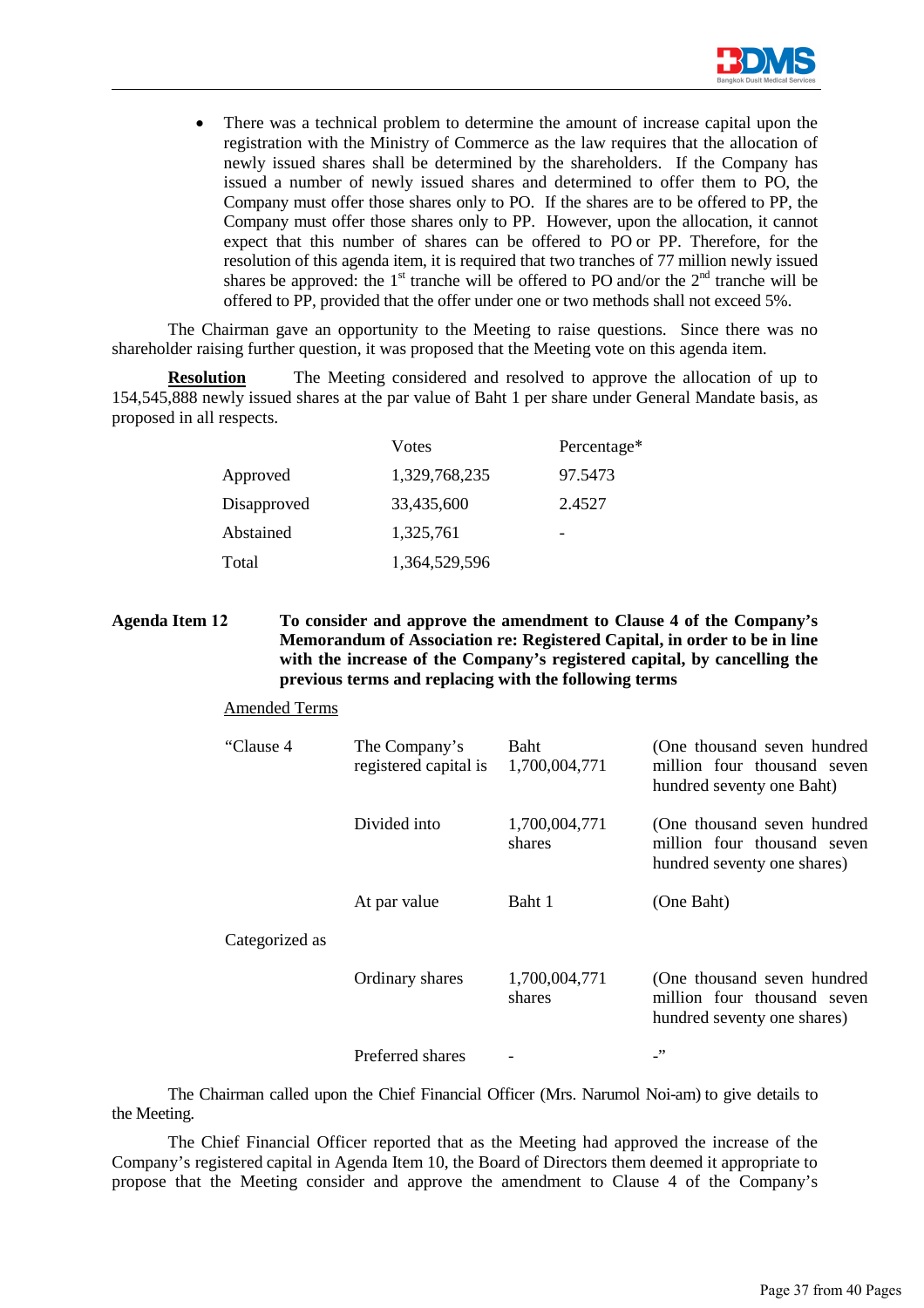

Memorandum of Association re: Registered Capital, in order to be in line with the increase of the Company's registered capital, as detailed in the Notice to this meeting.

The Chairman gave an opportunity to the Meeting to raise questions. Since there was no shareholder raising question, it was proposed that the Meeting vote on this agenda item.

**Resolution** The Meeting considered and resolved to approve the amendment to Clause 4 of the Company's Memorandum of Association re: Registered Capital, in order to be in line with the increase of the Company's registered capital, as proposed in all respects.

|             | Votes         | Percentage** |
|-------------|---------------|--------------|
| Approved    | 1,341,508,235 | 98.3135      |
| Disapproved | 21,917,700    | 1.6063       |
| Abstained   | 1,094,661     | 0.0802       |
| Total       | 1,364,520,596 |              |

Notes:  $*$ % equals to the votes cast by the attending shareholders (in person or by proxy).

\*\*% equals to the votes of the attending shareholders (in person or by proxy) and having voting rights.

# **Agenda Item 13 Other matters (if any)**

The Chairman gave an opportunity to the shareholders attending the meeting to raise questions or give comments.

Miss Nattaros Tangprasith raised the following questions:

- What is the policy to make investment in Prasithirat Company Limited, the holder of license for Rangsit University?
- Are there any intern doctors or students graduating from Rangsit University currently trained or working in Bangkok Hospital or its affiliate hospitals?

Dr. Prasert Prasarttong-Osoth, Chief Executive Officer, clarified as follows:

- The answer to Question No. 2 was no, however, the Company has no intention to block.
	- For Question No.1, there was a tender offer for the shares of Prasithirat Company Limited, but at the price lower than that invested by the Company. However, the Company will consider various factors, at the moment, the agreement has not concluded.

Mrs. Narumol Noi-am, the Chief Financial Officer clarified as follows:

• The shares of Prasithirat Company Limited which was held by Prasithpattana was acquired by the Company upon the merger with Prasithpattana. There were two share prices of Prasithirat, including 1) the price as acquired by Prasithpattana long time ago, which is a very low price (approximately Baht 200 per share) and 2) the price as acquired by the Company upon the merger. The Company had an FA appraise all the assets of Prasithpattana, including Prasithirat. However, Prasithirat holds several assets and businesses, not only Rangsit Univeristy, which is Prasithirat's main asset. FA appraised the value of Prasithirat shares over Baht 1,000 per share upon the Company's acquisition. As Rangsit Univeristy offered Baht 800 per share, whether this price is reasonable is subject to each person's view. Sometimes, not only the return, but also other factors, shall be considered. At the moment, it cannot determine which price is reasonable.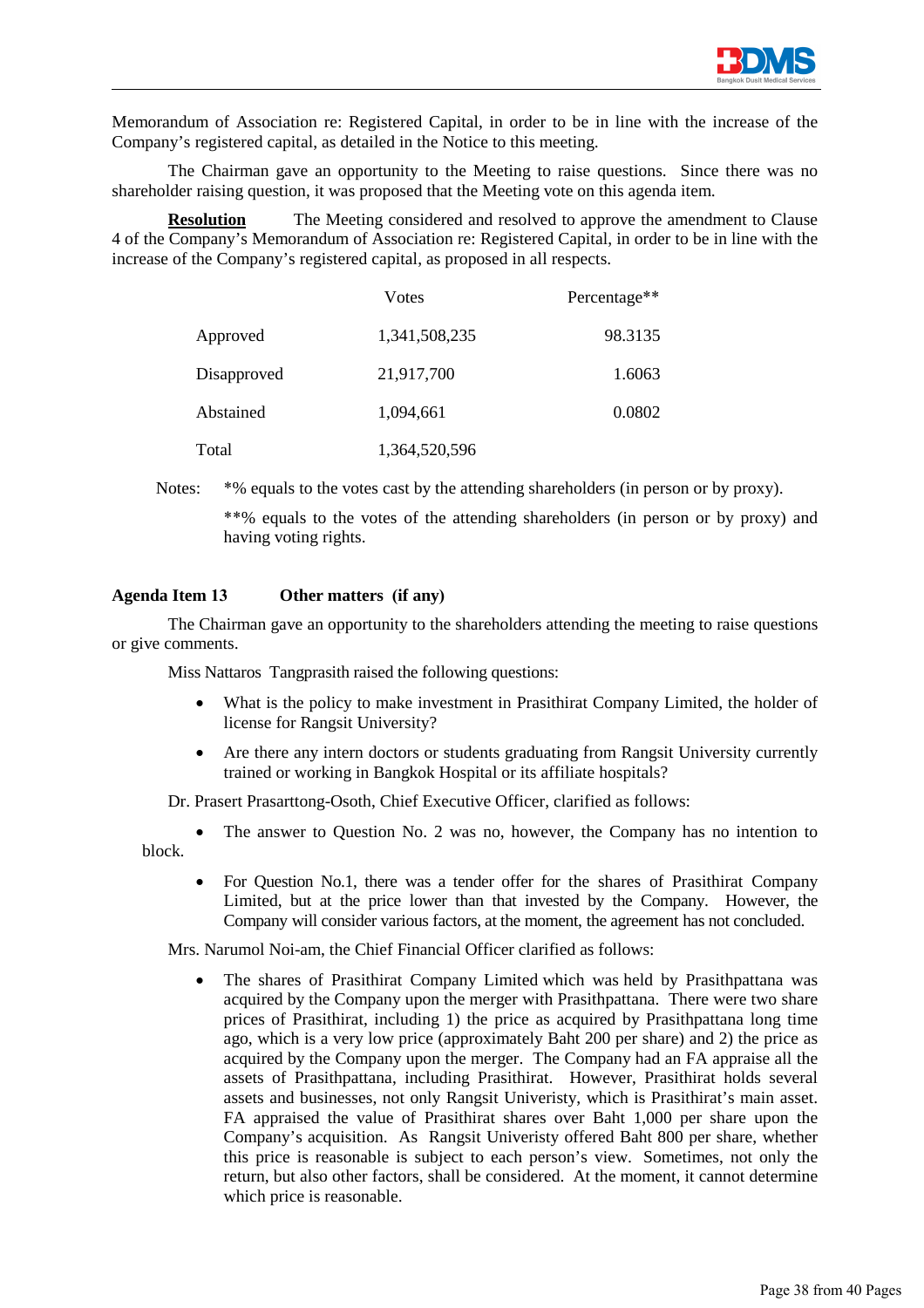

Miss Nattaros Tangprasith, a shareholder, gave the following comment:

- According to the information obtained, the profits retained by the University cannot be all allocated for the declaration of dividend payment as the University can declare only 30% dividend payment and the remaining shall be combined with other elements. This is a reason that the University cannot pay the dividends to the Company as possible or as expected. As a result, she did not agree that the Company will hold shares of a company with less benefit.
- She requested that the Company consider the control over Prasithirat Company Limited, as the Company holds only 33%, the Company therefore has no control over **Prasithirat**

Mrs. Pattranit, a shareholder, gave the following comments:

- She would like to present her opinion in respect of the purchase offer of Urairat Group, by considering the prospect return. As Urairat Group offered to buy at the price of Baht 814 and with the information obtained, the University cannot use all the return as profits and pay dividends to Prasithitrat, as it is prohibited by law. She would like to know the opinion on holding shares in Prasithirat.
- The price appraised by the FA at Baht 1,900 is unlikely correct as the University is one separate juristic person from Prasithirat. The assets of the University cannot wholly combine with Prasithirat. As a result, there might be discrepancy of the appraisal price. The price at Baht 814 as offered by Urairat Group is interesting.

Mr. Jirawat Jittipan, a shareholder, gave the following comment:

The value of Rangsit University does not belong to its assets. He had an opinion that the Company may increase value of Bangkok Hospital with the development of Medicine Faculty of Rangsit University so it will be the human resource of the Company.

Mr. Sitthipat, a shareholder, raised the following question:

• He would like to ask if the implementation of AEC on medical personnel will affect the medical area and cause a lack of medical personnel, and whether the Company has any responsive plan.

Dr. Prasert Prasarttong-Osoth, President, clarified as follows:

- We lack of expertise physicians. However, this issue has been continuously studied and the lack of medical personnel is not a current issue as approximately 1,800 physicians graduated from medical schools each year.
- Expertise physicians are being considered by the Company. Especially, for private hospitals, specifically trained physicians are highly required. The implementation of AEC may support this requirement. The Company has developed its medical personnel by granting scholarships abroad. However, by 8 years, the medical personnel will be sufficient.

Mr. Narongpol Lamaikate, a proxy, gave the following comment:

• The votes cast on Agenda Item 5 (New Directors) for the nominated directors No. 3 and No.6 were very close: only 2-3 million vote difference. He would ask permission for re-counting the votes only for these nominated directors and he was informed by the counting officer that the re-counting is practical.

The Chairman clarified as follows:

- As there were seven observers, who are shareholders, at the vote counting, the result should be final.
- Mr. Narongpol Lamaikate, a proxy, gave the following comment: